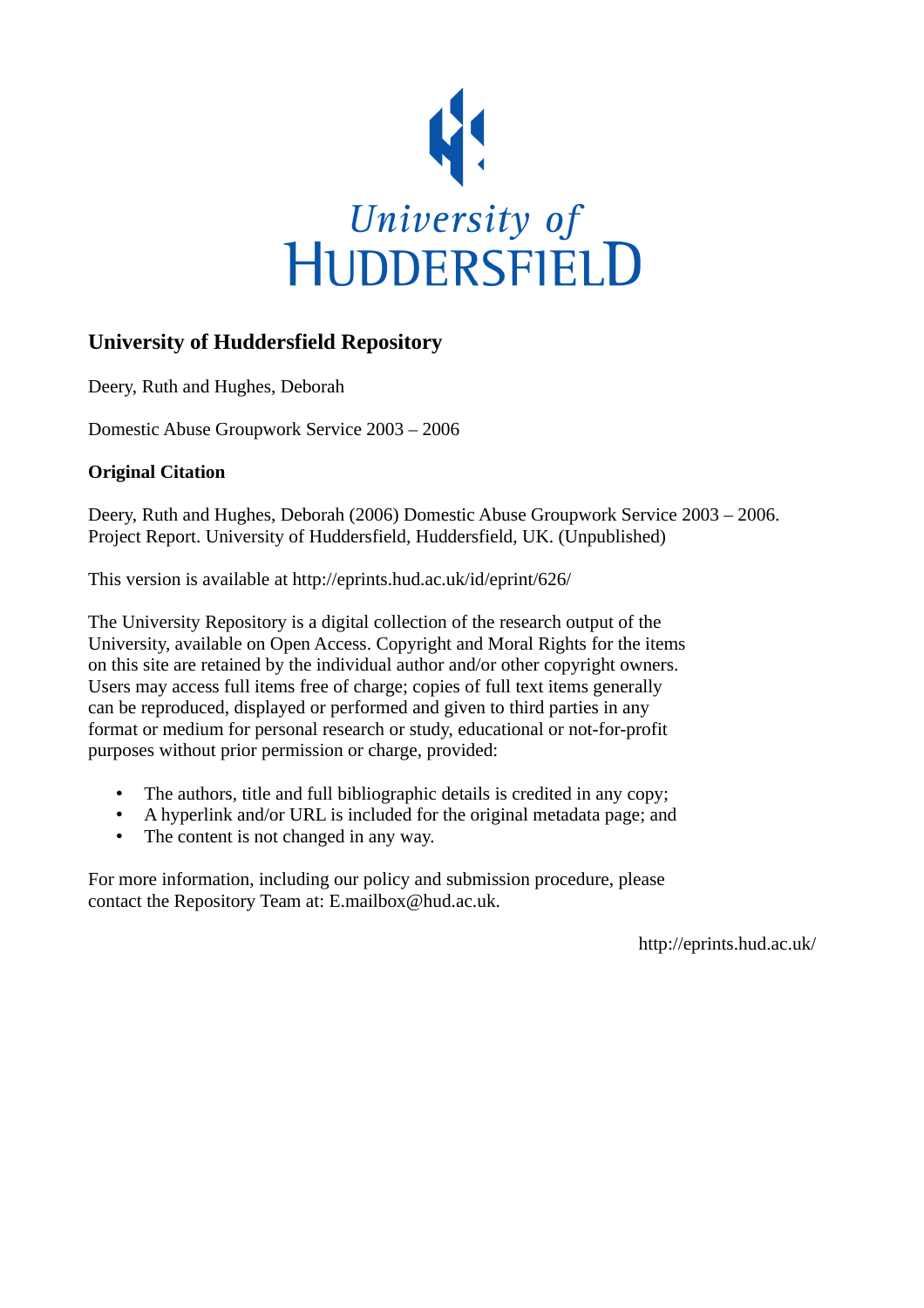**Calderdale Women's Centre** 

# Domestic Abuse Groupwork Service 2003 – 2006

# External Evaluation Report

**Ruth Deery and Deborah Hughes External Evaluation Team March 2006**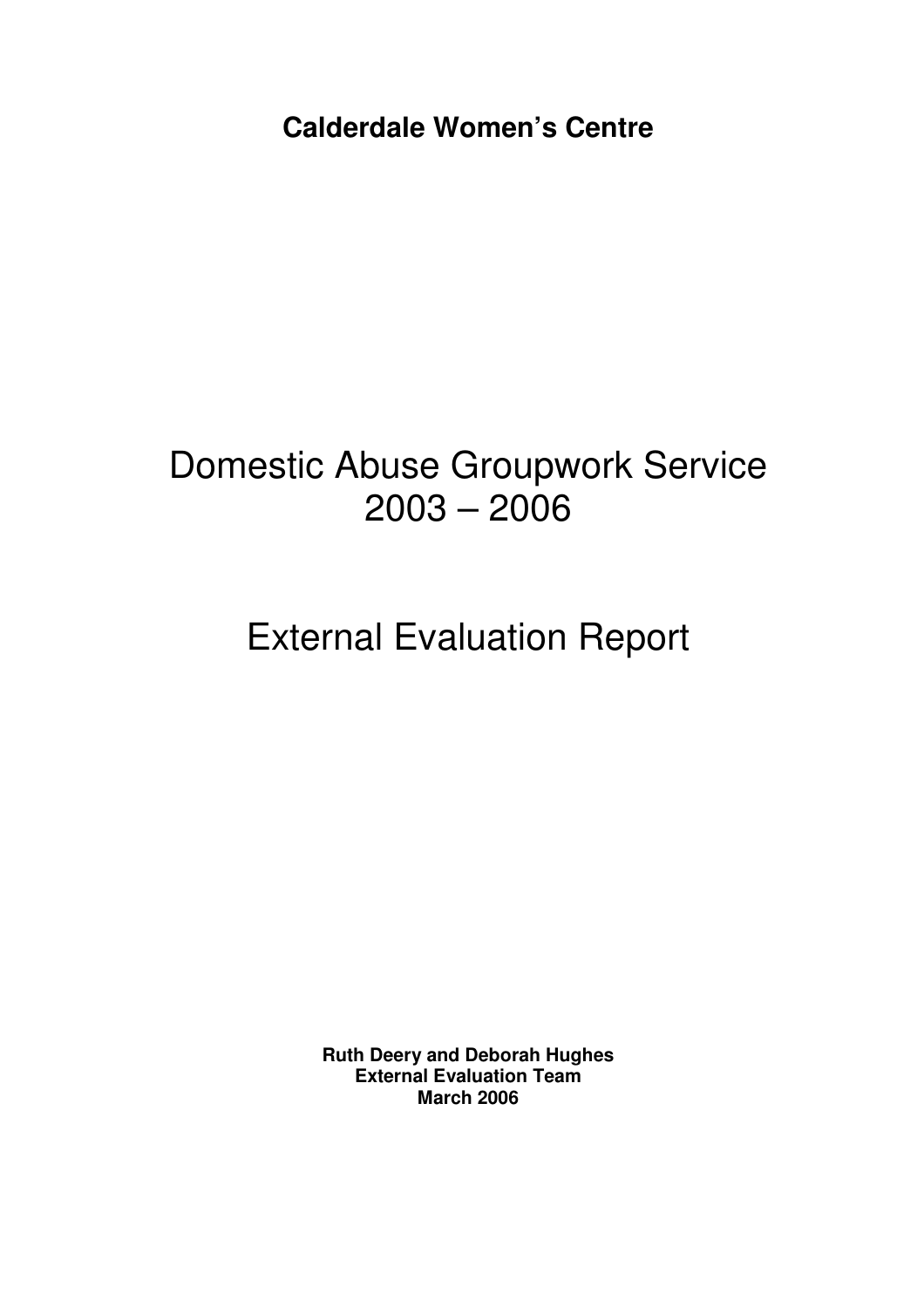### **Contents and Acknowledgements**

| <b>Introduction</b>                                                                                                                                                                                                                                                                             | 3                                            |
|-------------------------------------------------------------------------------------------------------------------------------------------------------------------------------------------------------------------------------------------------------------------------------------------------|----------------------------------------------|
| <b>External evaluation methods</b>                                                                                                                                                                                                                                                              | 3                                            |
| <b>Funding and staffing</b>                                                                                                                                                                                                                                                                     | 4                                            |
| <b>Objectives of the Domestic Abuse Groupwork Service</b>                                                                                                                                                                                                                                       | 5                                            |
| THE STORY OF THECALDERDALE WOMEN'S CENTRE<br><b>DOMESTIC ABUSE GROUPWORK SERVICE</b><br>Year 1 (July 2003 to March 2004)<br>Lessons learned from Year 1<br>Year 2 (April 2004 to March 2005)<br>Lessons learned from Year 2<br>Year 3 (April 2005 to March 2006)<br>Lessons learned from Year 3 | 6<br>6<br>8<br>10<br>12<br>15<br>18          |
| THE GROUPWORK PROGRAMME<br>Aims of the Groupwork Programme<br>Content of the Groupwork Programme<br>Participants' expectations of groupwork<br>Speakers and resources<br>Evolution of the Programme in Year 3<br>Groupwork Programme evaluations<br>Tables showing results of evaluations       | 20<br>20<br>21<br>21<br>23<br>23<br>24<br>25 |
| <b>Conclusion and recommendations</b>                                                                                                                                                                                                                                                           | 29                                           |
| <b>References</b>                                                                                                                                                                                                                                                                               | 32                                           |
| <b>Appendix 1: Publicity (selection)</b><br><b>Appendix 2: Forms (selection)</b><br><b>Appendix 3: Materials and resources (selection)</b>                                                                                                                                                      | 33<br>37<br>43                               |

Thanks to Rachel Loise and Glenda Smith of Calderdale Women's Centre for their help, particularly in finding information and material whenever we asked for it, and answering our many questions. Thanks to all the Groupwork Programme participants who wrote down their thoughts over the last three years and whose words give colour to the pages that follow.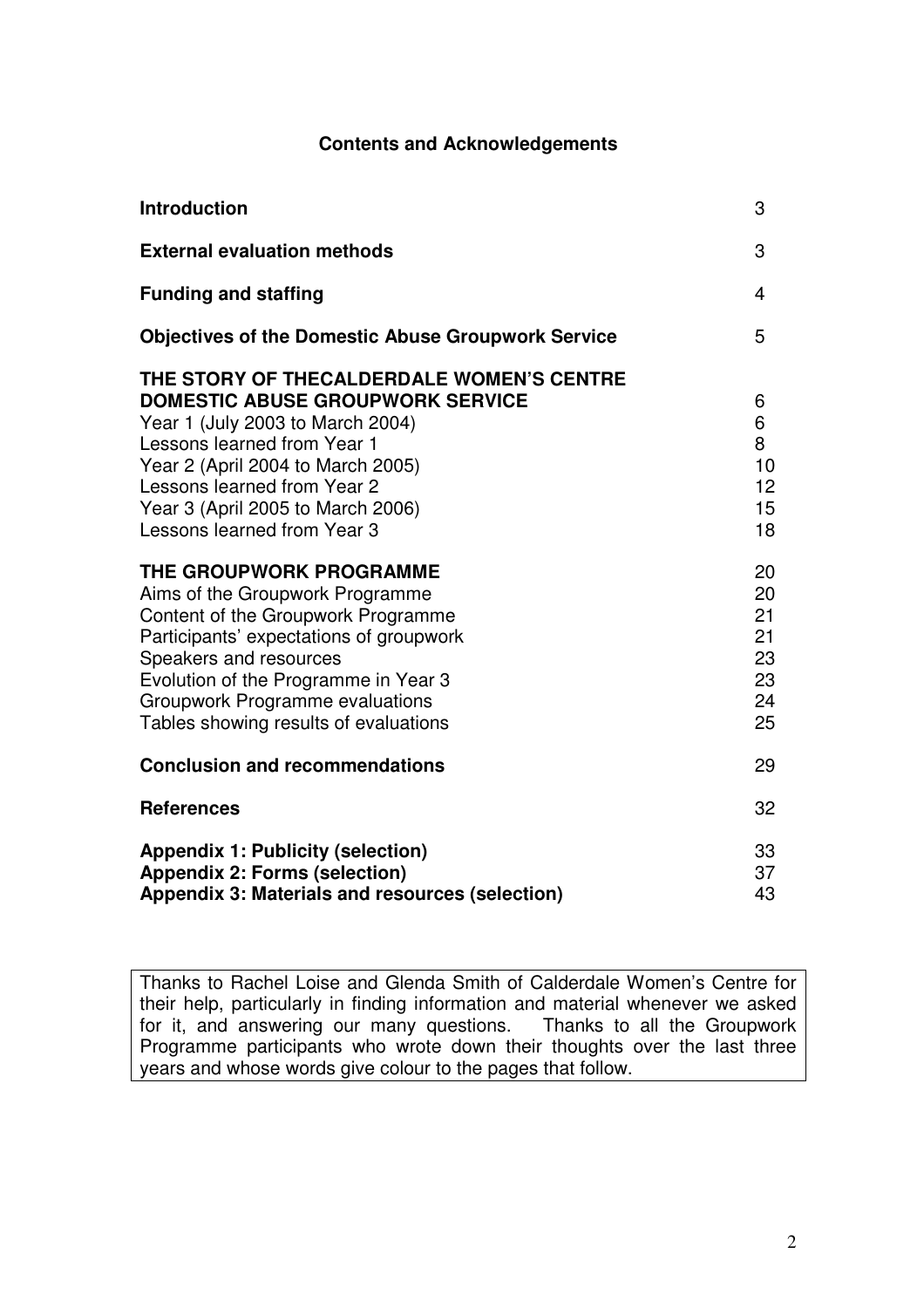#### **Introduction**

The Calderdale Women's Centre provides, amongst it range of services<sup>1</sup>, extensive domestic violence support services<sup>2</sup> in close liaison with the West Yorkshire Police and other agencies. From July 2003 to March 2006, Domestic Abuse Groupwork, for women who have experienced or are experiencing domestic abuse, formed part of this service. This evaluation outlines the history and working of the Domestic Abuse Groupwork Service and its programme, presents a collation of qualitative feedback and comments (from both the women accessing the Groupwork and the workers who facilitated it), and provides quantitative information on the service. The appendices include a range of resources developed and/or used by the Service. All quotations in voice boxes in this report are taken from the women's whole course evaluation sheets.

### **External evaluation methods**

 $\overline{a}$ 

Two external researchers<sup>3</sup> have carried out this evaluation during the final weeks of the Domestic Abuse Groupwork Service. The methods used were examination of all relevant documentation, including the original bid documents, all formal and informal reports and evaluations (both participants' and facilitators'), the resources used on the programme, and accounts. We met with the groupwork workers and their line managers to discuss and gain understanding of the service, and one of us attended a groupwork session as participant-observer. Meetings were held with the team to clarify points and issues as needed.

An in-depth reflective discussion of the service and the experience of running it took place with the Domestic Abuse Groupwork Service workers to explore their experience of the Groupwork Service and how they would build on that

 $1$  CWC services include counselling, Learning and Skills, which runs a variety of basic and intermediate skills courses and workshops, drop-ins, outreach services, a volunteer scheme, as well as its extensive domestic abuse support. All services are supported by a crèche.

<sup>&</sup>lt;sup>2</sup> Includes a women's support service, an Asian women's support service, legal casework, linkwork (wih police), children's domestic violence service.<br><sup>3</sup> Dr. Buth Doorvoon be contected on r.m.

Dr Ruth Deery can be contacted on r.m.deery@hud.ac.uk and Deborah Hughes can be contacted on deb.hughes@cht.nhs.uk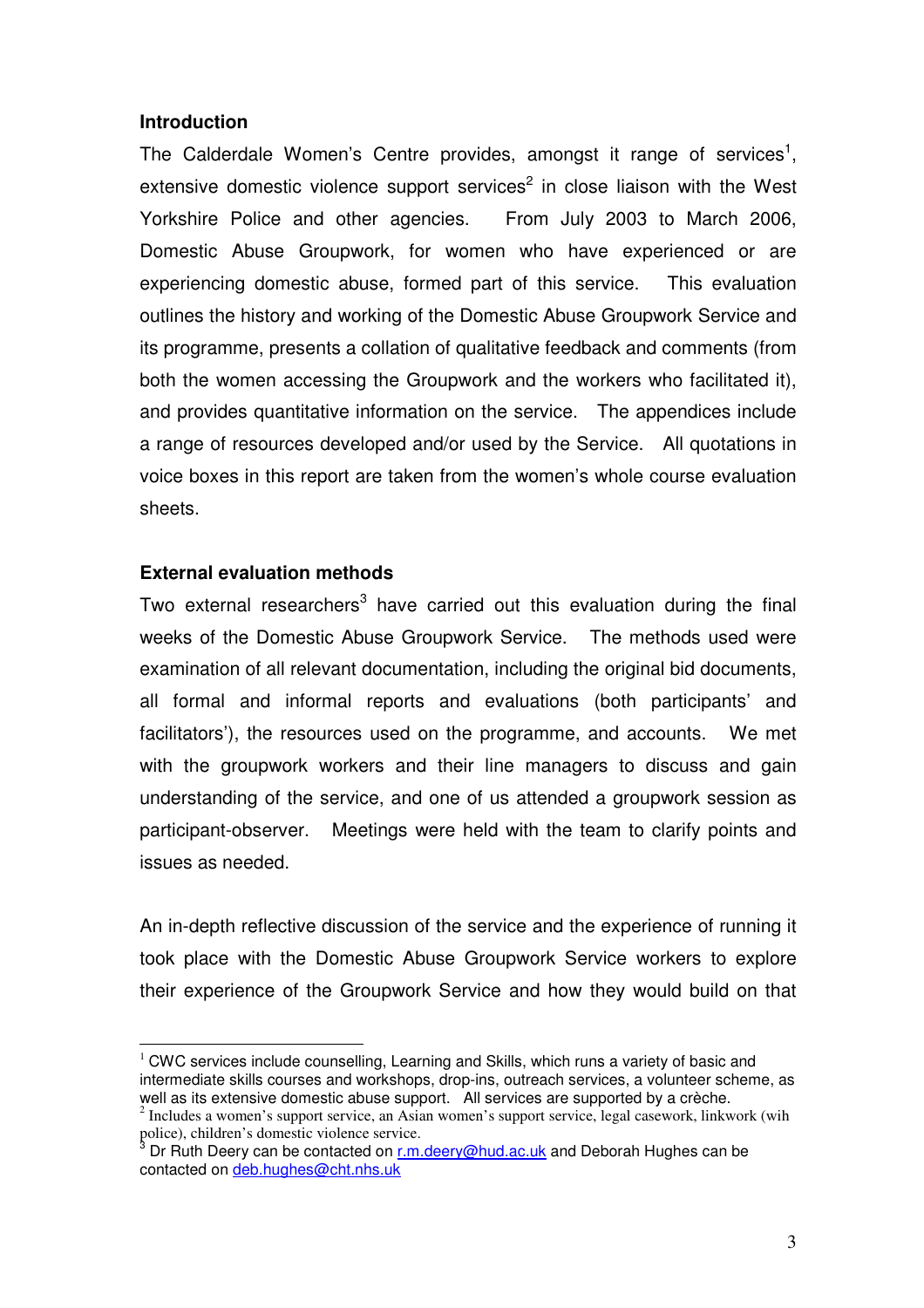experience if the opportunity to develop the service further arose. Finally the evaluation team attended the celebration event to mark the end of the current funding stream and the closure of the current service.

### **Funding and staffing**

The Domestic Abuse Groupwork Service (DAG) was funded by the Family Policy Unit of the Home Office under its Family Support Grant Programme. Funding over the three years amounted to £103,380 and was apportioned as follows:

| Year One: £33,870   |  |
|---------------------|--|
| Year Two: £33,540   |  |
| Year Three: £35,970 |  |

Staffing was one whole time post - for the duration of the service this was a jobshare with two workers<sup>4</sup> employed for 18.5 hours each. Other Calderdale Women's Centre workers (\*) provided additional support for an outreach groupwork programme in Todmorden (12 miles from Calderdale's main town of Halifax), and a groupwork programme targeted at women from Calderdale's South Asian community. The workers who facilitated the DAG over the three years are Rachel Loise, Helen Avison (until June 2004), Glenda Smith (from July 2004), Narinder Panesar\* and Sue Davy-Day\*. Sally Douglas, student social worker also helped to facilitate one of the groupwork programmes in Year 2. One DAG worker and a volunteer supported each session until 2005 when the two groupworkers co-facilitated all sessions.



<sup>&</sup>lt;sup>4</sup> Official title = "Groupwork Development Worker"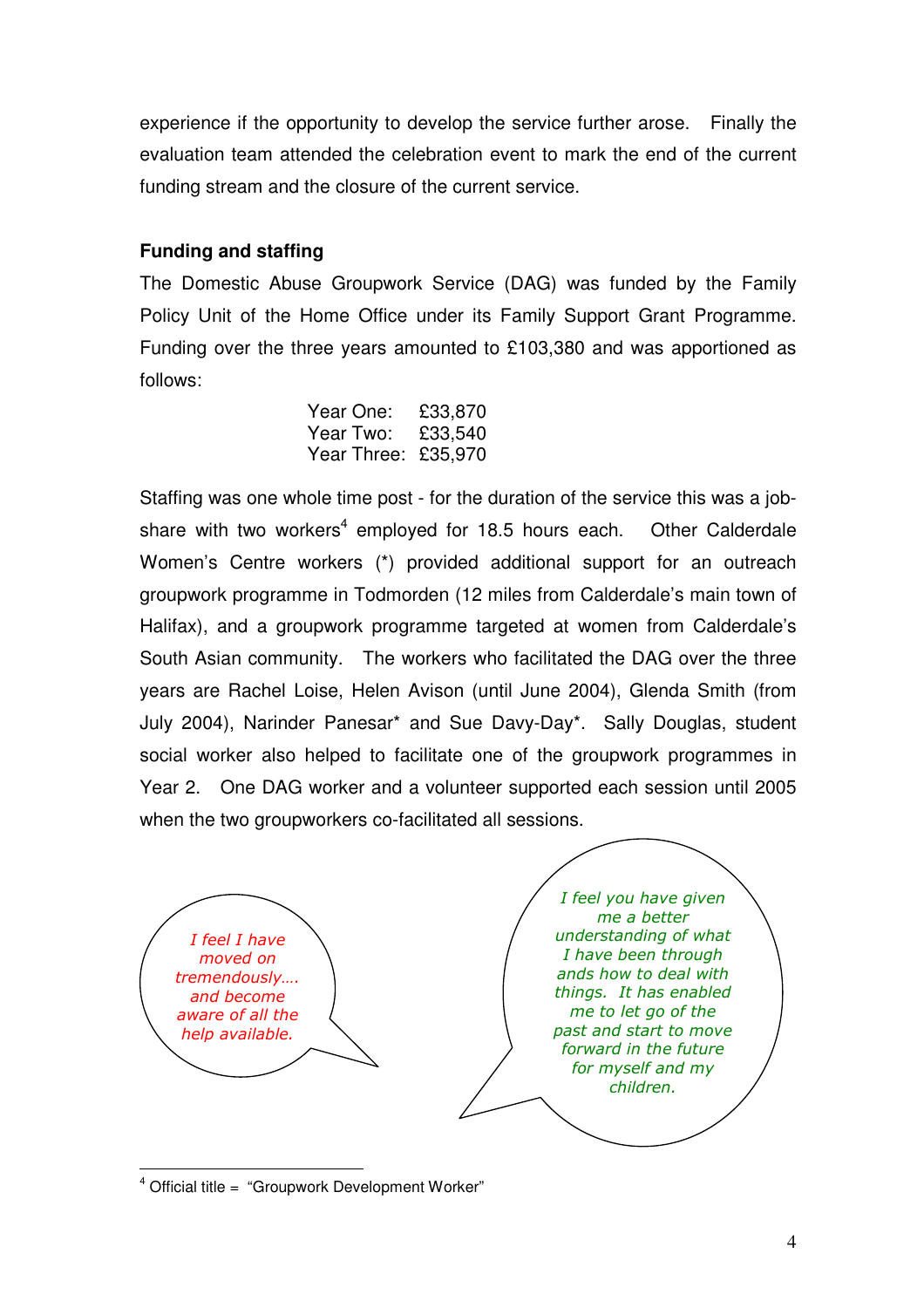### **Objectives of the Domestic Abuse Groupwork Service**

### **Year One (July 2003 – March 2004)**

- To devise a modular groupwork programme addressing the various key residual issues that, having lived with violence, still have impact and mitigate against positive parenting and relationship building.
- To pilot the groupwork programme.
- To evaluate the pilot of the groupwork programme.

### **Year Two (April 2004 – March 2005)**

- To devise a culturally relevant groupwork programme addressing the impact of domestic violence on positive parenting and relationship building and deliver it to women from minority ethnic communities.
- To deliver two groupwork programmes in outreach venues in the target areas of Calderdale, which address the impact of domestic violence on positive parenting and relationship building.<sup>5</sup>
- To deliver three groupwork programmes in Calderdale Women's Centre, which address the impact of domestic violence on positive parenting and relationship building.

### **Year Three (April 2005 – March 2006)**

- To deliver three groupwork programmes in Calderdale Women's Centre, which address the impact of domestic violence on positive parenting and relationship building.
- To develop and deliver a weekly drop-in groupwork service for women who have been affected by domestic abuse in order to provide information and support on positive parenting and on issues relating to domestic abuse.
- To develop a training resource dealing with named and specific issues which are felt by parent and child, and are often a source of conflict e.g. anger, guilt, shame, loss, blame, safety planning.

 $\overline{a}$  $<sup>5</sup>$  This was the only objective that was not met over the lifetime of the service. Reasons for this</sup> are given on pages 8-12.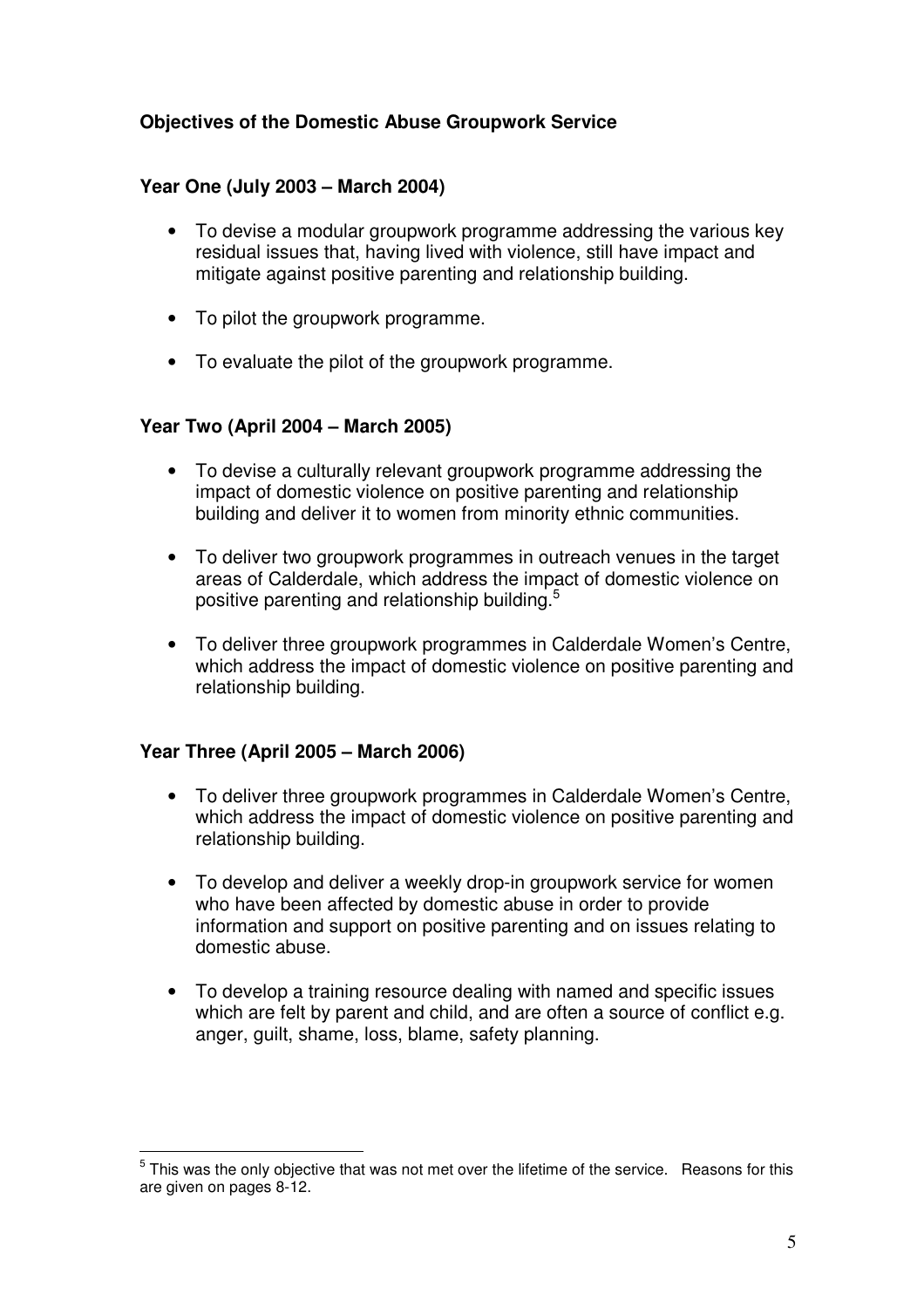### **THE STORY OF THE CALDERDALE WOMEN'S CENTRE DOMESTIC ABUSE GROUPWORK SERVICE**

The Groupwork Programme was developed in Year 1 (2003/04) and was consolidated along the lines of that development during Year 2 (2004/05). However from February 2005 (the end of the second year of operation) and throughout Year 3 (2005/06) many changes and developments occurred as the programme matured, and the experience and confidence of the workers led them to adapt the service. Therefore an outline of the service tracing its development is given below to give readers insight into the continual evolvement and development of the programme throughout its lifetime.

### **Year 1 (July 2003 to March 2004) Setting up the Domestic Abuse Groupwork**

The DAG workers made contact with many agencies and individuals during the first year of the groupwork service. In relation to groupwork programme development, a number of Women's Aid and other domestic abuse support groups were contacted or visited, and Leeds Inter Agency Project (LIAP)<sup>6</sup> was identified as being the most relevant. The LIAP programme and trainers' notes was adapted (with permission) for use. To publicise the groupwork service and establish referral pathways, the DAG workers visited local refuges, Sure Start local programmes, and mother and toddler groups, and also met with and gave short presentations to housing officers, social workers, health visitors, GPs, Barnardo's workers, and Calderdale Teenage Pregnancy Strategy group.

A pilot group was run in an area of high deprivation (subject to regeneration funding), which has a high number of recorded domestic abuse incidents, from September to December 2003. Publicity for the pilot was generated through the DAG worker contacts described in the paragraph above and leaflets and posters. In addition a "taster session" was held prior to the groupwork pilot commencing. 6 women attended the "taster session" and 5 women went on to

<sup>&</sup>lt;u>.</u><br><sup>6</sup> See <u>www.liap.org.uk</u>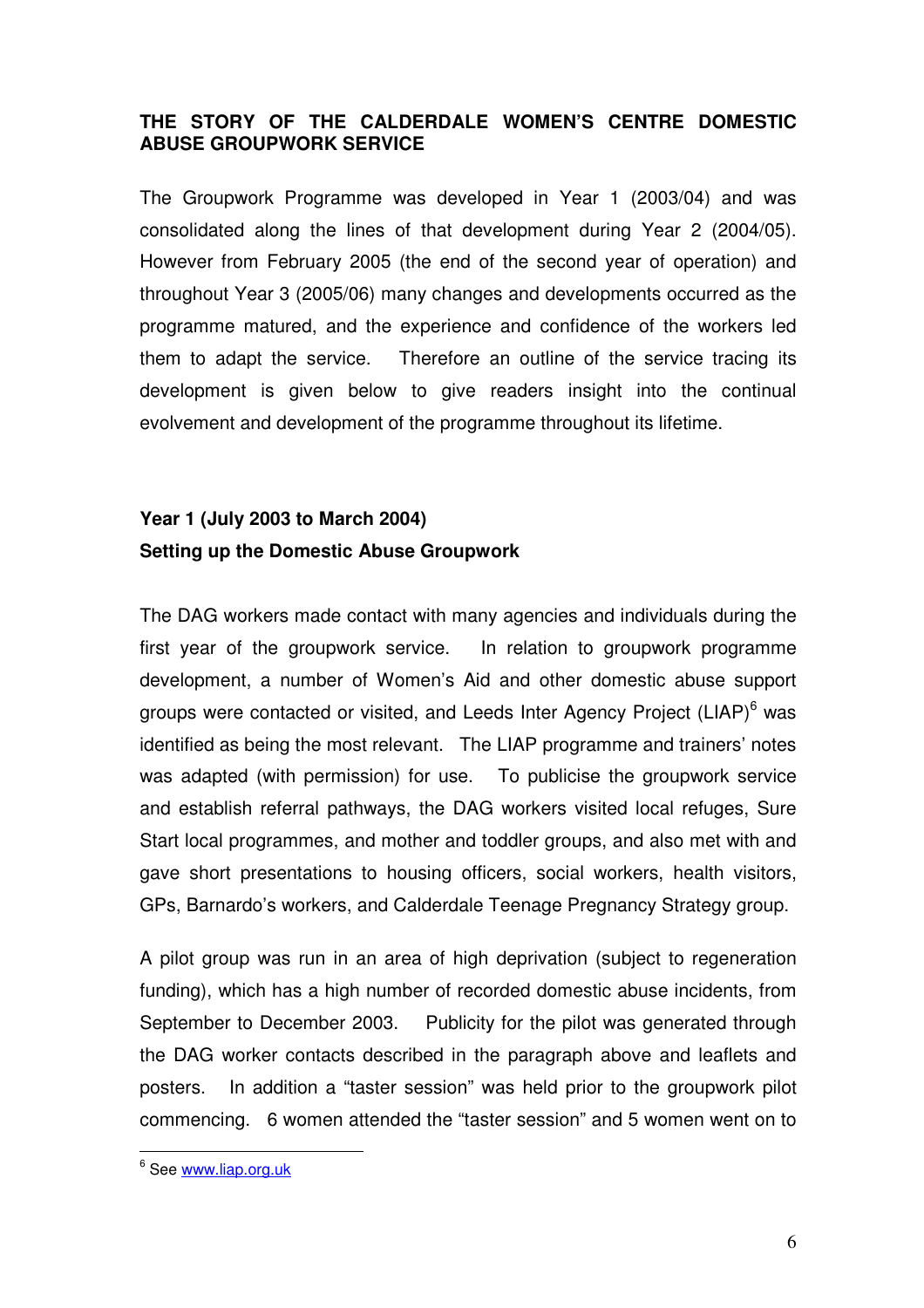attend the 10-session groupwork programme, of whom 3 completed the programme<sup>7</sup>. Women who attended occasionally or once only were always contacted (if possible and safe) by telephone during this and all subsequent programmes and offered alternative forms of support.

Following positive evaluation of the pilot groupwork programme, two further groupwork programmes were delivered from January to March 2004. One ran at the Calderdale Women's Centre (CWC), located in the centre of Calderdale's main town of Halifax. The other programme ran at an outreach venue in Todmorden, 12 miles from Halifax. 10 women were recruited to the CWC groupwork programme and all completed, and 4 were recruited to the Todmorden programme and 3 completed.

The first year therefore saw 19 women begin the 3 groupwork programmes (including the pilot) of whom 17 completed, giving a completion figure of 89%. 48 women were referred to the Groupwork Service during that period, giving an uptake figure of 40%. The majority of referrals were from the CWC Domestic Violence Support Team, but the local refuges, friends, KIDS<sup>8</sup>, and Home Start<sup>9</sup> referred some of the women.

2 of the 17 women who completed the groupwork programme were from black or minority ethnic (BME) groups. The issue of engaging women from BME groups, particularly Calderdale's Asian community, became a clear objective for Year 2 of the service.

Agencies and groups that the participants in the Year 1 groupwork programmes went on to access were:

- Housing Aid
- KIDS (see footnote 3)

 $\overline{a}$  $7$  By "completed" we mean attended the majority of sessions on a regular basis throughout the duration of the programme.

 $8<sup>8</sup>$  A CWC service for 5 – 13 year olds affected by domestic abuse.

<sup>&</sup>lt;sup>9</sup> A UK wide family support charity.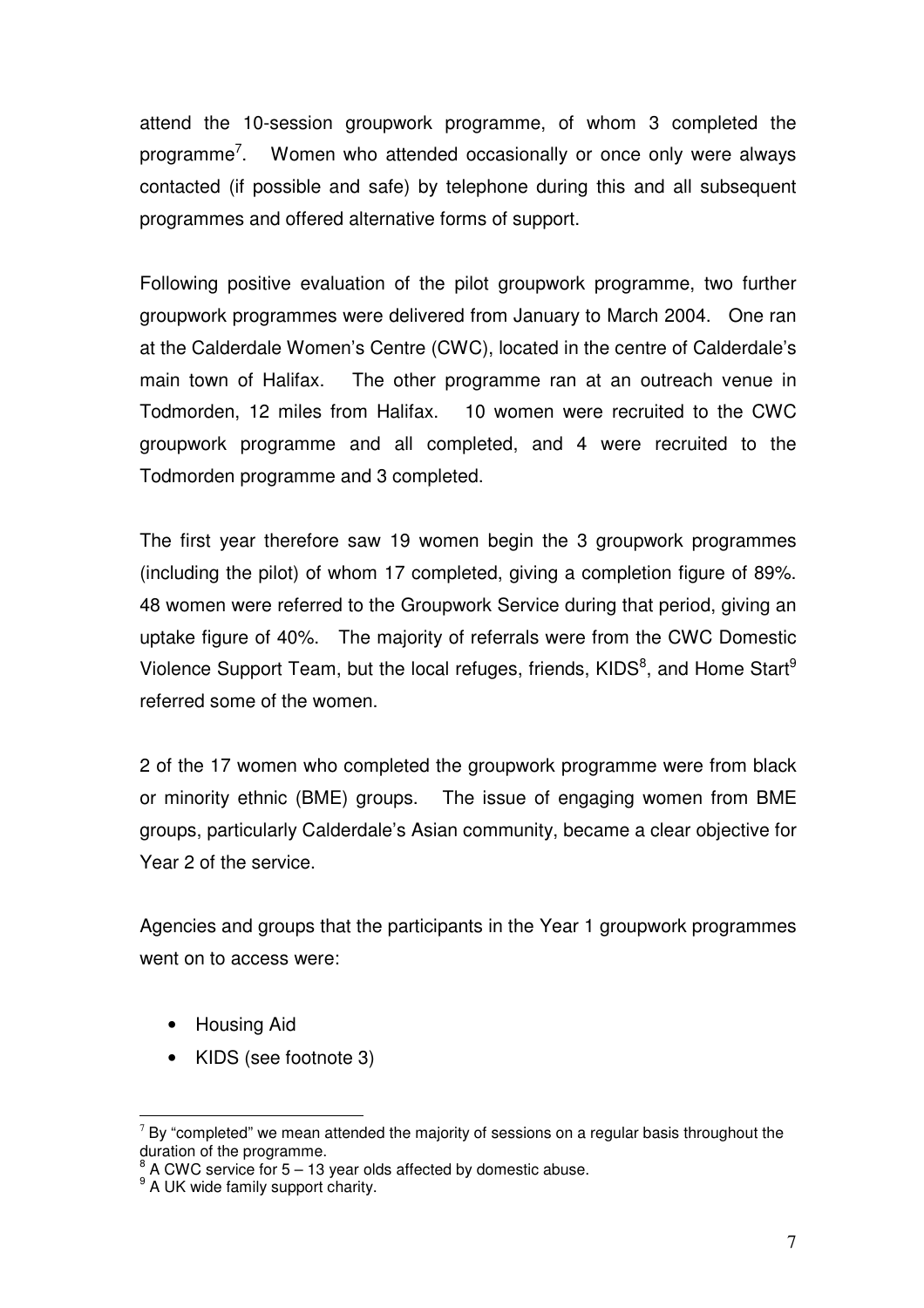- Other Calderdale Women's Centre services (Advice & Guidance, Learning and Skills, Domestic Violence Support Service, Drop-in)
- Citizens' Advice Bureau
- Police
- Solicitors

### **Lessons learned from Year 1**

- Groupwork is difficult to establish because of the difficulty of attracting participants due to concerns about confidence and safety in a public group setting.
- The identification of a safe venue with appropriate crèche facilities in outreach settings can be a problem.
- The planned timetable must be flexible to accommodate lateness, low attendance and women in crisis needing immediate support.
- Networking with key workers to build referral pathways takes considerable time but is essential. Offering training in effective referral would be ideal.
- Outreach locations offer easier access but women prefer the greater anonymity and protection offered by central facilities.
- The time and cost of travel is an issue for some women.
- Hearing directly from women about the impact of DA on their lives, provides opportunities for speakers from key agencies to improve their services and staff awareness.
- Groupwork programmes require information resources to be researched, compiled and adapted in response to each group's expressed needs.
- Evaluation form response rates at 3 months are very low, making it hard to explore the medium or longer-term impact of groupwork on women's lives.
- Follow-up of non-attendees is essential and time for this needs to be built into the workers' schedule.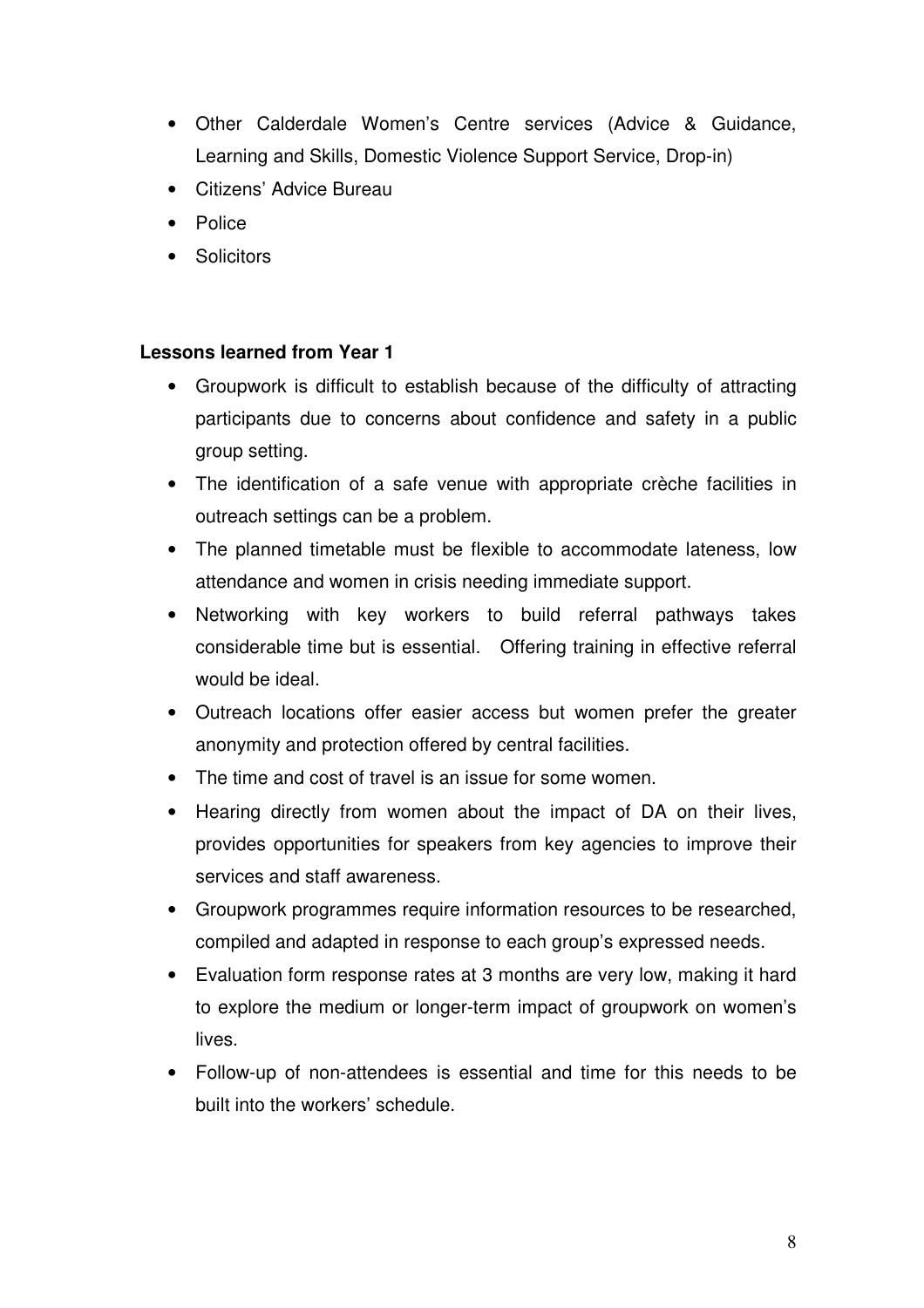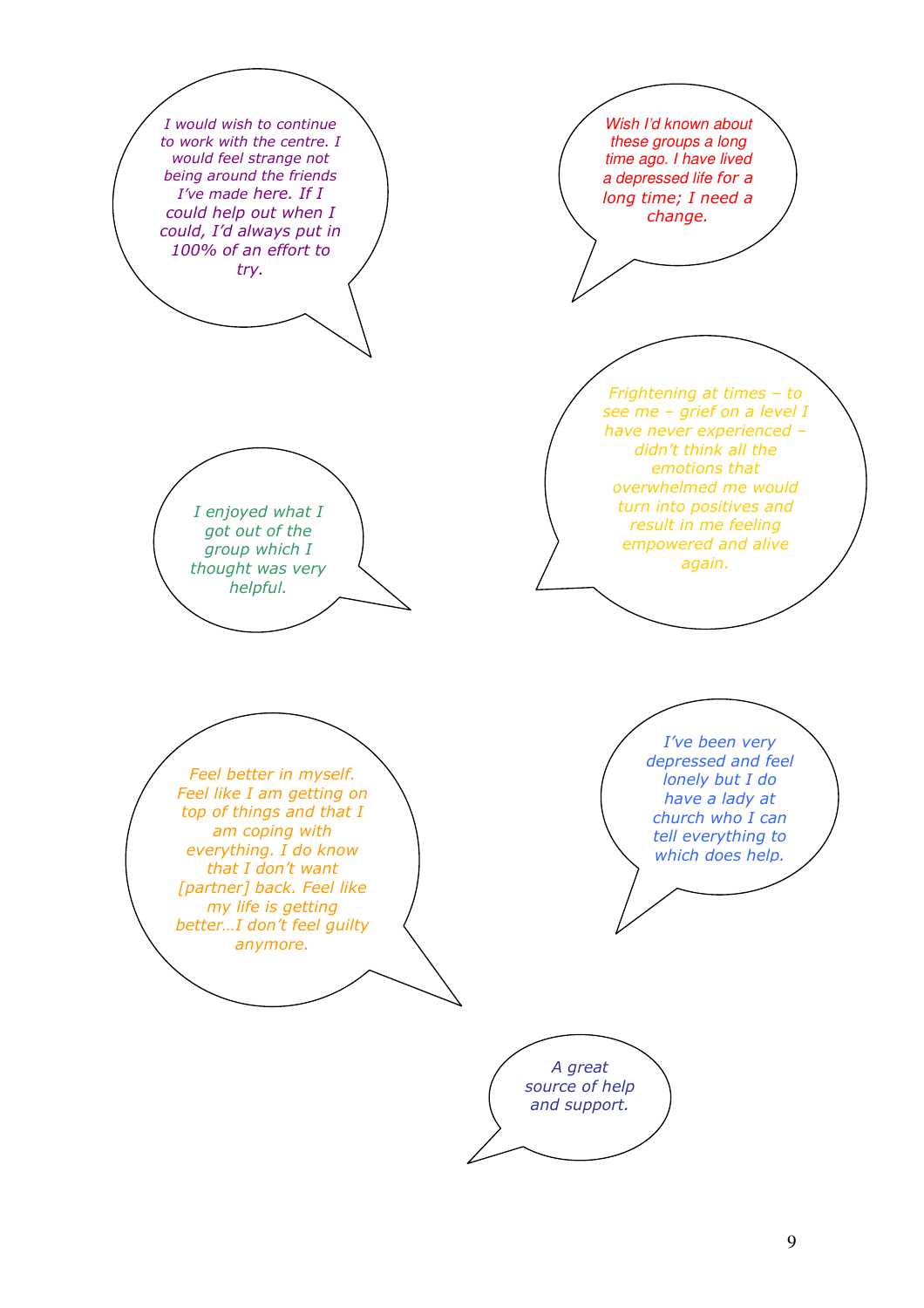### **Year 2: April 2004 to March 2005**

### **A groupwork programme for Asian women and consolidation of the programme at Calderdale Women's Centre**

During the second year (2004-2005) the DAG workers continued to make local links and talked to various primary schools, community centres, Sure Start local programmes, parent and toddler groups, housing officers, health visitors, midwives, social workers, youth workers, and Barnardo's workers in order to raise awareness of the DAG programme.

A specific culturally sensitive groupwork programme was devised for Asian women. Initially it was planned to run this programme as an outreach activity at a venue in a mainly Asian area. However the women preferred to attend the CWC for greater anonymity, therefore this groupwork programme was run at the CWC from April to July 2004.

6 women, all of south Asian origin, were referred to the programme, all of whom were referred by the CWC's Asian Women's Support Worker, who also helped to devise this programme as well as produce culturally sensitive resources. The Asian Women's Support Worker also co-facilitated the group with one of the regular DAG workers.

3 of the 6 women referred attended a "taster session", and all 6 attended the programme. 4 women completed the programme, a rate of 67%. Of the 2 women who didn't complete, one moved away and the other did not feel ready for groupwork but was offered individual support.

Considerable effort was put into trying to establish outreach groupwork programmes in three areas of Calderdale (Todmorden, North Halifax and Elland) in order to achieve the Year 2 objectives. Whilst it was originally planned to run two outreach groupwork programmes in Year 2, insufficient referrals were received for these, and discussion with women revealed disquiet about attending such groups in their own communities. However 4 awareness raising sessions were held with different parent/parent and toddler groups,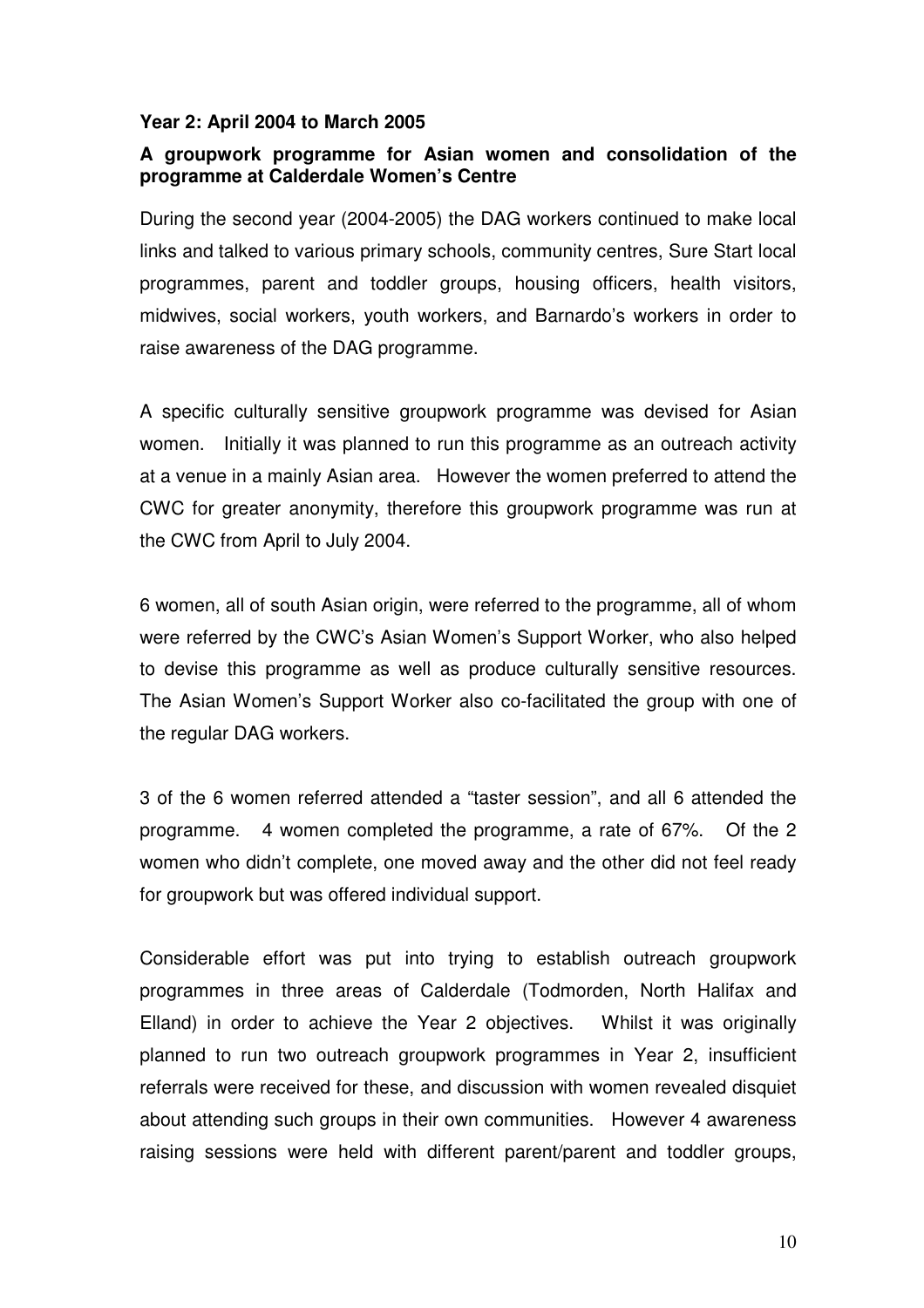which promoted the domestic abuse support services available in Calderdale to a total of 19 women.

Three further groupwork programmes were delivered in Year 2, all at Calderdale Women's Centre, from May to July 2004, from September to December 2004 and from January to March 2005. 9 women attended the May to July group with 5 completing. 5 women commenced the September to December group and 3 completed it. 6 women commenced the January to March 2005 group and all 6 completed.

This means a total of 26 women commenced the groupwork programme and 18 completed in Year 2, giving a completion rate of 69%. 9 of the 26 (35%) were from BME groups, 6 of whom attended the specific programme targeted at Asian women. 25 of the 26 women were mothers and 24 had children still living with them. Most of the women were aged between 21 and 35 years.

In addition to the three groupwork programmes above, the DAG workers also established a weekly domestic abuse "drop-in group" for two hours a week in response to requests from women for such a facility. This drop-in was established in February 2005, with the aim that it would be more flexible than structured groupwork service, and meet the needs of those women who were unable to commit to a 10-week programme or who were not ready for groupwork for whatever reason, and act as a stepping-stone into the structured groupwork programme. This open-to-all facility meant women could attend a group when they felt ready without having to wait for the next groupwork programme to start. Some drop-in sessions were themed around a particular topic and/or had outside speakers, but were generally geared towards meeting any need for information or support that arose.

Also during Year 2, the DAG workers continued to compile a library of resources comprising both model Groupwork session plans and information on specific topics women had sought information on. These were updated and added to during Year 3. [See Appendix 3 for examples of these.]

11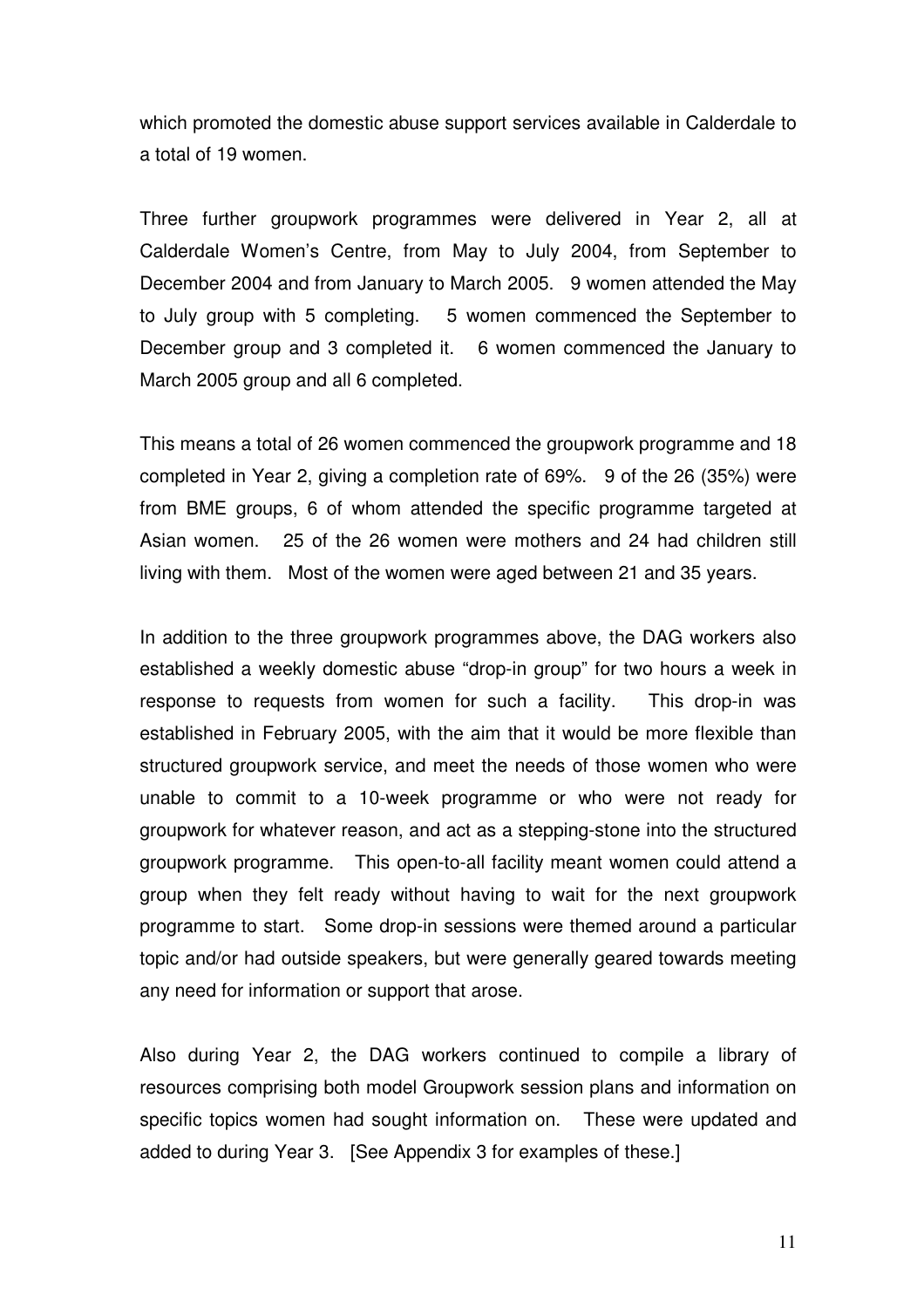Agencies and groups that the participants in the Year 2 groupwork programmes went on to access were:

- **Solicitors**
- Other CWC services (counselling, learning and skills, drop-in)
- English language classes
- Leisure Services
- GP
- Citizens' Advice Bureau
- Housing Advice
- **Police**
- $CAFCASS<sup>10</sup>$
- Moving On Project<sup>11</sup>
- Family Support worker

This course has helped me a great deal. Coping with what had happened and being/feeling more able to move forward. There will be times when issues need to be confronted but I will have the confidence/ tools to deal with them.

### **Lessons learned from Year 2**

- Women prefer to access groupwork at Calderdale Women's Centre as they feel more safe and anonymous than in facilities closer to home.
- Outreach work is better directed to one-off sessions for workers in other key agencies and pre-existing community groups in order to raise awareness of domestic abuse and promote the support services available.
- Structured groupwork is difficult for women to access if they still live with the perpetrator.
- Women frequently believe they lack the confidence to speak out in a group, and they fear meeting someone they know and their partner finding out. Being accompanied by a trusted person can allay these fears.

 $\overline{a}$  $10$  Children and Family Court Advisory and Support Service.

<sup>&</sup>lt;sup>11</sup> The Moving On Project was a short-term funded project run by Calderdale Careers Service, which provided individual appointments and support for clients to find about and take up learning, volunteering, or work opportunities.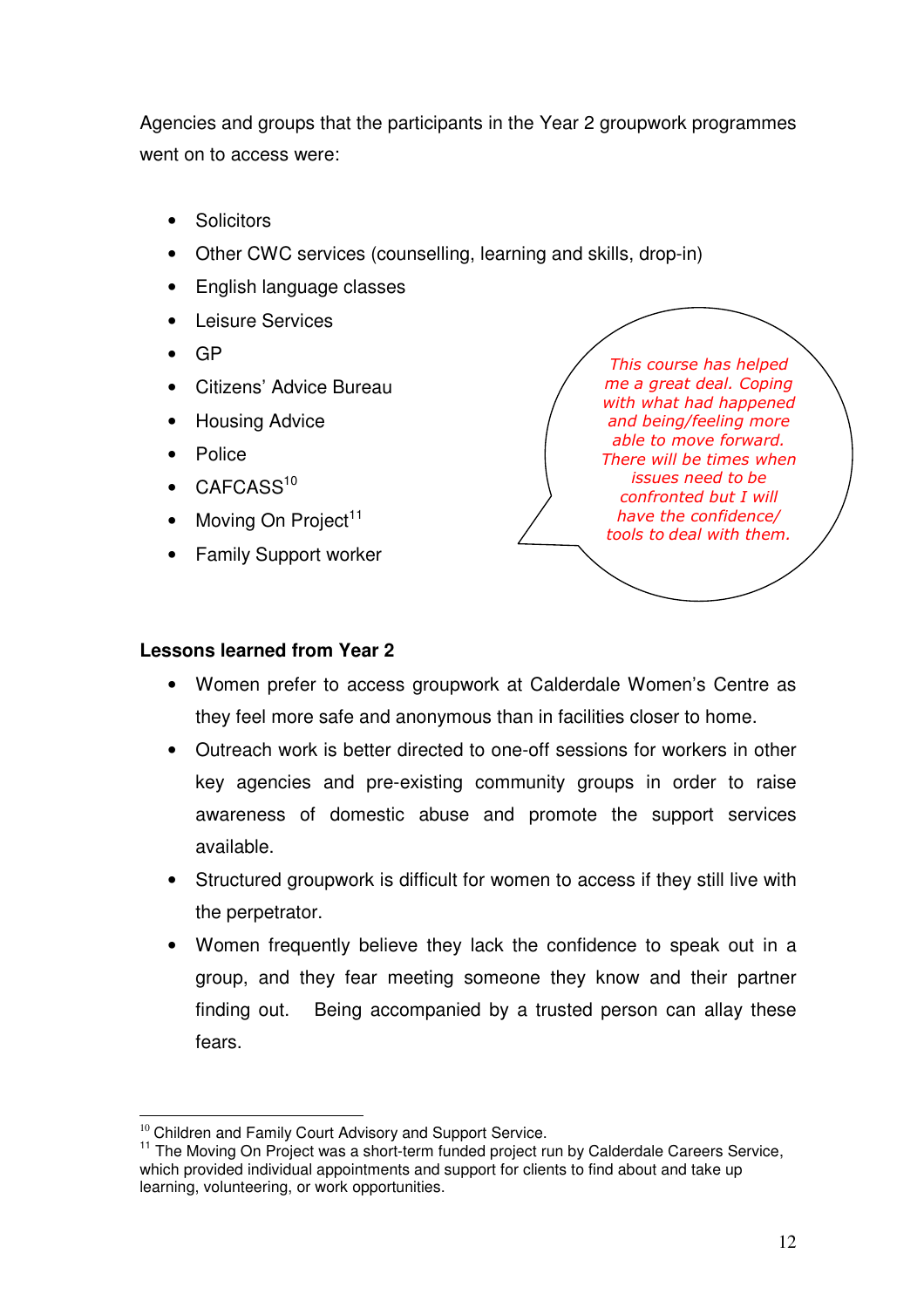- Women can have complex needs such as substance misuse or mental illness, which make structured groupwork difficult for them.
- Women do not always want to explore their past experiences but prefer to do confidence building or assertiveness work because they are keen to move on with their lives. Such sessions should be built into a groupwork programme or be available.
- A period of support by the  $DVST<sup>12</sup>$  prior to attending groupwork helps women choose to participate in and continue to attend groupwork.
- Continuing support outside the groupwork programme is important for many women.
- Inconsistent attendance means each session is best planned to "stand alone" rather than topics being carried over from one week to the next.
- A weekly reflective review by the groupwork facilitators complements the participants' evaluations and helps planning and facilitation of future sessions.
- Signposting to key workers and other agencies needs to be planned into the DAG programme.
- Women in crisis seem to benefit more from an information and needsbased responsive opportunity such as a drop-in service. The personal development approach of a groupwork programme may be more relevant to those who have left the relationship and have reached the point of reflection.

Would like to thank you all so much for being here for me, I don't say much but I do take it all in and listen. Will miss my secret Tuesday morning meetings.

Wish it went on longer. I would recommend it to others. It helped me to understand many things and to find a new confidence and acceptance of myself.

 $\overline{\phantom{a}}$  $12$  DVST = Domestic Violence Support Team at the Calderdale Women's Centre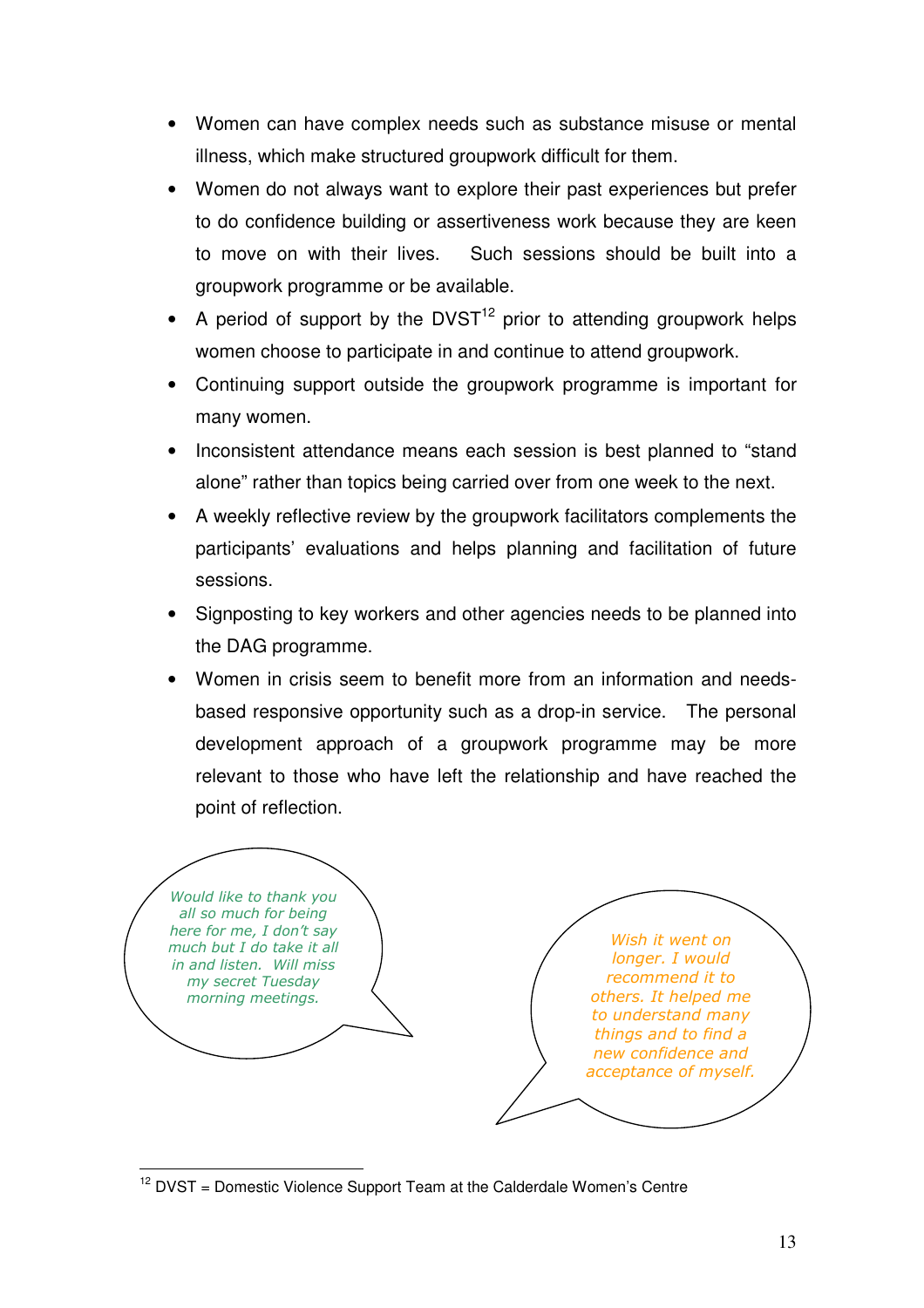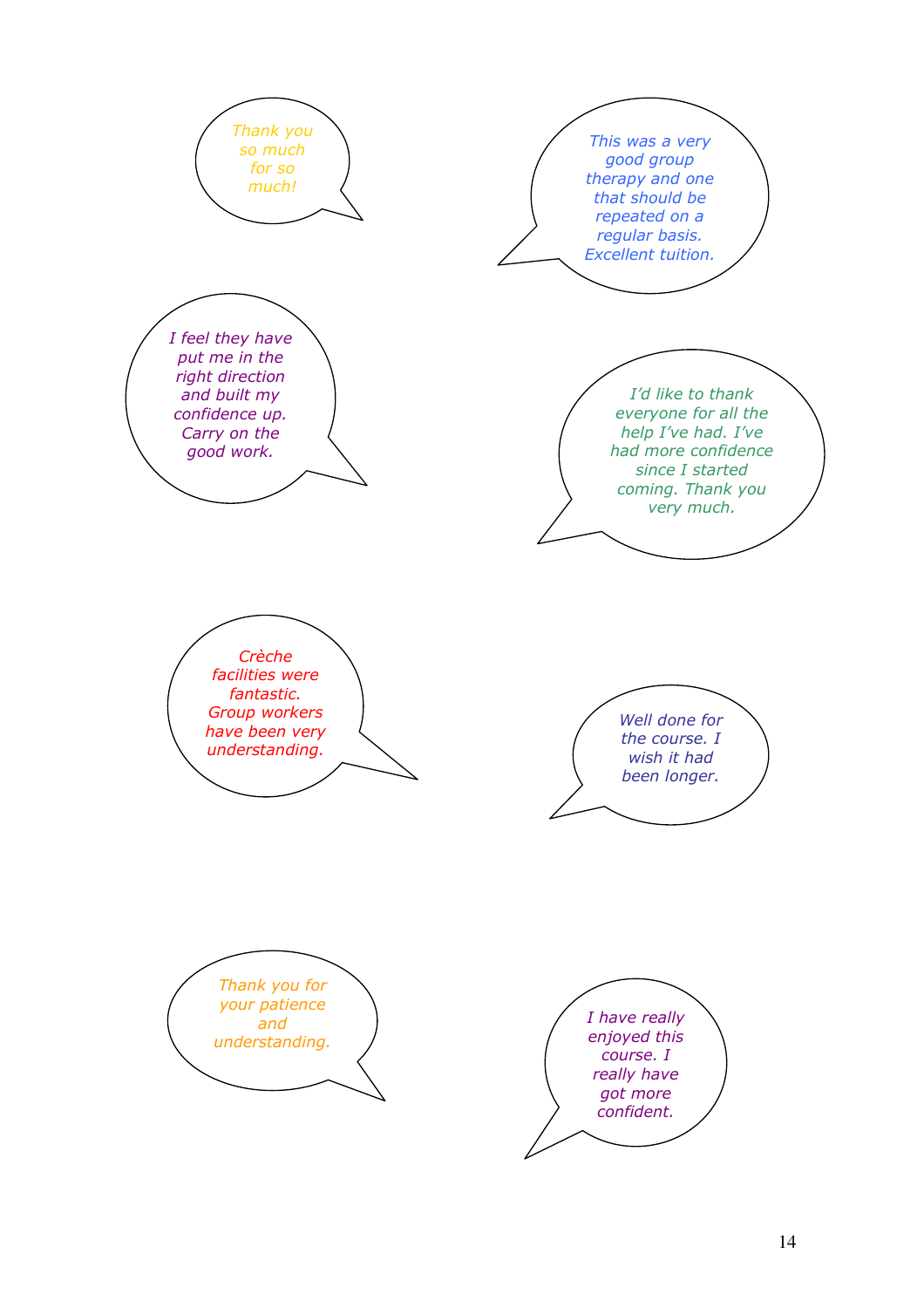#### **Year 3: April 2005 to March 2006**

### **Consolidation, development and evaluation of the Groupwork Programme.**

Networking with key agencies and workers continued in order to further increase referrals. This networking was resulting in more partnership working with these agencies e.g. the DAG workers ran a joint project for women and their children with the NSPCC, and Youth Offending Team, Barnardo's and housing association workers accompanied mutual clients to the Groupwork Programme.

One groupwork programme (10 sessions) ran from May to July 2005 at the Calderdale Women's Centre, along the same lines as the programmes run in Years 1 and 2. 7 women started this course and 5 completed it. 3 of these women used the crèche facilities (i.e. had pre-school children) $^{13}$ .

The Drop-in commenced in February 2005 and continued to July 2005 as a complementary service to the Groupwork, as described above. 15 drop-in sessions were held between February and July 2005 (see pp. 16-17 for why these came to an end) and were attended by a total of 37 women. These 37 women had a total of 60 attendances with a range of 1 to 10 attendances per woman, and an average of 4 attendances per drop-in. The issues women came to the drop-in for were:

| <b>Emotional support</b> | 23 |  |
|--------------------------|----|--|
| Help with children       | 14 |  |
| Court issues             | 5  |  |
| Solicitors               | 4  |  |
| Recent incidents         | 4  |  |
| Housing                  | 4  |  |
| Child contact            | 3  |  |
| Safety                   | 3  |  |
| To support others        | 2  |  |
| Health                   | 1  |  |
| Deht                     |    |  |

 $\overline{1}$  $^{13}$  There are no whole course evaluations for this course because of an over-sight (see pp. 24 – 28).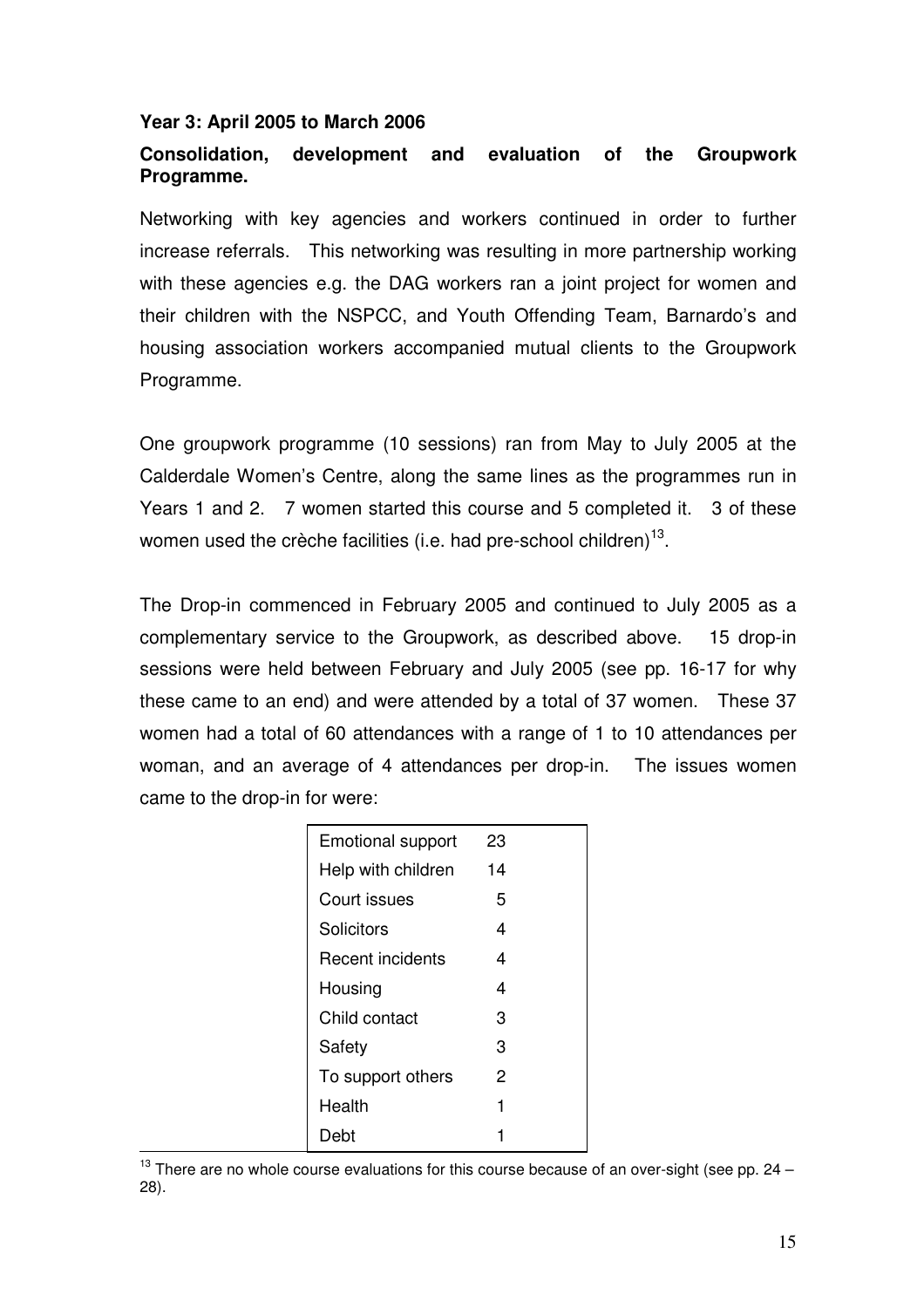6 women who attended the drop-in went on to do the Groupwork programme. Other referrals made were:

- Confidence building course (4 women)
- Housing Advice (9 women)
- DVST keyworker (6 women)
- Counselling (1 woman)
- Solicitors (3 women)
- Benefits advice (2 women)



Both workers attended the Freedom Training<sup>14</sup>, which led them to change the DAG programme from September 2005. The Programme became an 11-week rolling programme of stand-alone modular sessions, enabling women to join any week instead of having to wait until the start of the next programme. It also means that if a woman misses any session, she could attend the next session on the same topic.

A programme was run on these lines from September to December 2005 and the DAG workers piloted elements of The Freedom Programme. 19 women attended all or part of this adapted programme with 7 completing it (see footnote 6, page 7). There were a total of 110 attendances between the 19 women, giving an average of 5 attendances per woman and of 10 women per session. This was a considerable overall increase in attendance compared with earlier programmes. One woman was from a BME group, 3 were lesbian women, and 11 had children.

The Drop-in (Year 2) therefore became redundant because of the move to stand-alone sessions. However it was recognised that there was still a need for women to be able to see a groupwork worker individually to discuss issues arising for them as a result of groupwork, and also for DAG workers to meet with women to explain the outline and process of groupwork before they joined

 $\overline{\phantom{a}}$ <sup>14</sup> www.freedomprogramme.co.uk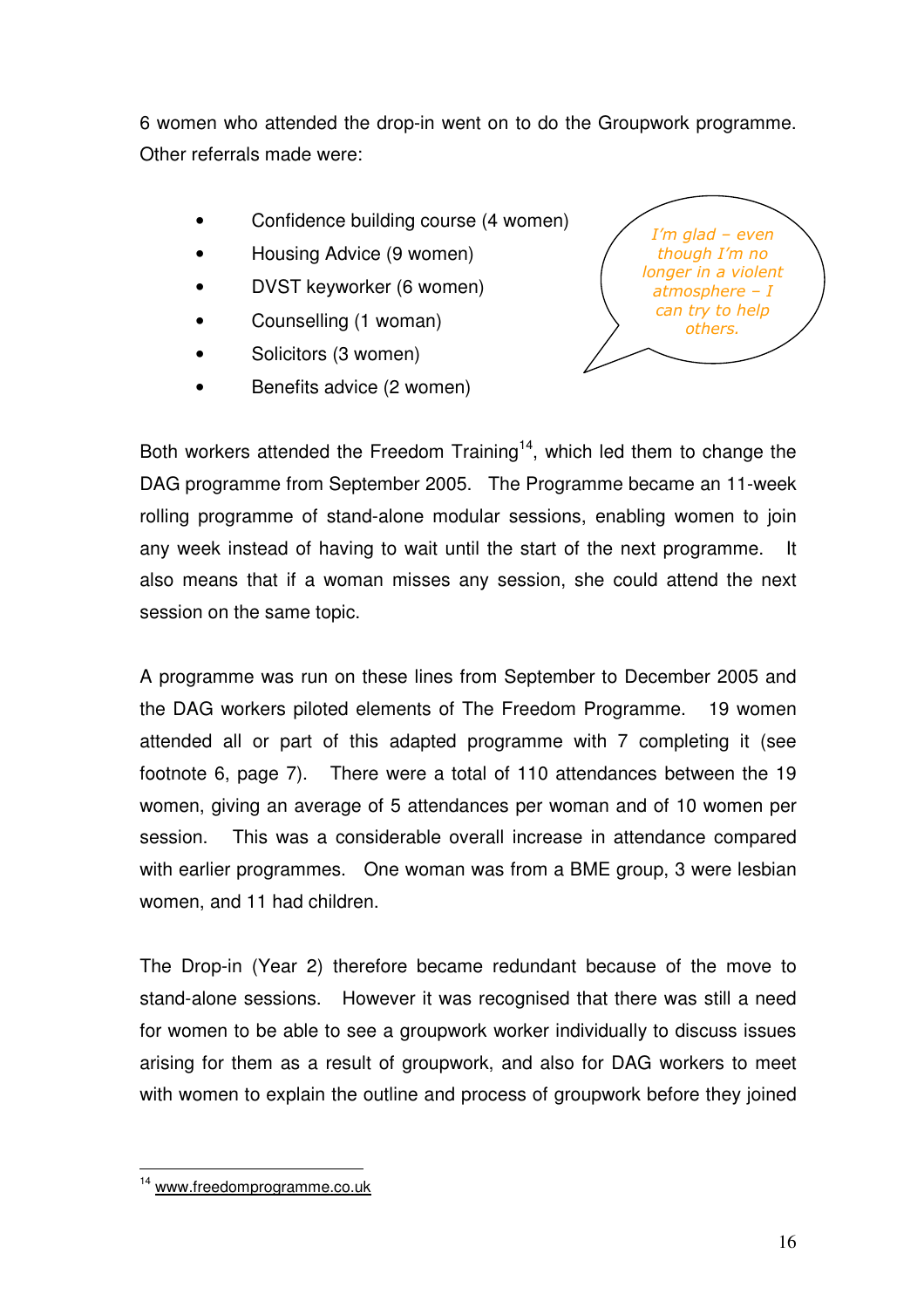it. Therefore the DAG workers used the time they would have spent at the Drop-in to see women by individual appointment in these respects.

Finally a short programme of 4 stand-alone sessions was held from January to February 2006 as the service came to an end. 11 women attended these 4 sessions and had 19 attendances between them, giving an average attendance per session of 5 women. 2 of women were lesbian and 7 had children. None were from a BME group.

This means a total of 74 women attended the Groupwork programme or the Drop-in during Year 3. There were 129 attendances during the last two programmes alone (September to December 2005 and January to February 2006, 11 weeks and 4 weeks respectively), which was a considerable increase in week-by-week attendance. This suggests that the "stand alone" modular session model was more attractive to women overall and enabled more of them to feel able to attend at least some group sessions.

The DAG workers completed 8 resource packs during Year 3:

- 1. Am I being abused?
- 2. Effects of abuse.
- 3. Coping with loss and grief.
- 4. Coping with anger.
- 5. Rights and responsibilities.
- 6. Coping as parents.
- 7. Addiction and self-harm.
- 8. Risk and safety planning

I greatly benefited from the excellent domestic violence groupwork. It empowered me and helped me to become more responsible for my own future. The friendship with the other women in the group was very valuable.

These packs are designed for use during appropriate groupwork sessions, and to be used by other domestic abuse support workers in individual sessions with women.

In addition to these resource packs, the DAG workers also produced a groupwork programme pack for other agencies that are planning or delivering a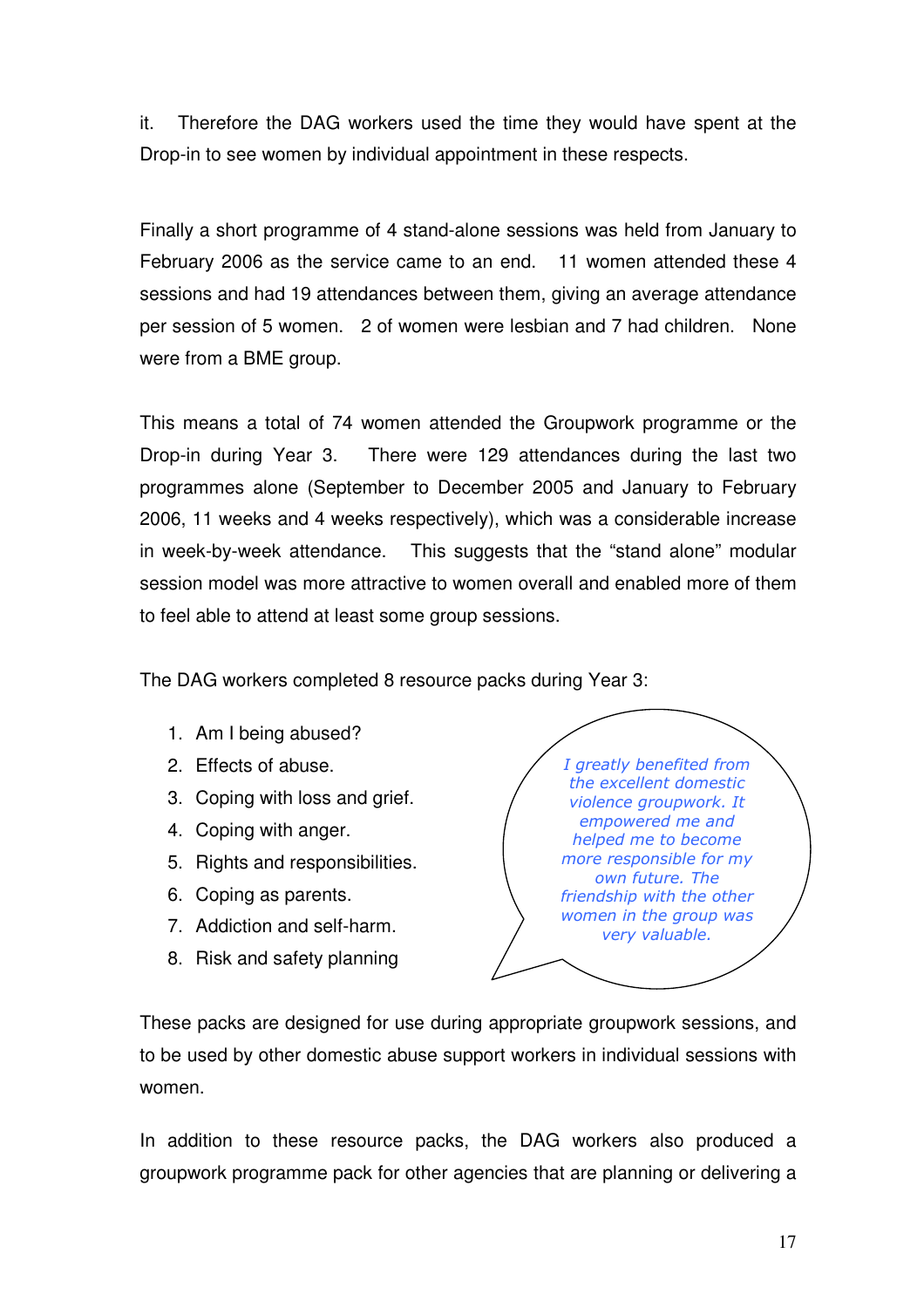similar service and for future use if the DAG service is able to recommence in Calderdale<sup>15</sup>. There were also some changes made to the session evaluation and other forms used during Year 3 to capture more in depth responses (see Appendix 2).

This evaluation of the service was undertaken during February and March and a celebration event was held at the end of March 2006 when current funding ended.

### **Lessons learned from Year 3**

- Effective use of packs by other workers requires some training input if they are to be used to their potential and not simply as handouts.
- Co-facilitation of groups aids management of challenging situations, and enables facilitators to pick up more issues as they arise. Co-facilitation also role models negotiation, respectful relationships and working in partnership.
- Bringing observers (e.g. students on placement) into a group can be difficult. Observers must be prepared to participate fully on a personal level.
- Any volunteers supporting the group need preparation and support if their help and input is to be effective.
- A break in the session is essential and needs to be long enough to enable women to get to know each other and exchange phone numbers etc.
- Groupwork requires considerable preparation time as well as time to debrief and do follow-up support work outside of the actual session. Housekeeping issues such as room preparation and refreshments also requires attention.
- Groupwork attendance by women who are still in abusive relationships can be beneficial to all attendees in terms of increasing understanding and confidence.

 $\overline{1}$ <sup>15</sup> Anyone interested in this pack should contact the Domestic Violence Support Team at Calderdale Women's Centre.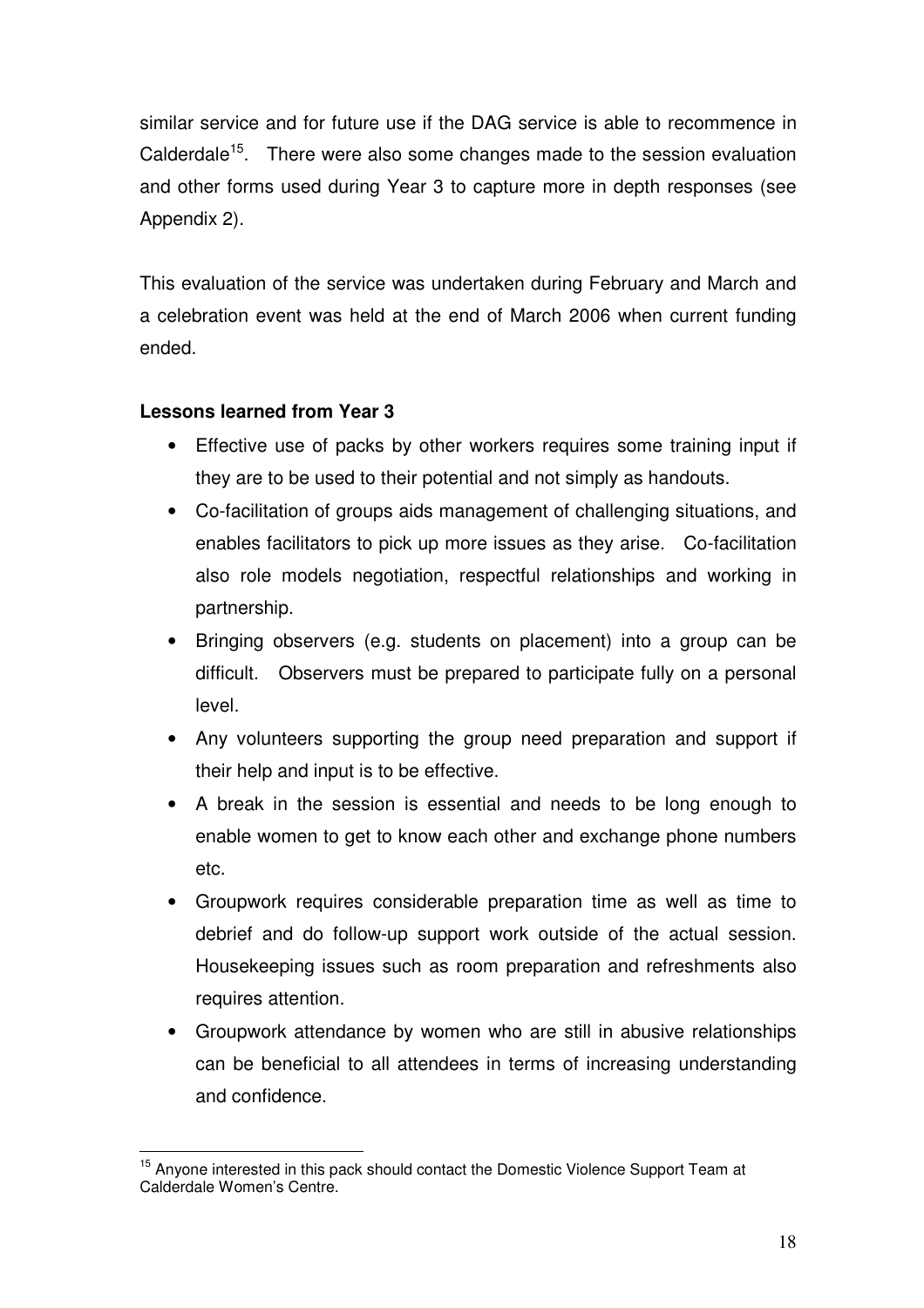- The 12-week Freedom Programme (see footnote 13, page 16) forms an excellent basis for groupwork.
- A rolling programme could incorporate the Freedom Programme together with other sessions that women find helpful such as loss and grief and boundary setting.
- Incorporating children's and parenting issues into each session, rather than addressing these in particular sessions, helps to retain and engage attendees without children, and helps women with children to continually make links between their own and their children's experiences.
- Groupwork raises women's awareness of the impact of domestic abuse more than one-to-one work is usually able to do.

The warmth and respect here feel like a lifeline and like life's meant to be. Feel I have had full support, wish I had known about you before, always felt very welcome. Good to talk and meet with other women in the same position.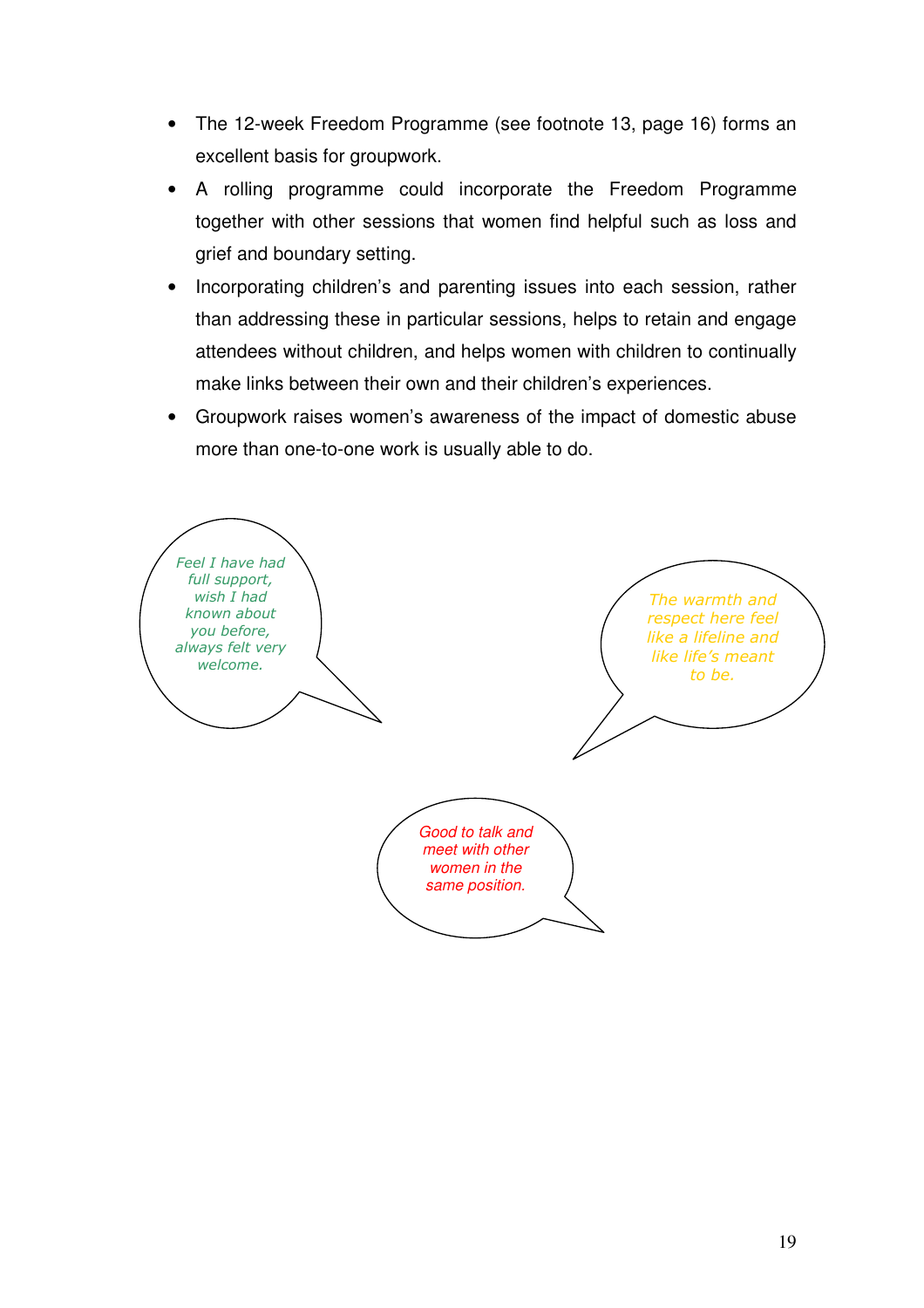### **THE GROUPWORK PROGRAMME**

The Groupwork Programme was based, with permission, on one devised by Leeds Inter Agency Project (LIAP). During the development of the Groupwork programme the DAG workers consulted with survivors of domestic abuse, including those from BME communities and agencies who worked around domestic abuse issues. The adapted programme has three strands:

- 1. To act as a support group through enabling women to share their experiences with each other.
- 2. To provide structured activities each week to look at different aspects of domestic abuse and its effects on women and children.
- 3. To bring in speakers from key organisations to inform women about their rights and entitlements and of the procedures and practices of that organisation, so that the women knew what to expect when accessing those services.

All groupwork programmes over the three years were supported by a crèche and all were scheduled during term time only. The Confidentiality Policy, Equal Opportunities Policy and Child Protection Policy of the CWC underpinned the Groupwork Programme.

The aims of the Groupwork Programme were the same for all programmes run over the three years of the service.

### **Aims of the Groupwork Programme**

- To understand the issues facing women experiencing domestic abuse.
- To understand the impact of domestic abuse on women and children.
- To explore domestic abuse issues which have an impact on carer/child relationships.
- To increase self-confidence and be able to make more informed choices and decisions.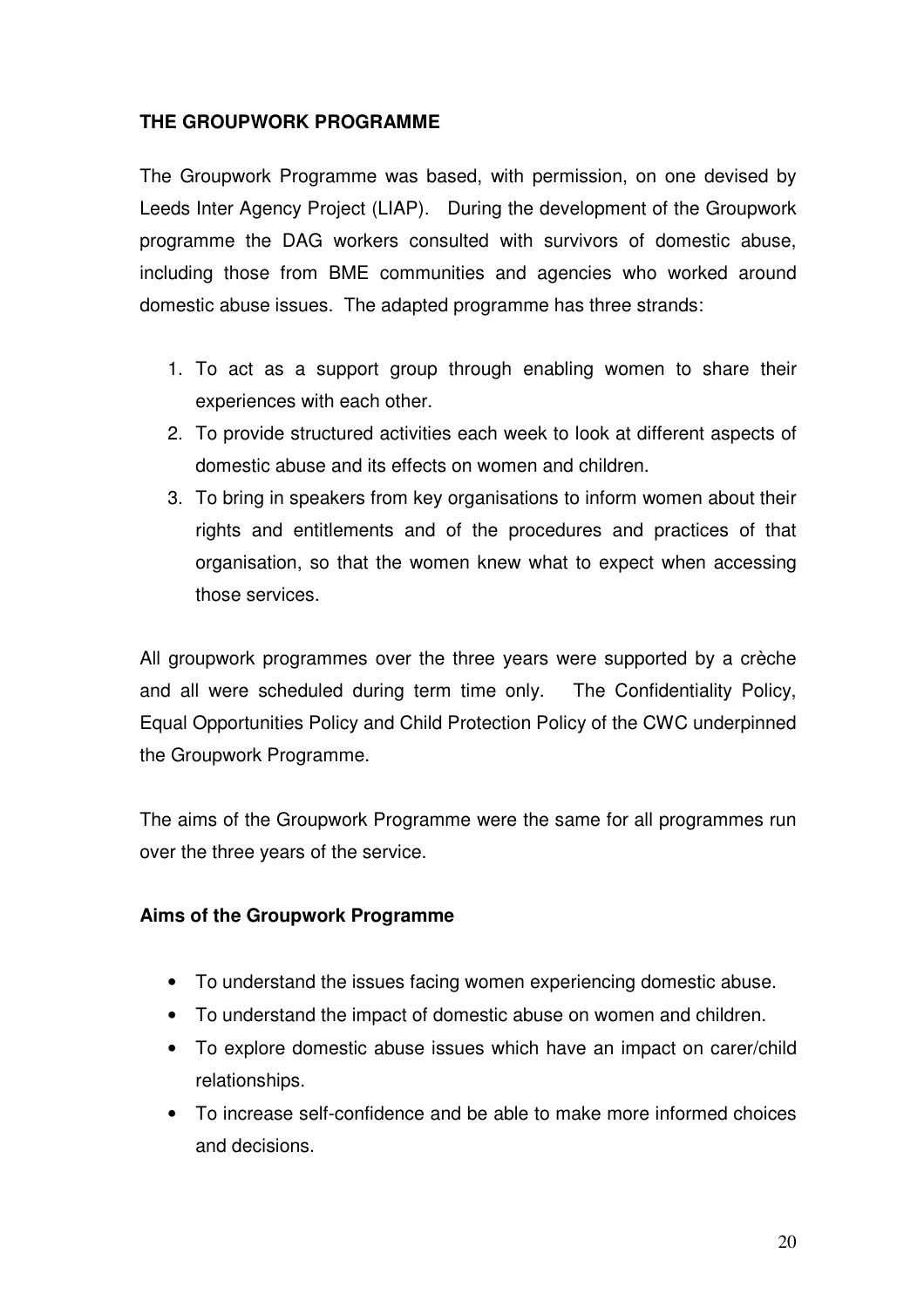### **Content of the Groupwork Programme**

This varied slightly between programmes according to the needs of each group and as lessons were learned from previous programmes run, but generally covered the following in roughly the order below:

- Taster sessions: Introducing the DAG workers, aims, content and style of course, answering queries.
- Domestic Abuse Groupwork Programme:

Ground rules, confidentiality, evaluation forms (first session all programmes).

Defining domestic abuse, looking at different forms of DA.

Effects of DA on women in the group.

Post-traumatic stress disorder.

Effects of DA on children and children's issues.

How men use children to control women.

Parenting<sup>16</sup>

Why women stay, and what makes women leave.

Forced marriages (Asian programme).

Legal issues, family law, civil and criminal laws and remedies regarding

DA (including immigration issues on Asian programme).

Blame and anger.

Adult relationships and adult/parent/child positions in relationships.

Personal development strategies, boundary-setting.

Learning opportunities.

Housing issues.

Health issues.

Review, affirmations, what next (personal strategies), celebration.

 $\overline{\phantom{a}}$ <sup>16</sup> Effective parenting in relation to DA was woven into the delivery of each session once the programme changed to stand-alone sessions from September 2005 rather than addressed separately.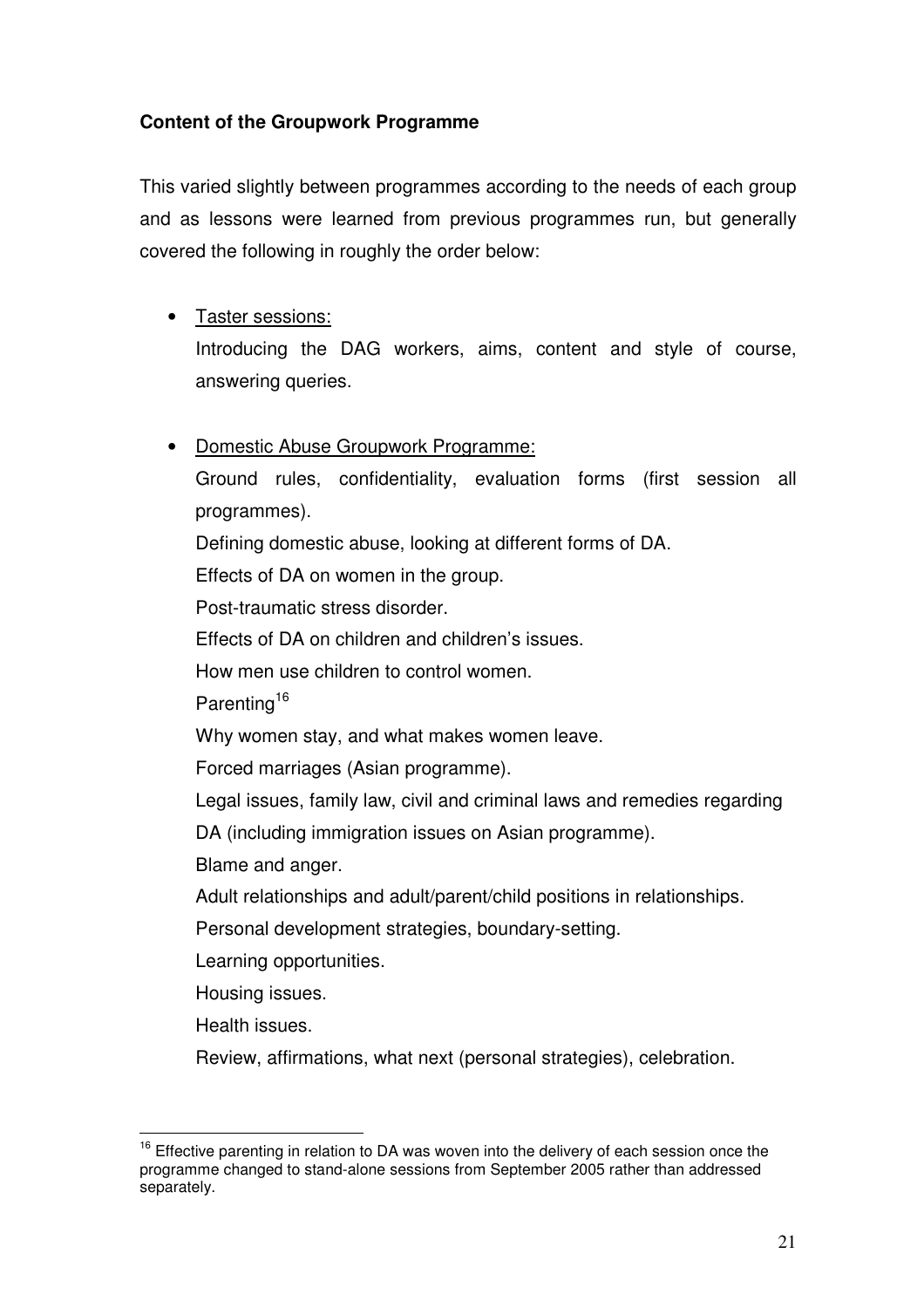### **Participants' expectations of groupwork**

Amongst the various pre-course assessment forms were women's statements regarding what they wanted to get from the groupwork programme. These are listed below in no particular order but do show that issues of personal growth and development, a desire to move on, and concerns about children underpin women's decision to participate in groupwork.

- To get support.
- To have someone to talk to.
- To rebuild my confidence.
- To improve my relationship with my children.
- To get advice and support in dealing with my ex-husband and other family members.
- To find help with services/solicitors and housing.
- To help me move on with my life.
- To help me get my self esteem back.
- To get back control of my life.
- To understand that I am not the only person who has suffered and feel not alone.
- To help me cope with situations instead of taking it out on myself.
- Not to be scared.
- To feel stronger and more determined.
- To reach an understanding as to why I've got into this situation.
- To get information.
- To get help with housing.
- To feel safe again.
- To become more settled.
- That it won't happen to me again.
- To get help for my children.
- To help put things in perspective.
- To deal with child contact issues.
- To feel trusting/safe enough to try and enter into another relationship
- To find myself again.
- To be able to stand on my own two feet.
- To get a better understanding of relationships.

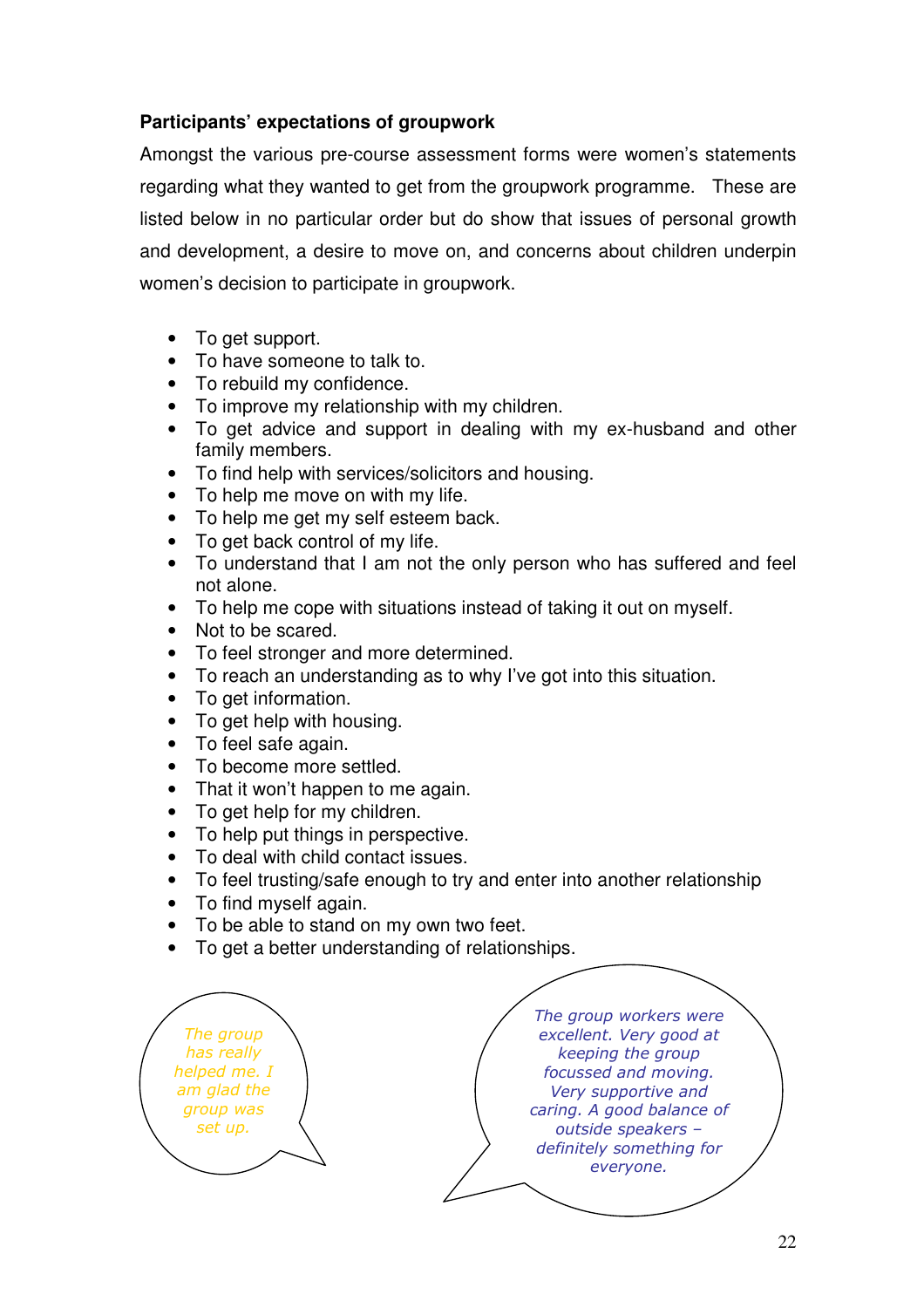### **Speakers and resources**

Speakers on the DAG programmes included workers from KIDS, CAFCASS, Careers Service, the CWC Learning and Skills service, Housing Advice, the Asian Women's Service, local refuges<sup>17</sup>, the police, solicitors and female sexual health workers<sup>18</sup>.

A wide range of the materials used to publicise the Groupwork Programme, to support the content of the sessions and to evaluate the programmes is included in appendices 1-3.

### **Evolution of the Programme in Year 3**

Many changes were made to the Programme during Year 3. Each session was made more stand-alone, and more responsive to issues raised by the attendees. Instead of children's and parenting issues being covered as discreet sessions, these were discussed as integral to the topics covered in each standalone session.

The name "Groupwork" was changed to "Group Support" as this was thought to reflect better the aims and objectives of the group and to sound less reminiscent of school and less authoritarian than "groupwork". (However these were late changes in terms of the lifetime of the service, therefore the term "Groupwork" has been used throughout this report.)



 $\overline{a}$ 

 $17$  In the programme for Asian women, the refuge speaker was from a refuge for Asian women.

 $18$  Again, the speaker on the Asian women's programme was an Asian health worker.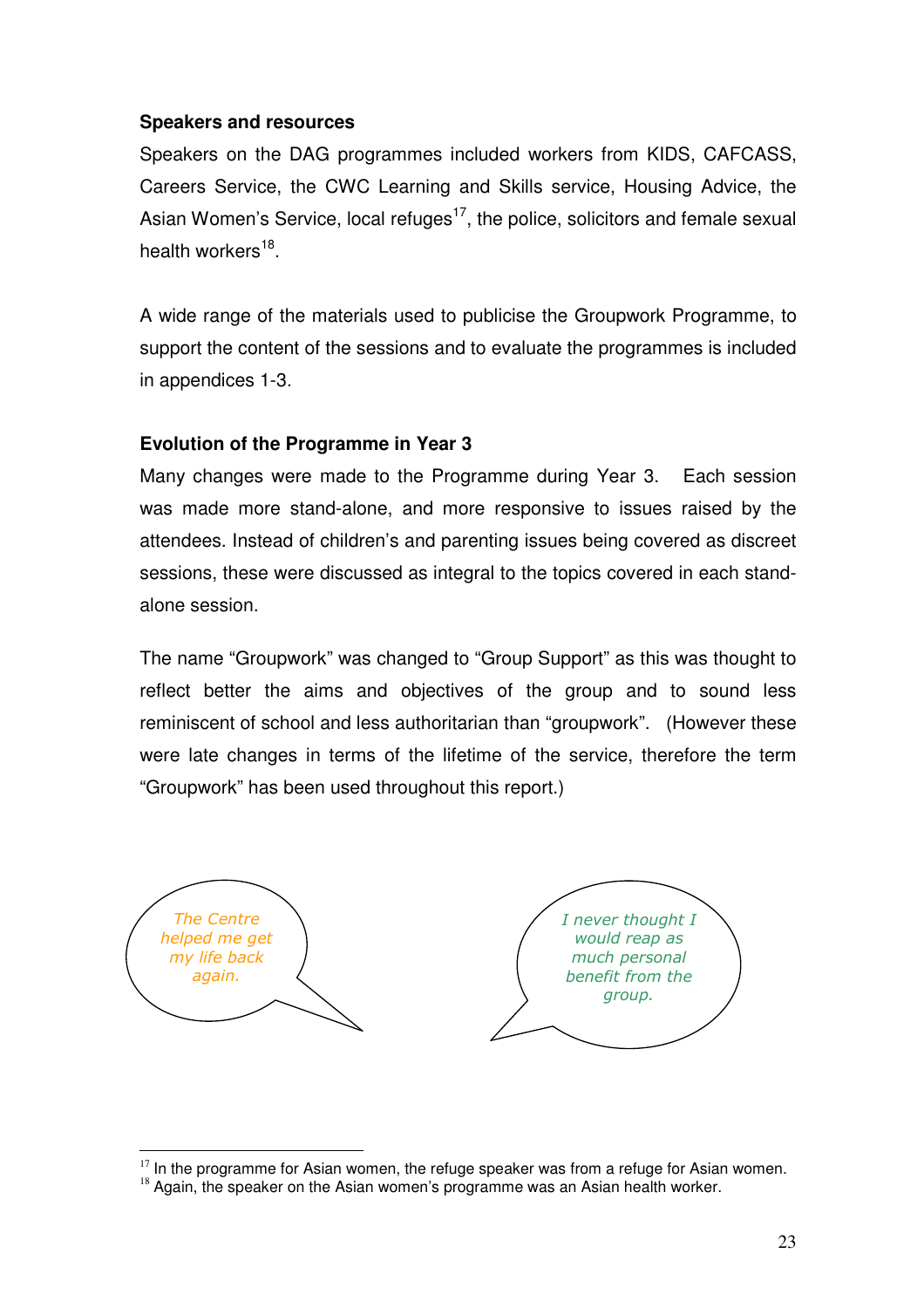### **Groupwork Programme Evaluations.**

The external evaluation team has seen all recorded evaluations and comments, and all are overwhelmingly positive about the programme. A possible exception were three women's evaluations that the programme had not helped with regard to their children at all (see tables 2 and 3), but they all added comments that their children were either grown up and not living at home, or that their relationship with their children was alright anyway. The remainder of these women's evaluation were positive.

Analyses of the evaluation forms from all 3 years are presented in Tables 1 to 8 on pages 25 - 28. Evaluations were completed during the final session and so women who were unable to attend this did not complete one. Forms were not mailed due to confidentiality issues.

A total of 39 whole course completion forms were received:

- Year 1: 15 Year 2: 16
- Year 3: 8

In addition 32 evaluations of the drop-in were completed. 24 of these rated the quality of support received as "very helpful" and 6 rated it as "helpful" with no one rating it as "not very helpful". Comments made about the drop-in were:

"I like this kind of drop-in."

"I found the help offered to be 100%. I was made to feel relaxed and able to talk." "I found out there were more places I could get support for my children, and I will come back for more support."

"Very interesting and I am hoping to come on a regular basis."

"I think that on fairly regular visits I will find this a very good form of support."

"I feel better being here today."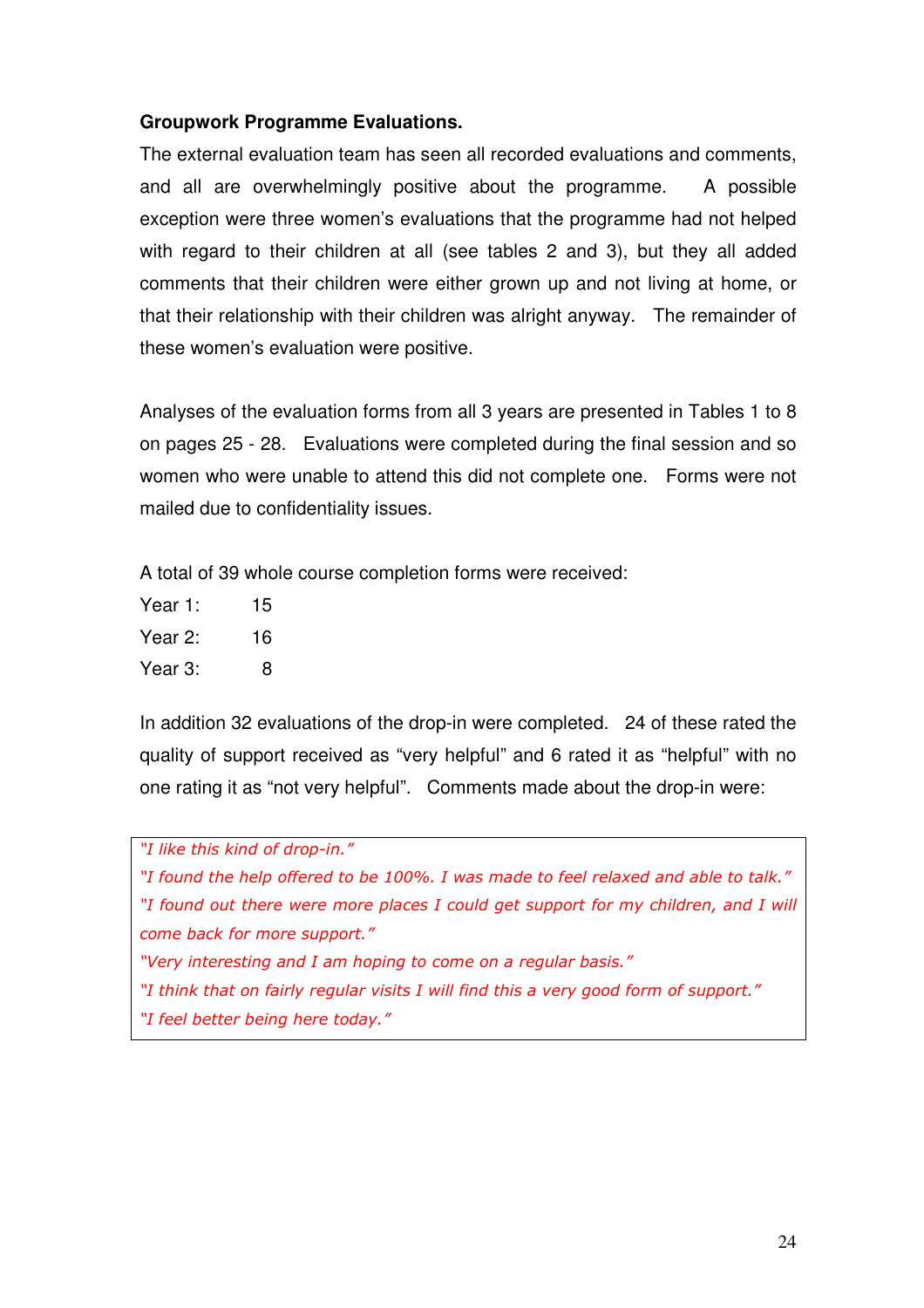**1. Do you think the groupwork helped you to understand more about the issues facing women experiencing domestic abuse?**

**1. No it didn't help at all**

**4. Yes it helped a lot.**

- **2. I don't know, maybe a little bit.**
- **3. Yes it helped quite a bit.**
- $\frac{1}{1}$  **2 3 4 0 8 31**

**2. Do you think the groupwork helped you understand more about the impact of domestic abuse on children?**

- **1. No it didn't help at all**
- **2. I don't know, maybe a little bit.**
- **3. Yes it helped quite a bit.**
- **4. Yes it helped a lot.**

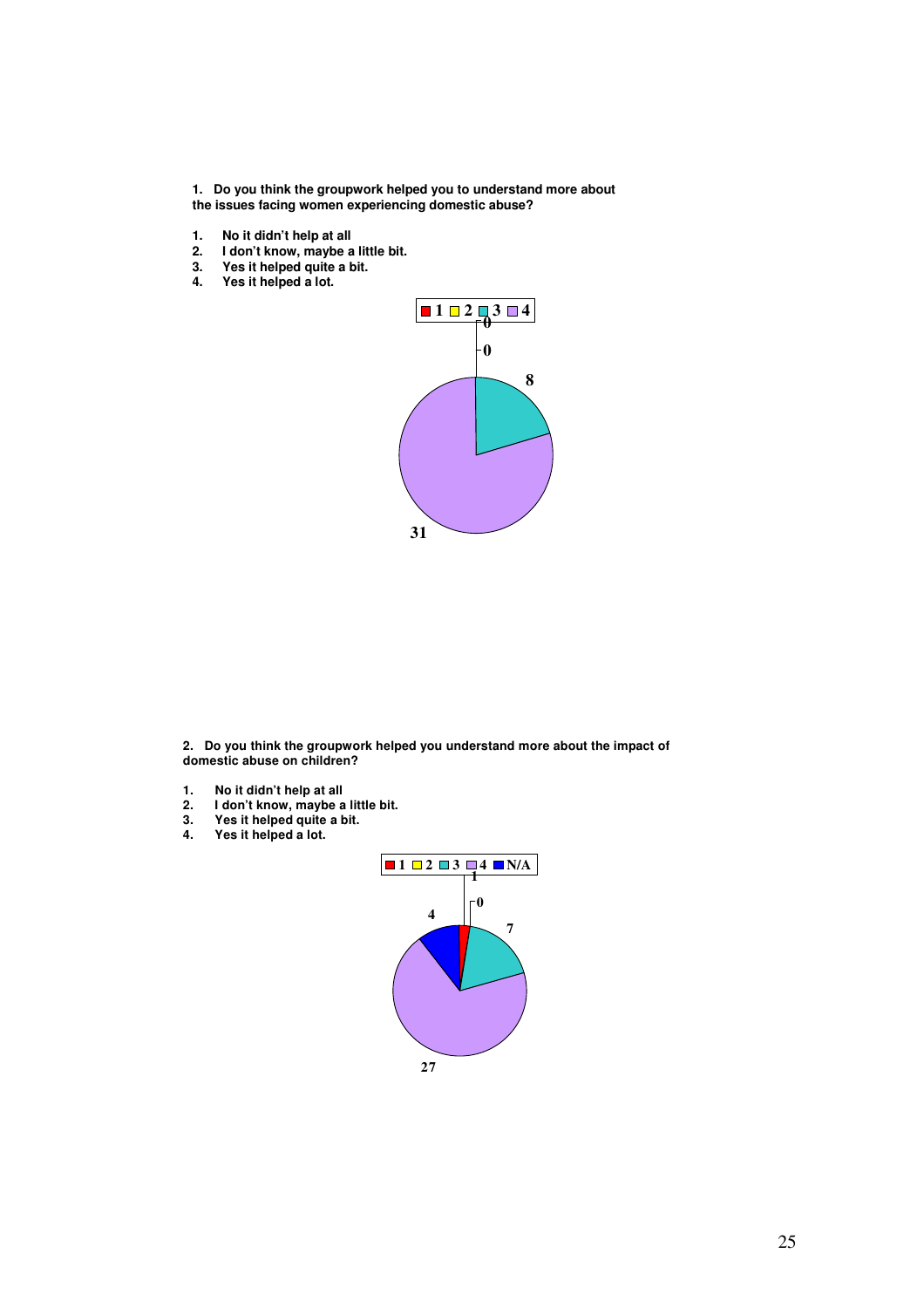- **3. Has the groupwork improved your relationship with your children?**
- 
- **1.** No it hasn't improved at all.<br>**2.** I don't know, maybe it has in<br>3. Yes it has improved quite a **2. I don't know, maybe it has improved a bit.**
- **3. Yes it has improved quite a bit.**
- **4. Yes it has improved a lot.**



**4. How much more confident do you feel since completing the groupwork sessions?**

- **1. No difference to levels of confidence.**
- **2. A little bit more confident.**
- 
- **3. A good bit more confident. 4. Very much more confident.**

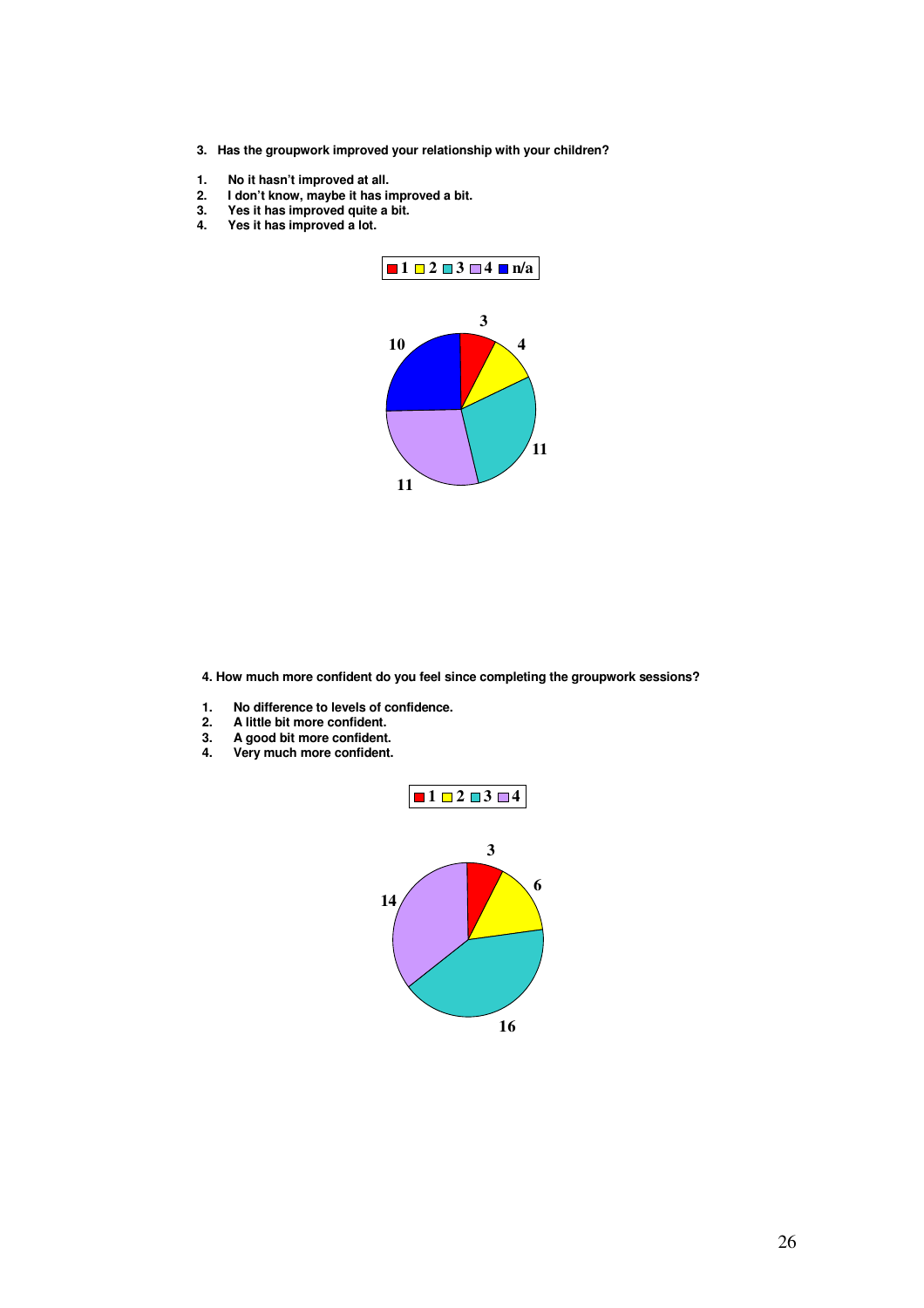**5. Do you feel you would like to attend other courses through CWC as a result of your experience with the groupwork?**

- **1. No, I'll never do something like this again. It was a waste of my time.**
- **2. I might. I need to think about it first.**
- 3. Yes probably.<br>4. Yes absolutely
- **4. Yes absolutely. I will definitely do another course.**



- **6. Do you feel that the information given was at the right level for you?**
- **1. No, it was all above my head.**
- **2. No, it was much too easy.**
- 
- **3. Most of the time it was about right. 4. Yes, I felt as if the pace and challenge were always right.**

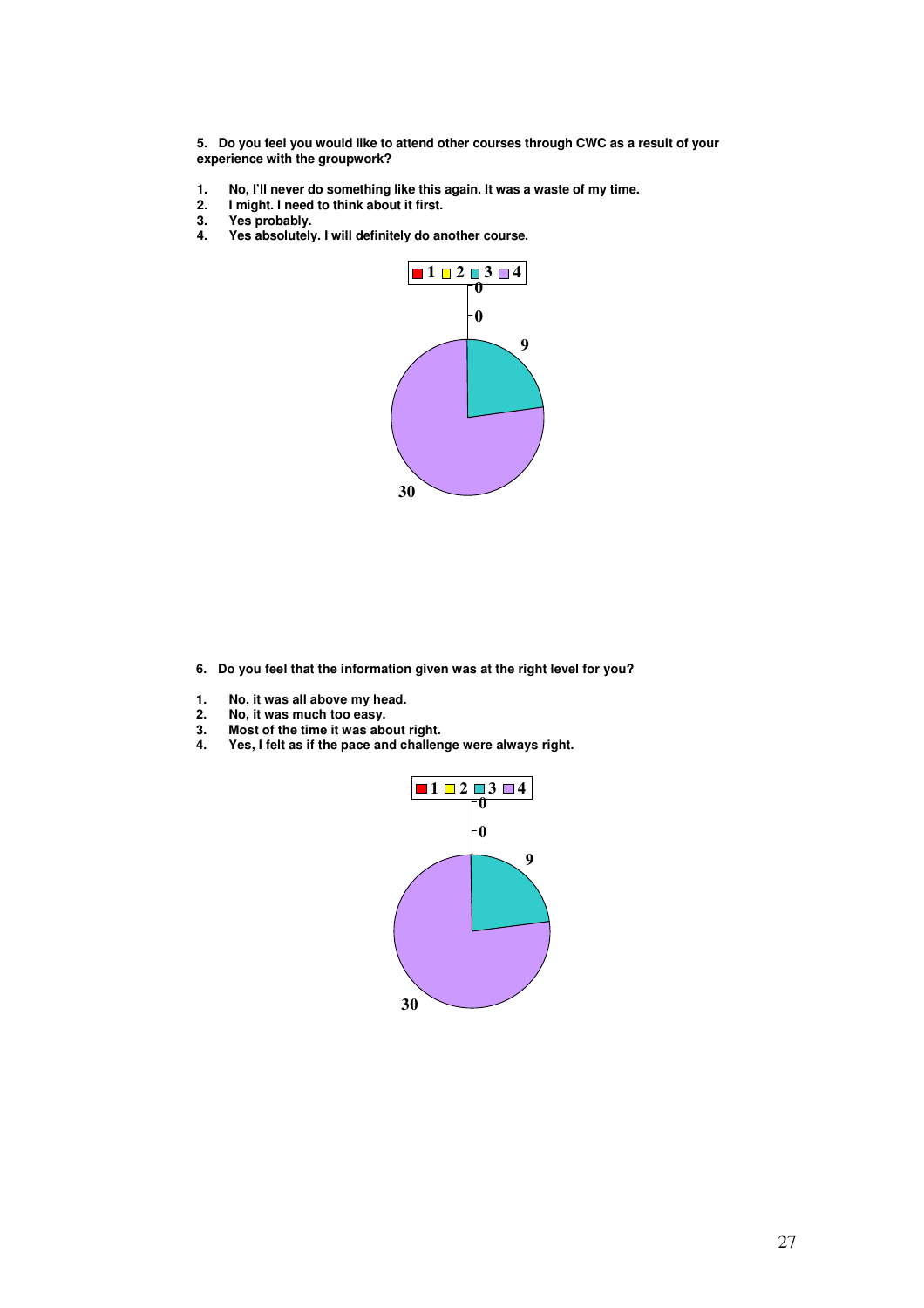- **7. Were your group workers well prepared?**
- **1. No, never. It was always shambolic.**
- **2. They were sometimes prepared.**
- **3. They were usually well prepared.**
- **4. They were always well prepared.**



**8. How would you rate the rooms and facilities at the centre or external venue?**

- **1. Poor.**
- **2. Satisfactory.**
- **3. Good.**
- **4. Excellent.**

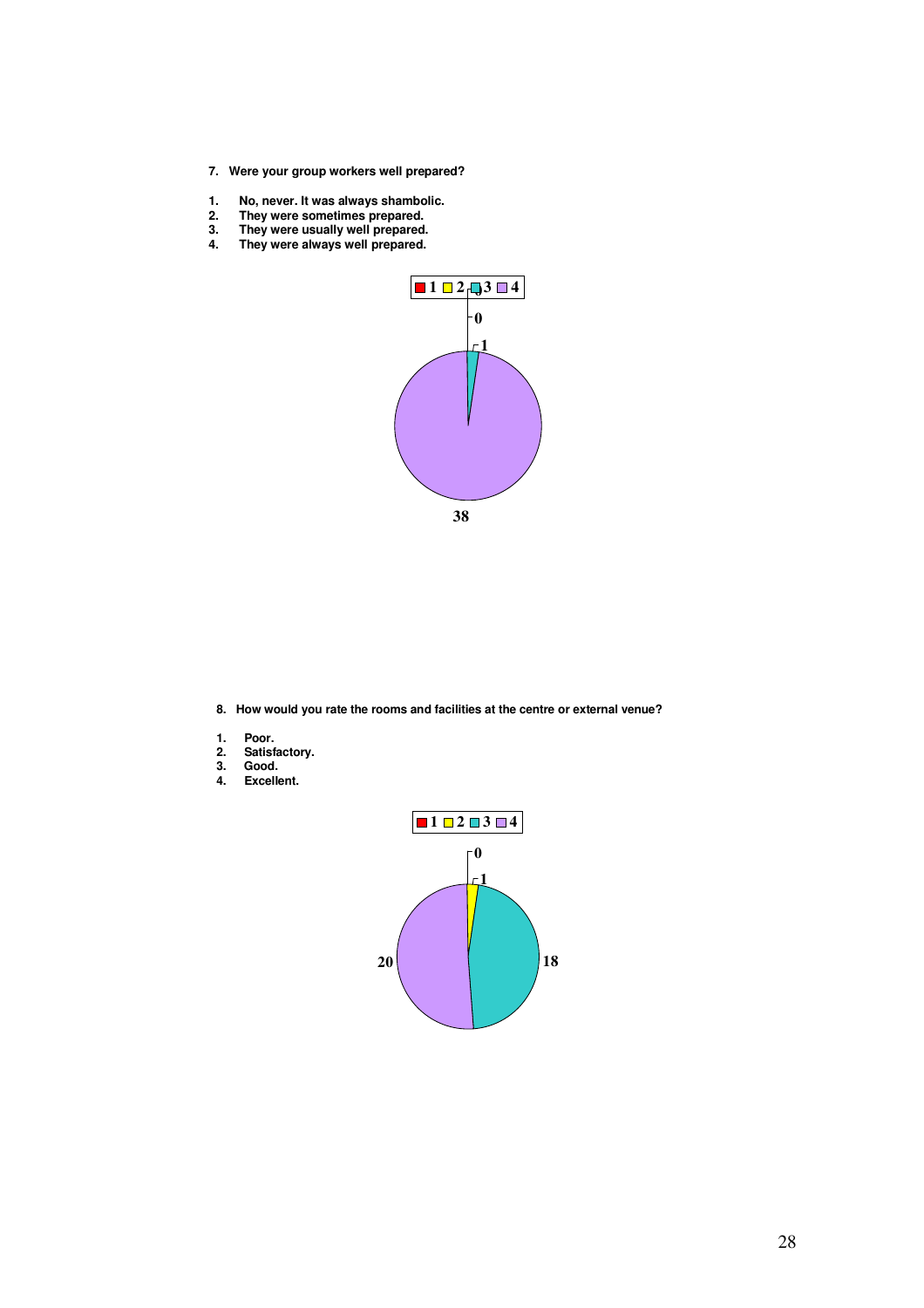#### **Conclusions and recommendations**

The Domestic Abuse Groupwork Service (DAG) at Calderdale Women's Centre has provided a structured programme to enable women to explore domestic abuse and related issues, for example effects on children and parenting, in a safe supported environment with skilled groupwork facilitators. We have read all documentation relating to all three years that the programme ran (July 2003 to March 2006) and held detailed discussions with the groupwork facilitators and their line managers, as well as attending a groupwork session and the groupwork closure event.

Women's evaluations, reflective written records of sessions done by the facilitators after each session, and the portfolio of group activities all demonstrate the effectiveness and efficacy of this service. The many comments of women, which intersperse this report, are especially testament to the potential of groupwork to help women to integrate their experience of domestic abuse and rebuild their lives. The service clearly has a great deal to offer women who are seeking to understand and move on from their experiences of domestic abuse. As such, groupwork is both complementary and supplementary to individual support, crisis work with women, and groups for children exposed to domestic abuse. Furthermore, the DAG workers have developed knowledge, skills and insight over the three years and are well equipped to run similar services, and to offer training to other workers and agencies seeking to establish similar services.

Whilst the original focus of this service was impact on children and parenting, the history of the service shows that increasing women's understanding of their own experiences must underpin their ability to reflect on and deal with the impact of domestic abuse on their children. The flexibility of the programme enabled children's and parenting issues to permeate the programme and not to be dealt with in isolation. Given the symbiotic nature of women and children's experience of domestic abuse, this groupwork programme importantly was able to mirror this inter-relatedness.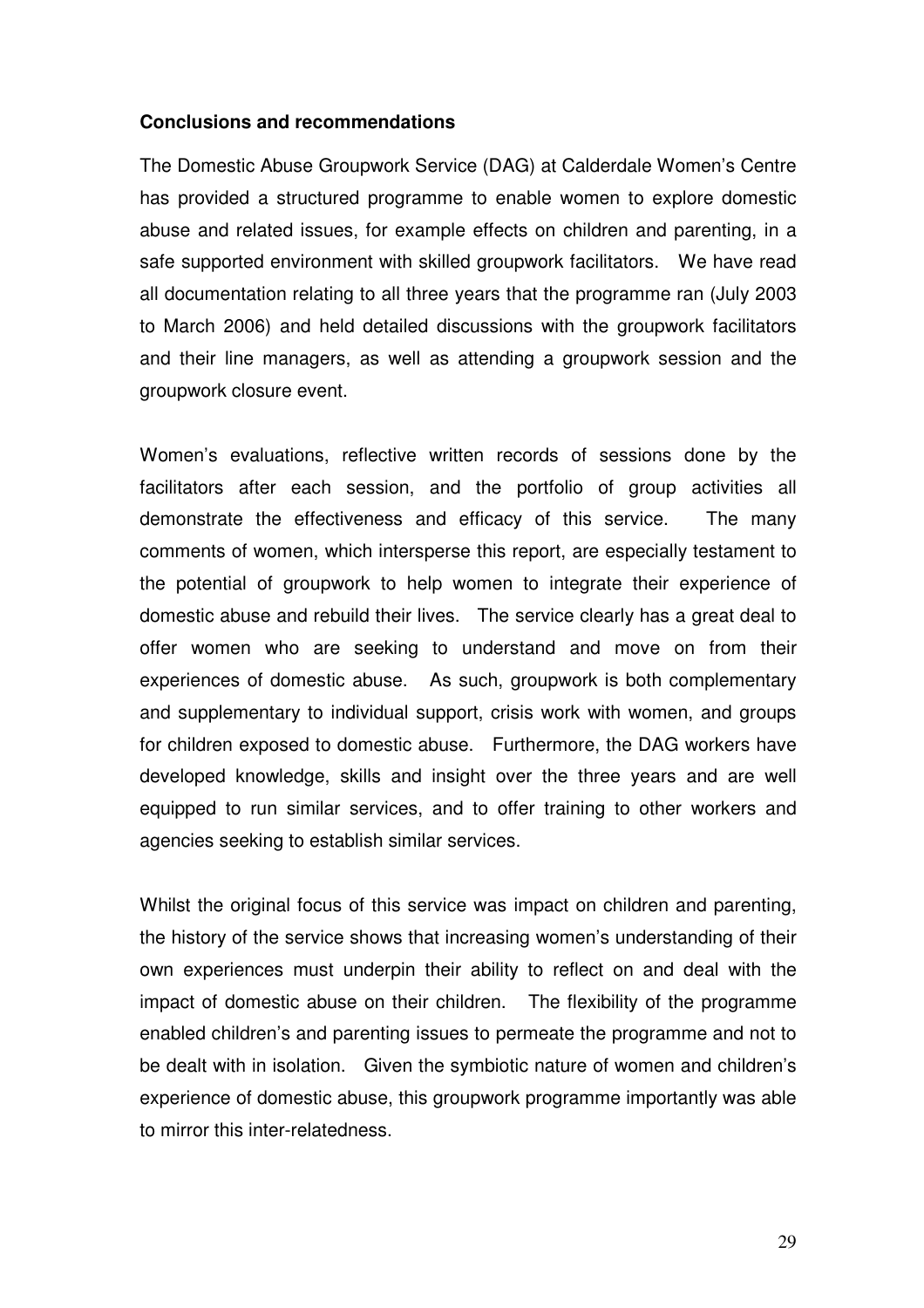In terms of the quantitative data we have been able to collate, there is also evidence that the workers were increasingly able to recruit and retain women to groupwork. Their ongoing skill development and the flexible and organic nature of the service enabled a series of adaptations to respond to and meet the needs of women. It is apparent that the increasingly sophisticated skillbase that the DAG workers developed enabled them to recognise and respond to the complex needs of women who have experienced abuse, and to develop their service accordingly.

The "Lessons Learned" sections above (see pages 8, 12 and 18) contain many issues that need to be considered when planning domestic abuse groupwork and inform our recommendations below.

### Our **recommendations** are:

1. Both local government and health agency agendas currently prioritise domestic abuse on women and children (DoH, 2003; DoH, 2004; LGA, 2005). The Common Assessment Framework (DfES, 2004) has a reduction in the number of children affected by domestic abuse as a key target in its aim to keep children safe.

"Supporting the non-violent parent is likely to be the most effective way of promoting the child's welfare" (DoH, 2000, quoted in LGA, 2005).

The Domestic Abuse Groupwork Service offers the potential to help meet many of the aims and objectives of public policy in this area. Given the current ongoing development of cross agency working with regard to the impact of domestic abuse on women and children, joint funding of the programme could not only help secure its medium to longterm future, but also enhance monitoring and development, raise awareness and engagement in a wider range of workers, and also enable common goals to be established and worked towards. For example, local government (particularly Children's Services), health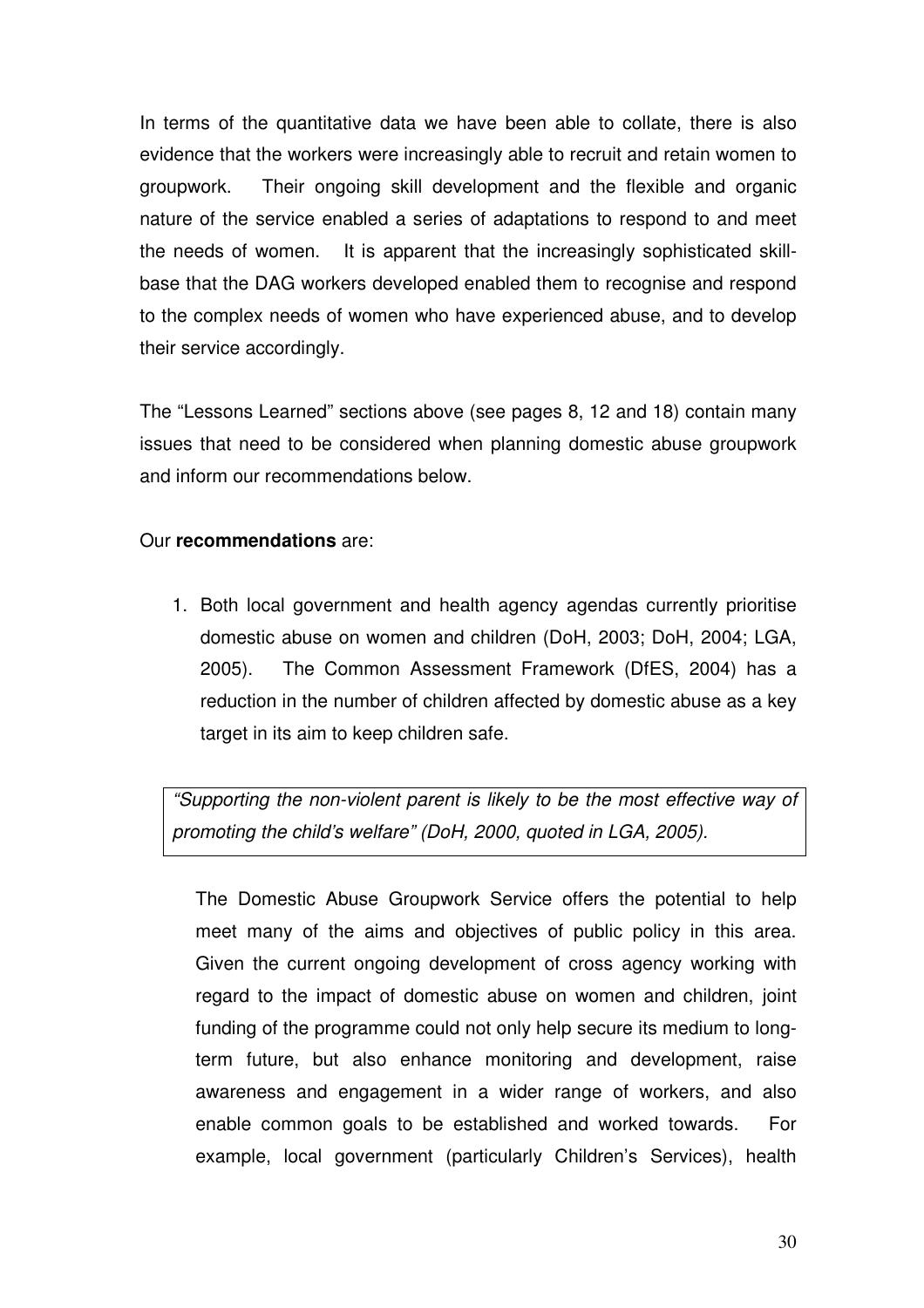services (particularly maternity and mental health services), probation services and the police all have a common interest in the provision of services that work with women trying to disengage from domestic abuse. **Common commissioning of domestic abuse services that include groupwork would be a beneficial development, particularly at a local level.** 

- 2. Many factors help make groupwork successful and need to be borne in mind when planning and commissioning a groupwork service. The identification of a suitable secure but accessible venue, the provision of a crèche, effective volunteer support, the co-location of a children's support programme, the availability of confidence-building and assertiveness programmes are important issues to address. The training and skill of the facilitators and their ongoing support and development are crucial to the effectiveness of the groupwork sessions and the service as a whole. **Domestic Abuse Groupwork should be located within an adequately resourced, established and skilled domestic abuse support service rather than set up in isolation.**
- 3. The Calderdale Women's Centre Domestic Abuse Groupwork Service has the potential to train others workers from a variety of agencies and to provide materials and resources for use in other locations. The marketing of those skills and resources could help raise the profile of the CWC Domestic Violence Support Team and secure income. The development of a CWC website would be important in any such development. **The skills and resources that have developed as a result of the DAG service could be marketed and disseminated more widely both locally and nationally.**

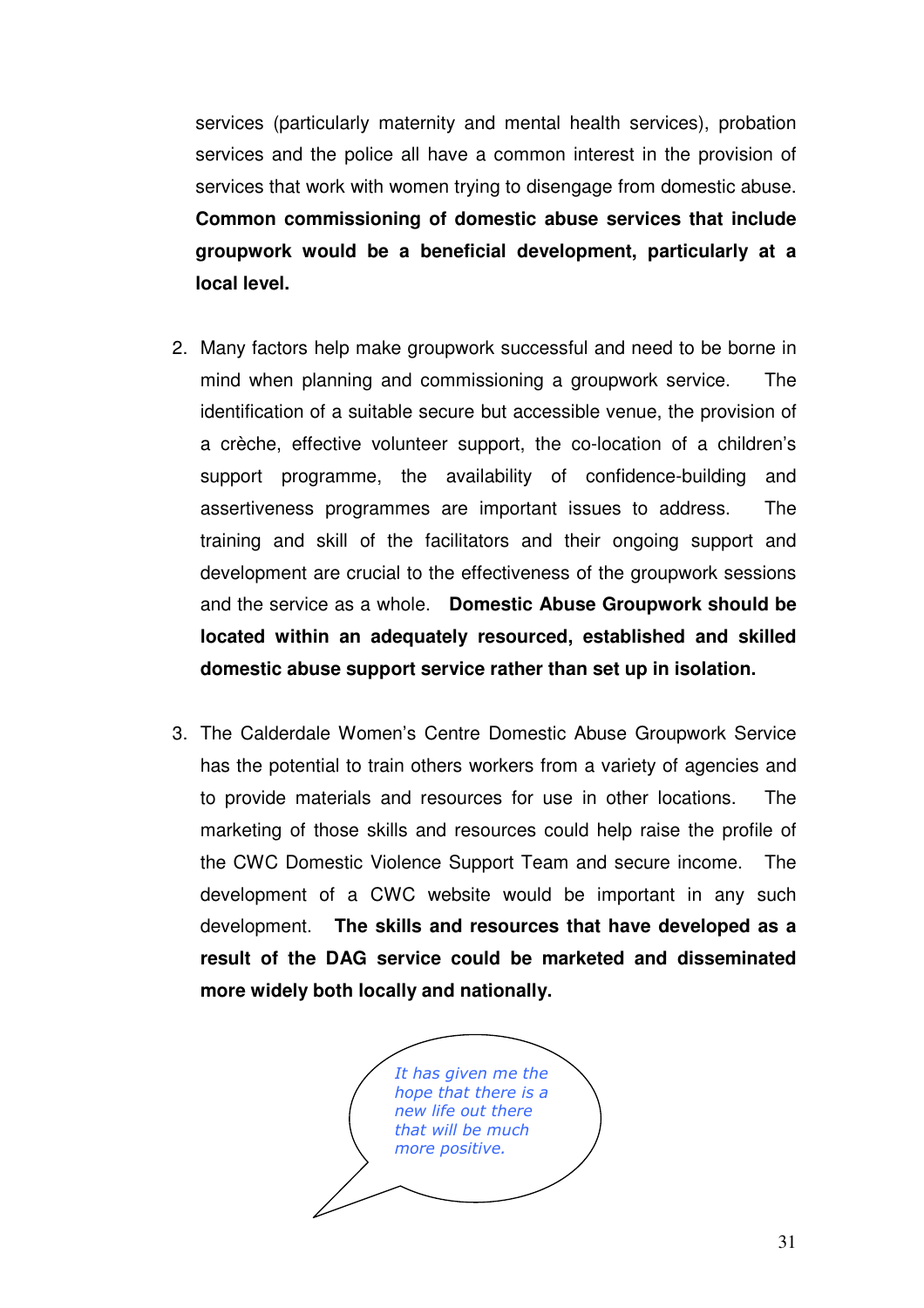### **References**

| DfES (2004) | <b>Every Child Matters: Change for Children</b><br>Department for Education and Skills                                                                                               |
|-------------|--------------------------------------------------------------------------------------------------------------------------------------------------------------------------------------|
| DoH (2003)  | <b>Mainstreaming Gender and Women's Mental Health</b><br>Department of Health                                                                                                        |
| DoH (2004)  | <b>National Service Framework for Children, Young</b><br><b>People and Maternity Services: Maternity Services</b><br>Department of Health                                            |
| LGS (2005)  | Vision for services for children and young people<br>affected by domestic violence: guidance to local<br>commissioners of children's services<br><b>Local Government Association</b> |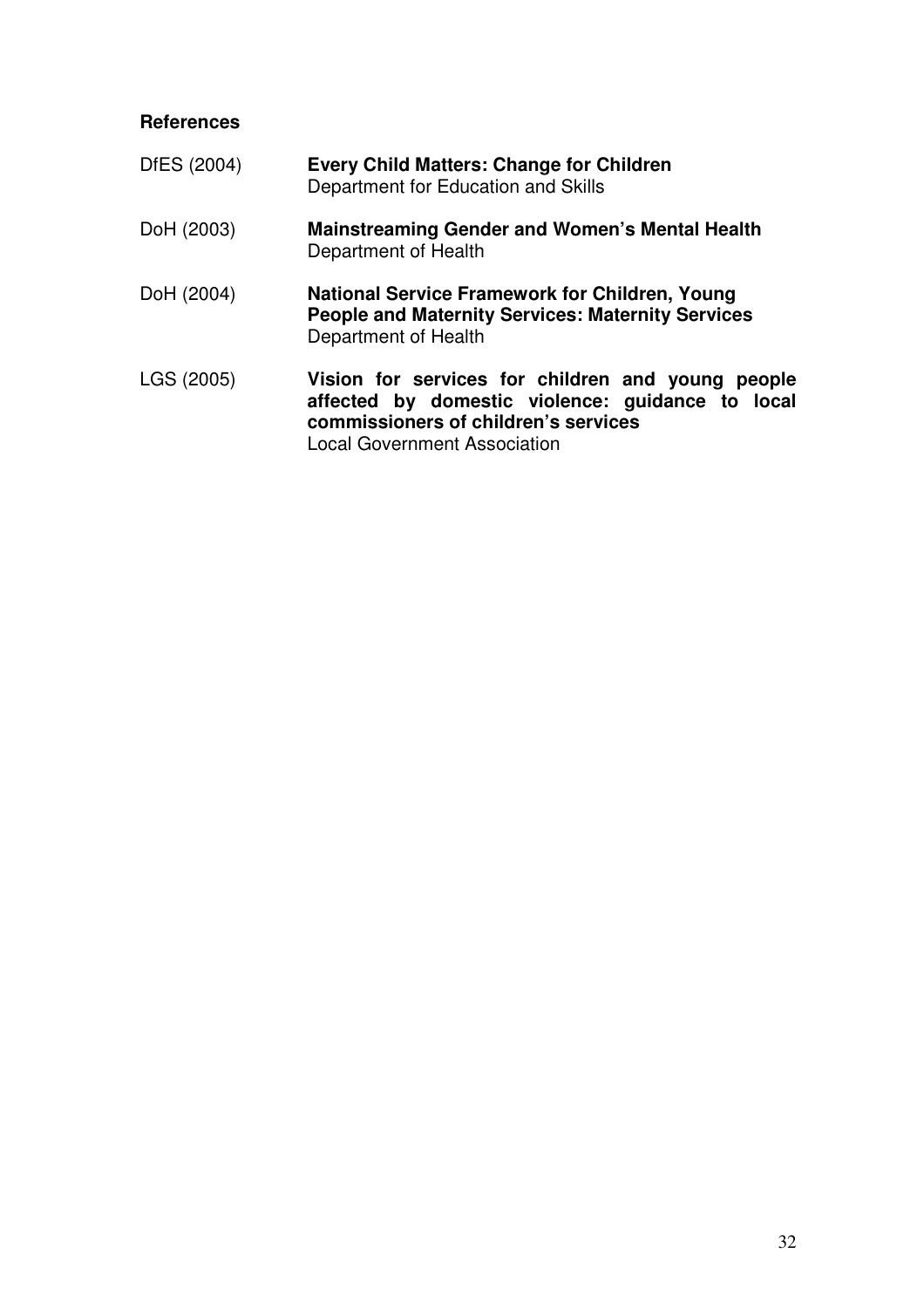# **Appendix 1**

# **Domestic Abuse Groupwork Publicity (selection)**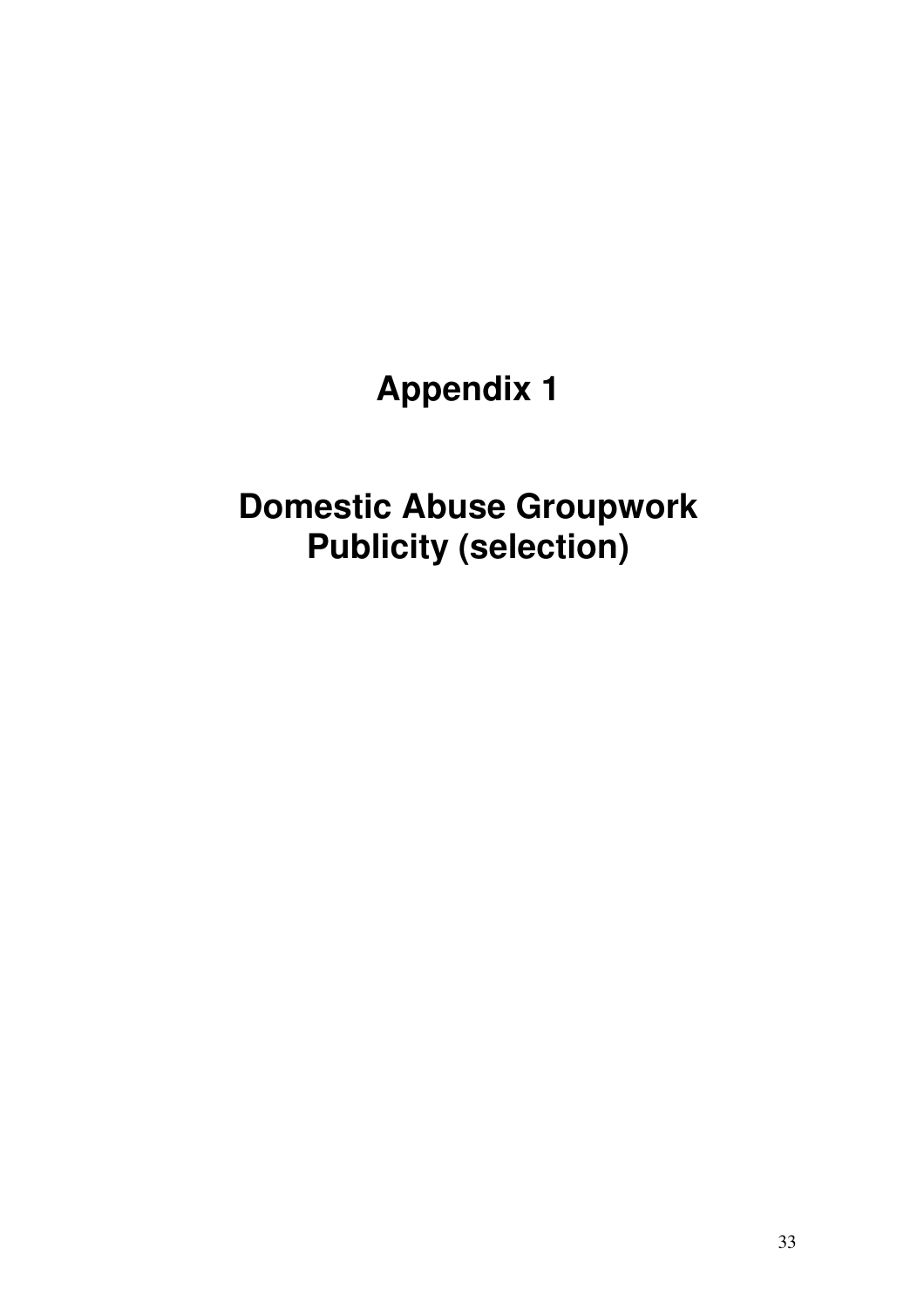# CALDERDALE WOMEN`S CENTRE COMMUNITY OUTREACH SERVICE



FRFF WOMEN ONLY COURSES At Calderdale Womens' Centre

ARE YOU INTERESTED IN UNDERSTANDING ISSUES AROUND DOMESTIC VIOLENCE AND ABUSE?

 $\sim$ 

WHAT IS DOMESTIC VIOLENCE? UNDERSTAND MORE ABOUT RELATIONSHIPS? HOW DOES DOMESTIC VIOLENCE AFFECT CHILDREN & WOMEN? WHAT OPTIONS ARE AVAILABLE TO YOU? HOW WE CAN BECOME MORE CONFIDENT AND MOVE ON!

Come for a chat over free coffee & bics from 10.00 to 11.30 with free creche on Tuesday 6<sup>th</sup> January to find out if this is for you- or bring a friend! AT Calderdale Women's Centre 23 Silver Street,Halifax GROUP STARTS Tuesday 13<sup>th</sup> January FOR 10 WEEKS

CALL RACHEL OR HELEN FOR MORE INFORMATION ON 01422 386506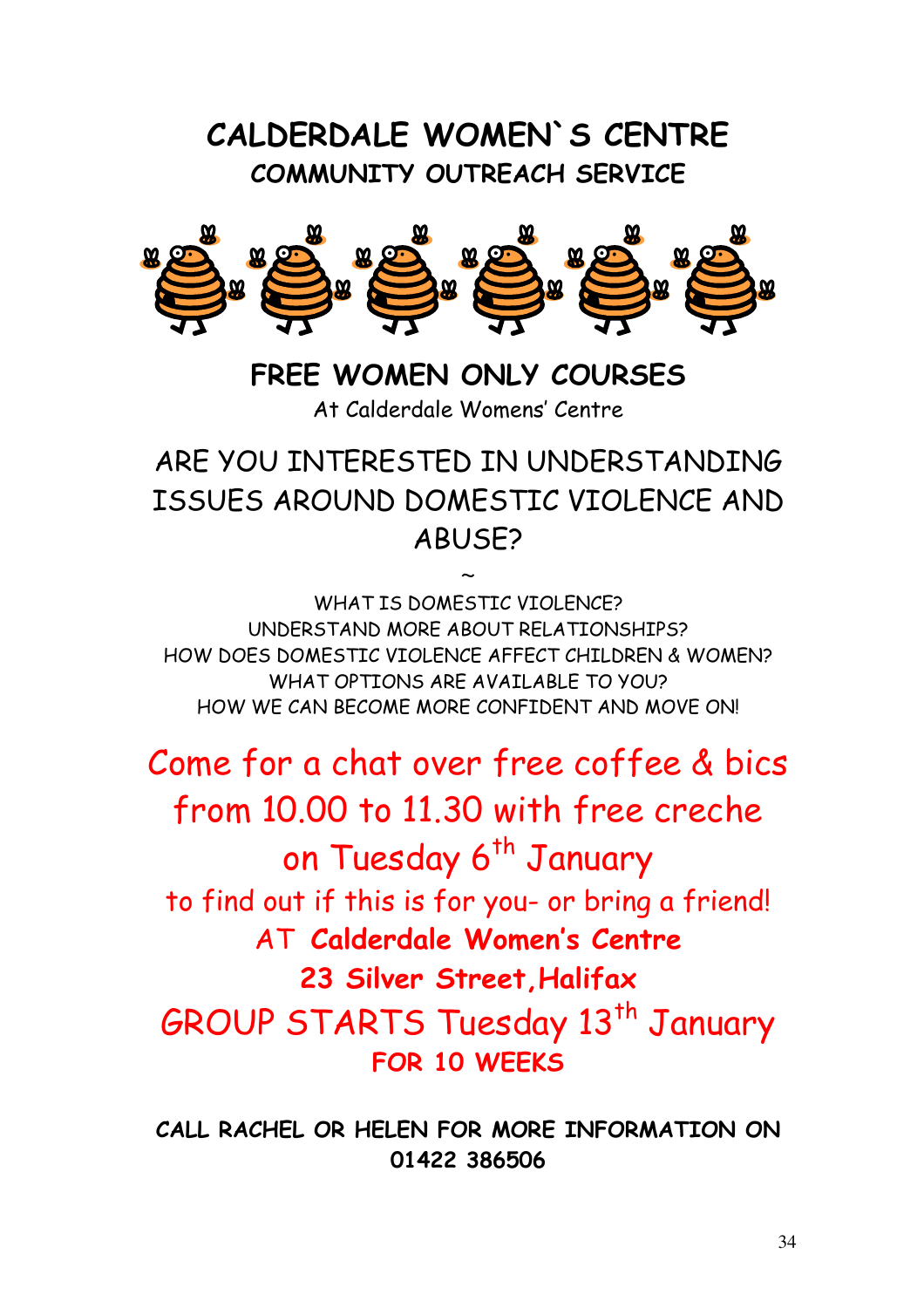### FREE WOMEN ONLY GROUP WORK

Calderdale Women's Centre

For all women over 16

### CRÈCHE AVAILABLE please book

ARE YOU INTERESTED IN SUPPORT AND UNDERSTANDING ISSUES AROUND DOMESTIC VIOLENCE AND ABUSE?

 $\ddot{\phantom{0}}$ 

WHAT IS DOMESTIC VIOLENCE? UNDERSTAND MORE ABOUT RELATIONSHIPS? HOW DOES DOMESTIC VIOLENCE AFFECT CHILDREN & WOMEN? WHAT OPTIONS ARF AVAILABLE TO YOU? HOW TO BECOME MORE CONFIDENT AND MOVE ON!

> 11 WEEKS OF GROUP WORK provided by Calderdale Women's Centre

From Tuesday 12<sup>th</sup> April 2005 10.00 to 12.00

Call in or phone to book your place

CALL RACHEL or GLENDA FOR MORE INFORMATION ON 01422 386506

Calderdale Women's Centre 23 Silver Street, Halifax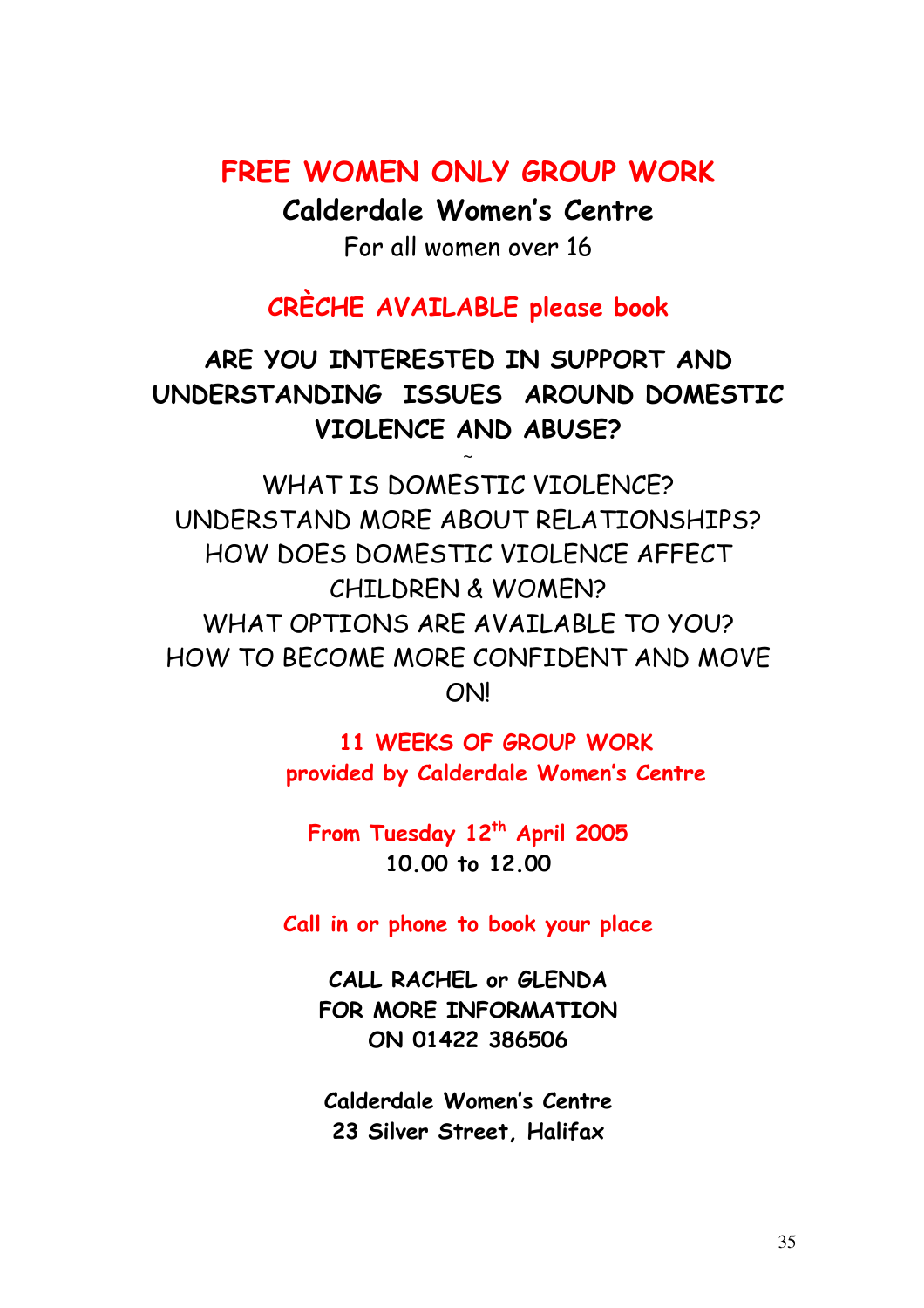# **ESTIC ABUSE DRO** For support  $+$  information Calderdale Women's Centre DNESDAYS 10.00 TO 12.00 (You are welcome to bring a friend or support worker)

CRECHE AVAILABLE

Topic 10.00 to 11.00

9<sup>th</sup> March: Coping with stress & Relaxation techniques 16<sup>th</sup> March: Parenting problems Easter- no drop in 6<sup>th</sup> April:CAFCASS and child contact 13<sup>th</sup> April: Discussion 20<sup>th</sup> April: Family Law & Solicitors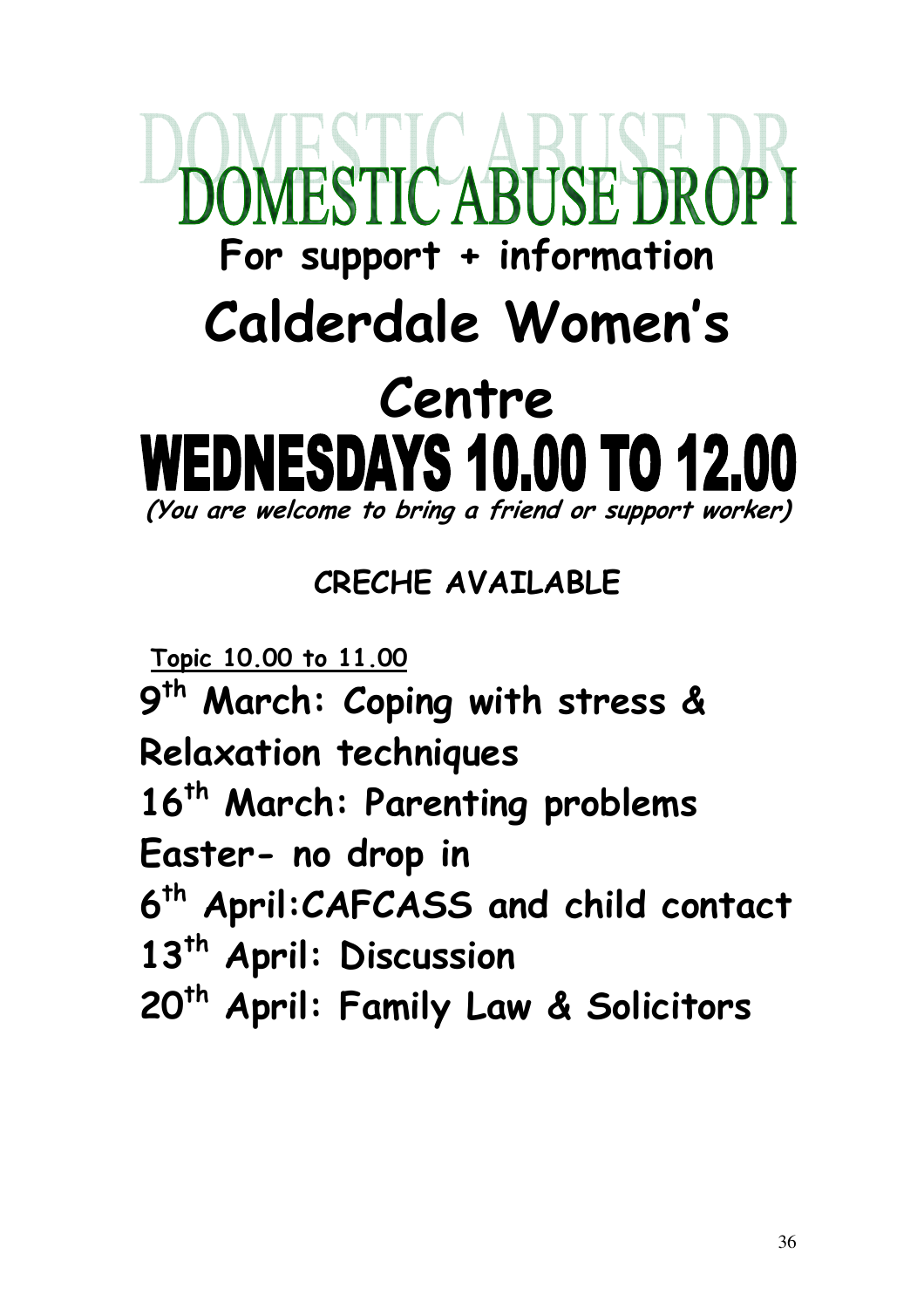# **Appendix 2**

# **Domestic Abuse Groupwork Forms (selection)<sup>19</sup>**

 $\overline{1}$ <sup>19</sup> The Whole Course Evaluation form has been revised and is an adaptation of the forms completed by participants that are analysed on pp. 24 – 28 above.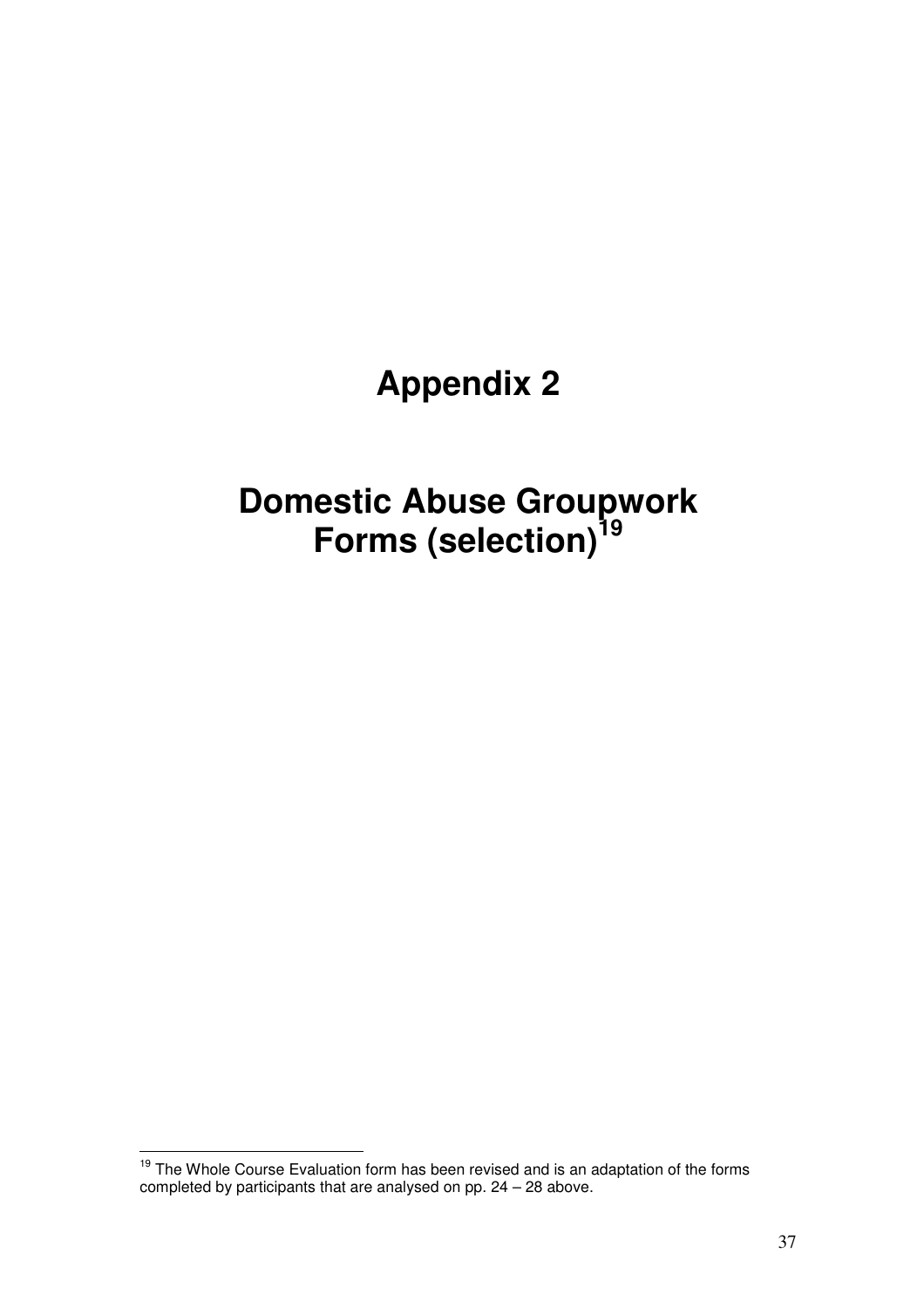# *What do you think?*

#### **Calderdale Women's Centre is developing Group Work for women who have or are experiencing Domestic Abuse at different venues across the valley.**

#### **Please tick any of the following that you think may be helpful to include in a group work programme and add your suggestions or comments at the end.** Thanks for your help.

| 1. Understanding the physical, sexual,    | 12. Understanding support and where to find |
|-------------------------------------------|---------------------------------------------|
| emotional, psychological, and financial   | it                                          |
| experiences of Domestic Abuse             |                                             |
| 2. Understanding the stages of an abusive | 13. Moving on                               |
| relationship                              |                                             |
|                                           |                                             |
| 3. Understanding the impact of domestic   | 14. Understanding different agencies        |
| abuse                                     | response                                    |
| 4. Exploring anger and blame              | 15. Understanding Family Law                |
|                                           |                                             |
| 5. Exploring guilt and shame              | 16. Exploring child contact negotiations    |
|                                           |                                             |
| 6. Exploring grief                        | 17. Exploring the impact of domestic abuse  |
|                                           | on children                                 |
| 7. Keeping safe                           | 18. Keeping children safe                   |
|                                           |                                             |
| 8. Understanding change                   | 19. Mother/ child issues as a result of     |
|                                           | domestic abuse                              |
| 9. Exploring recovery processes           | 20. Responding to children who have lived   |
|                                           | with domestic abuse                         |
|                                           |                                             |
| 10. Exploring ways of coping              | 21. Understanding the roles played by       |
|                                           | partners                                    |
|                                           |                                             |
| 11. Exploring substance misuse issues: of | 22. Supporting partners of men on the       |
| partners and /or women                    | perpetrators programme                      |
| Your suggestions or comments:             | 23. Can we change the system?               |
|                                           |                                             |
|                                           |                                             |
|                                           |                                             |
|                                           |                                             |
|                                           |                                             |
|                                           |                                             |
|                                           |                                             |

#### **If you are a worker or volunteer please state your agency and area and give other details if you wish.**

#### **If you are using a service please state which one and where.**

**Agency or service:…………………………………….Area:…………………..** 

Please add the following details if you would like to. All information given is confidential:

#### **Address: Contact name:**

#### **Phone number:**

Funded by the Family Support Unit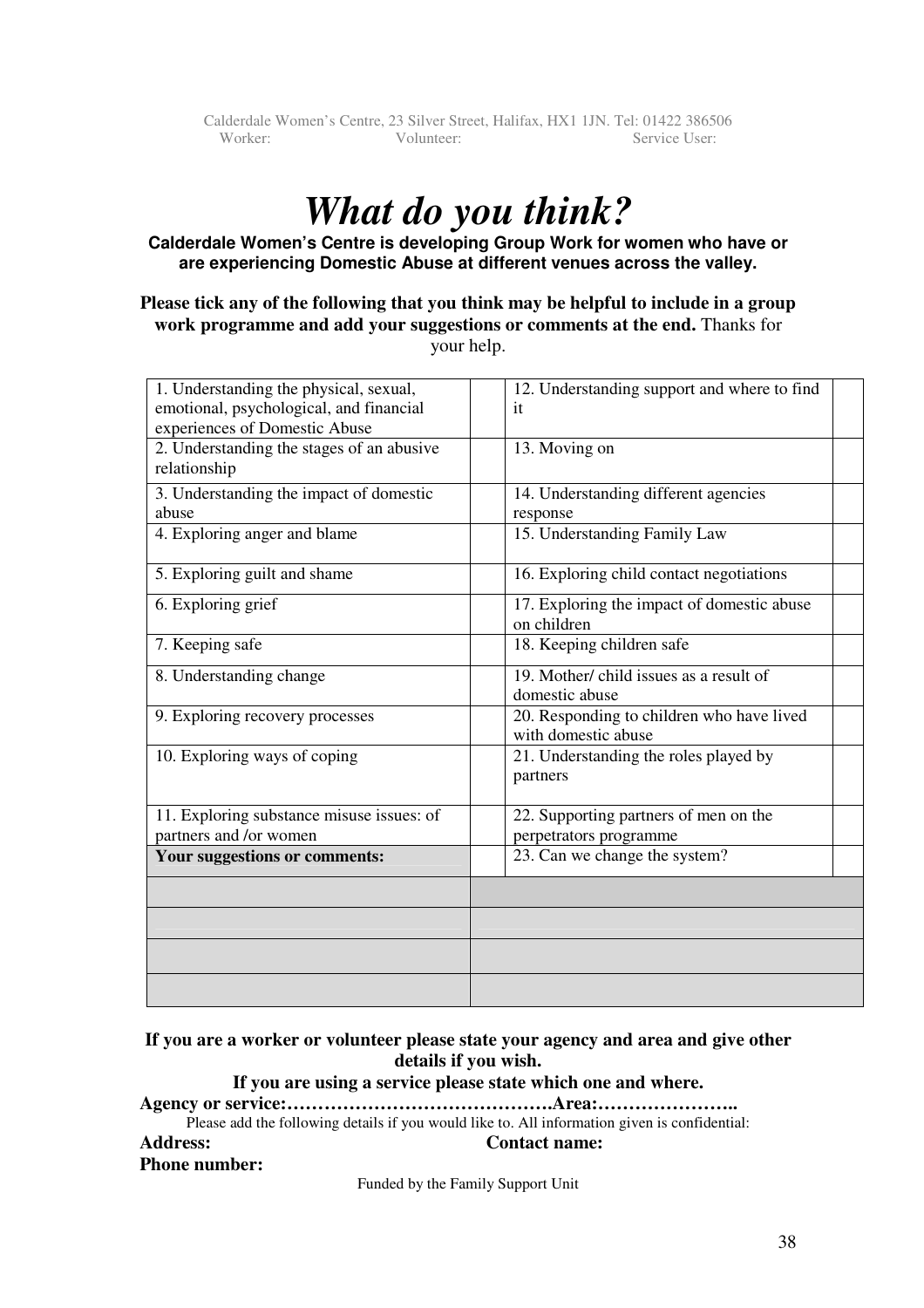# My personal record

| What has the group work been about today?                                                                                       |
|---------------------------------------------------------------------------------------------------------------------------------|
|                                                                                                                                 |
|                                                                                                                                 |
| What has it made me think about?                                                                                                |
|                                                                                                                                 |
|                                                                                                                                 |
|                                                                                                                                 |
| Describe any action I may need to take as a result of this session:                                                             |
|                                                                                                                                 |
|                                                                                                                                 |
|                                                                                                                                 |
| My thoughts and feelings at the moment are: please write whatever you want and<br>carry on to the back of the page if you wish: |
|                                                                                                                                 |
|                                                                                                                                 |
| Have my feelings or mood changed since the beginning of this session?<br>Please describe:                                       |
|                                                                                                                                 |
|                                                                                                                                 |
|                                                                                                                                 |
| I would like further support/help with (forms, benefits, counselling etc)                                                       |
|                                                                                                                                 |
|                                                                                                                                 |
|                                                                                                                                 |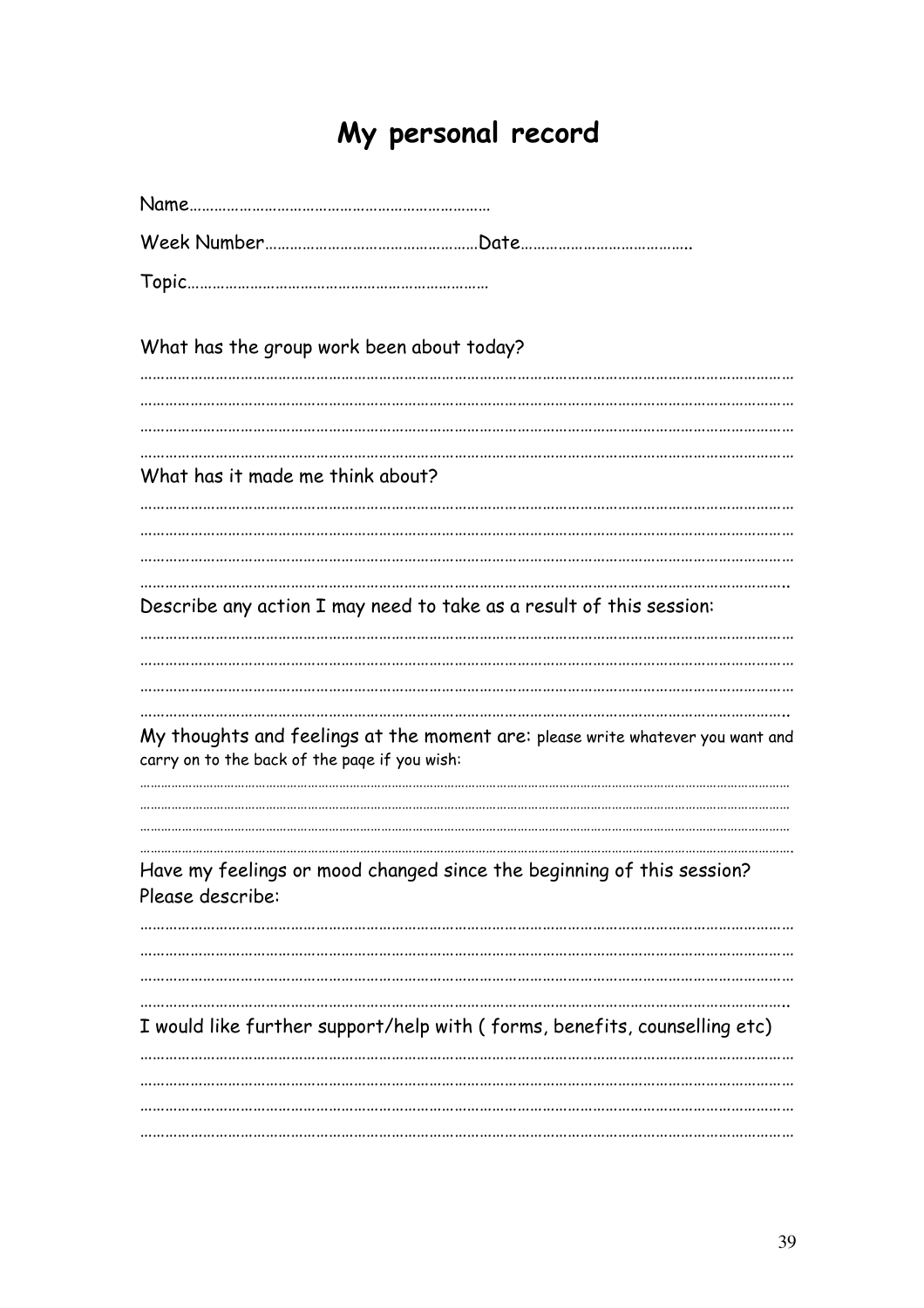### CALDERDALE WOMEN`S CENTRE DOMESTIC ABUSE GROUPWORK WHOLE COURSE EVALUATION

TITLE OF COURSE; DATE:

FACILITATOR(S): YOUR NAME(optional)

Please tick and explain if you can

1. Do you think groupwork helped you understand more about the issues facing women experiencing domestic abuse?

- 1. No it didn't help at all because………………………………………………………………….
- 2. I don't know, maybe a little bit because………………………………………………
- 3. Yes, it helped quite a bit because………………………………………………..
- 4. Yes it helped a lot because………………………………………………..

2. Do you think the groupwork helped you understand more about the impact of domestic abuse on children?

- 1. No it didn't help at all because………………………………………………………………….
- 2. I don't know, maybe a little bit because………………………………………………
- 3. Yes, it helped quite a bit because………………………………………………..
- 4. Yes it helped a lot because………………………………………………..

3. Has the groupwork improved your relationship with your child/ren

- 1. .No it hasn't improved at all because………………………………………………..
- 2. I don't know, maybe it has improved a little bit because……………………………………
- 3. Yes, it has improved quite a bit because………………………………………………..
- 4. Yes, it has improved a lot because………………………………………………..

4. How much more confident do you feel since completing the groupwork sessions?

- 1. No difference to levels of confidence because………………………………………………..
- 2. A little bit more confident because………………………………………………..
- 3. A good bit more confident because………………………………………………..
- 4. Very much more confident because………………………………………………..

5. Do you feel you would like to attend other courses through CWC as a result of your experience with groupwork?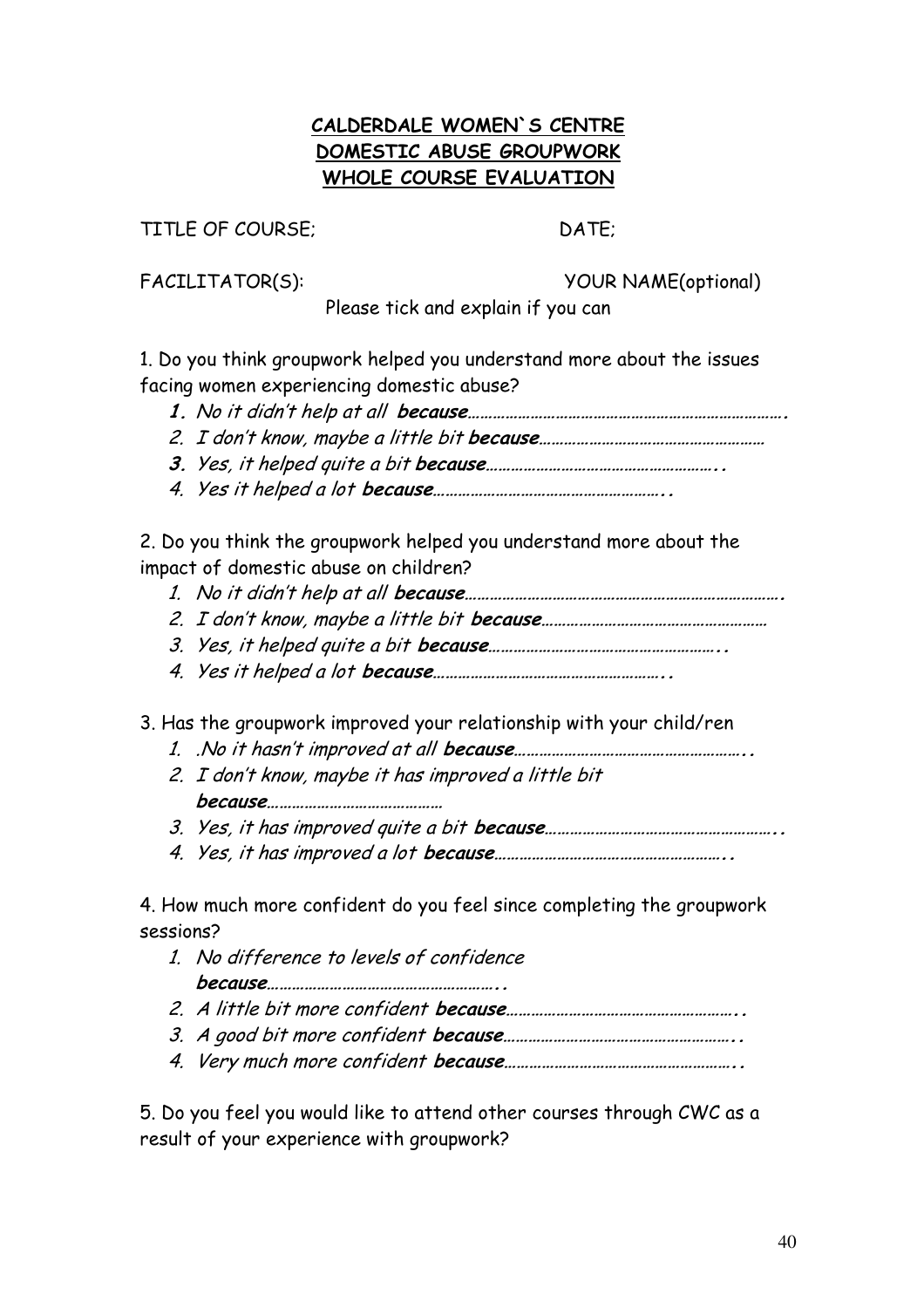- 1. No, I'll never do something like this again. It was a waste of my time because………………………………………………..
- 2. I might. I need to think about it first because………………………………………………..
- 3. Yes, probably because………………………………………………..
- 4. Yes, I will definitely do another course because………………………………………………..

6. Do you feel that the information given was at the right level for you?

- 1. No, it was all above my head because………………………………………………..
- 2. No, it was much too easy because………………………………………………..
- 3. Most of the time it was about right because………………………………………………..
- 4. Yes, I felt as if the pace and challenge were always right
- 7. Were your group workers well prepared?
	- 1. No, never. It was always shambolic
	- 2. They were sometimes prepared
	- 3. The were usually well prepared
	- 4. They were always well prepared

8. How would you rate the rooms and facilities at the centre or external venue?

- 1. Poor
- 2. Satisfactory
- 3. Good
- 4. Excellent

9. We would welcome any other views or comments you would like to make

………………………………………………………………………………………………………………………………………… ………………………………………………………………………………………………………………………………………… ………………………………………………………………………………………………………………………………………… ………………………………………………………………………………………………………………………………………… ………………………………………………………………………………………………………………………………………… ……………………………………………………………………………… ………………………………………………………………………………………………………………………………………… …………………………………………………………………………………………………………………………………………

Thank you for taking the time to complete this questionnaire, it will help us in the future with all the work that we do with women.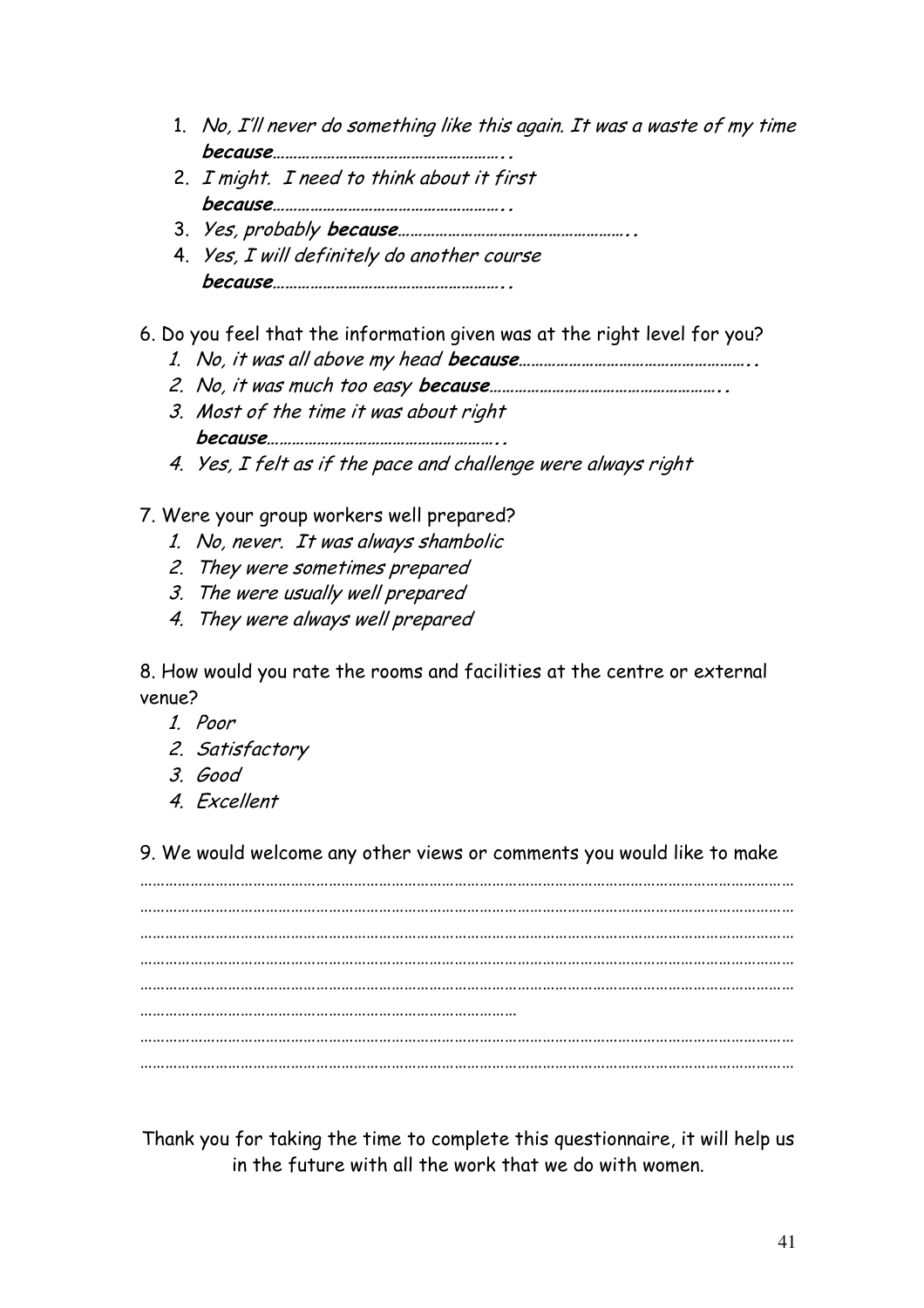### We would be grateful if you could complete the following survey in order to help us assess and improve our outreach services:

| programme?  | 1. How clear were the initial discussions about your participation in the group work                                                                |                                 |                                 |  |
|-------------|-----------------------------------------------------------------------------------------------------------------------------------------------------|---------------------------------|---------------------------------|--|
|             | Very clear Reasonably clear                                                                                                                         |                                 | not very clear not at all clear |  |
|             | 2. How clear were the final arrangements?                                                                                                           |                                 |                                 |  |
| Very clear  | Reasonably clear    not very clear                                                                                                                  |                                 | not at all clear                |  |
| Group-Work? | 3. How clear were you and other workers about the content and purpose of the                                                                        |                                 |                                 |  |
|             | Very clear Reasonably clear                                                                                                                         | not very clear                  | not at all clear                |  |
| Yes / No    | 5. Were links between CWC workers and key contacts encouraged?                                                                                      |                                 |                                 |  |
|             | 6. What efforts have been made to sustain the support opportunities created by<br>your involvement with the Group- work?                            |                                 |                                 |  |
|             | 7. Have you any comments you would like to make on your answers, or other issues<br>you would like to raise? (Please use reverse side if necessary) |                                 |                                 |  |
|             | The collection from Architect Alexandria and                                                                                                        | المائيلة المشاول ومروات المراجع |                                 |  |

Thank you for taking the time to complete this survey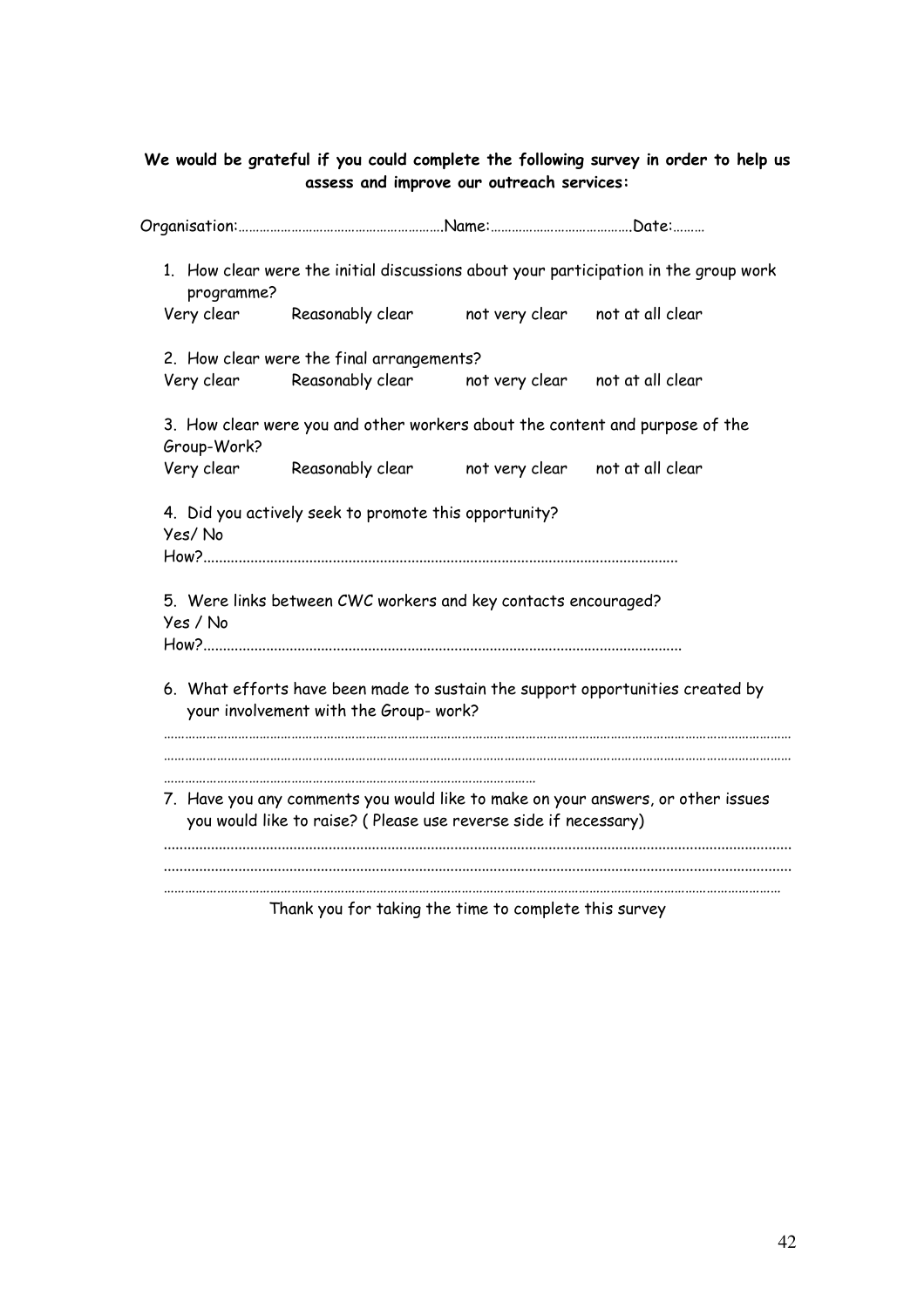# **Appendix 3**

**Domestic Abuse Groupwork Materials and Resources (selection)**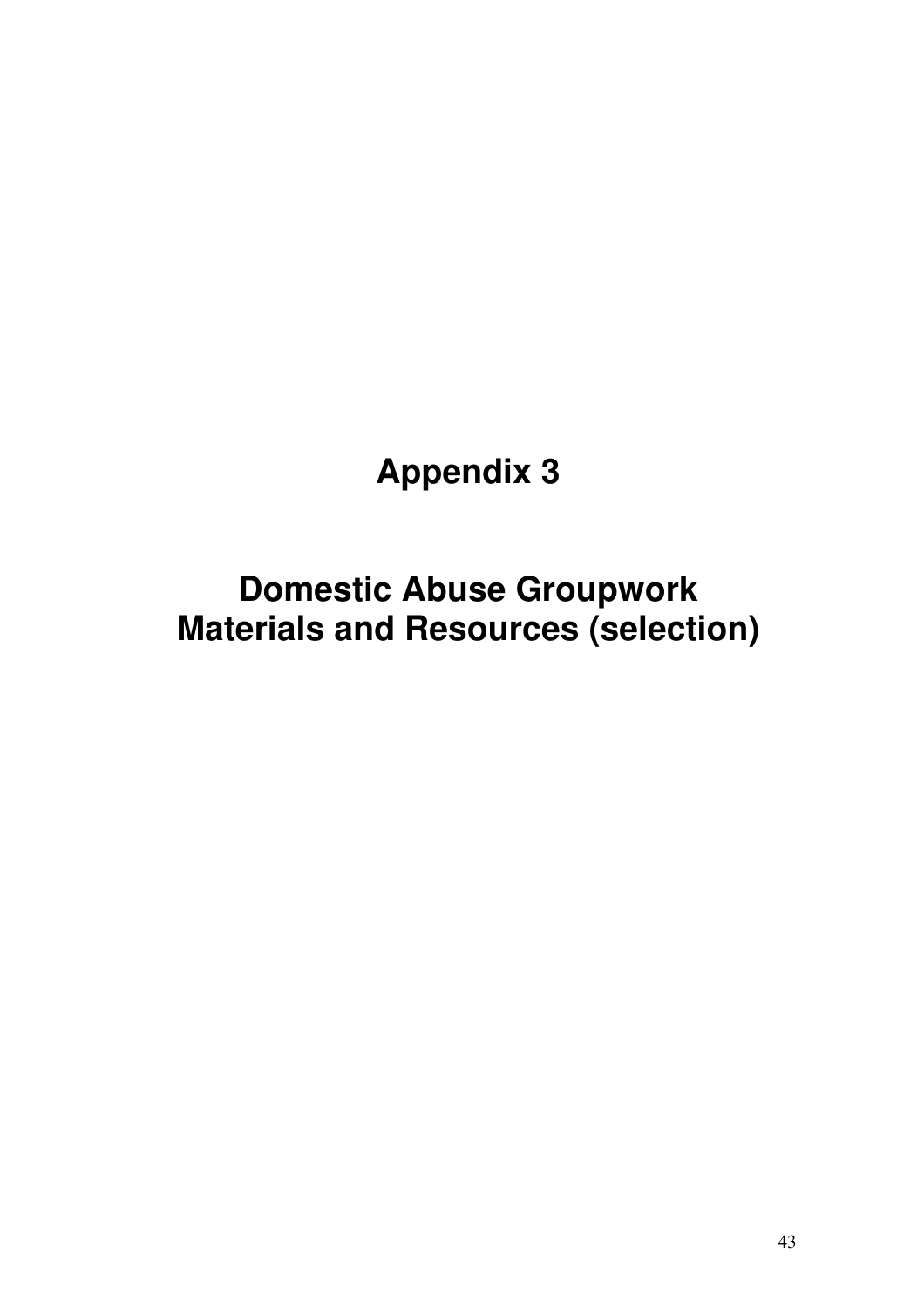Calderdale Women's Centre Domestic Abuse Group Work

# PANIC ATTACKS

For many thousands of years a panic attack was very useful for survival. It has become known as the fight or flight response. In ancient times threats were more straightforward, but we now live in a very complex society and within relationships which are often very dangerous or threatening. One in Four women will experience domestic abuse at some time in their lives.

The human mind has learnt to trigger a panic attack fast and unconsciously- it feels like it comes from no-where.

What happens:

The body changes rapidly to survive this unconscious threat. Adrenalin is released, blood pressure increases, breathing speeds up, preparing you for muscular effort. Your legs, arms, hands may shake. You may sweat. Blood is pumped from the stomach and you may feel like being sick or going to the toilet.

 Once you have experienced a dangerous event, or lived with frequent or ongoing danger like in a domestic abuse relationship, your body learns to do this automatically if triggered- in the same way as you may have memories following a scent or photograph.

### WHAT YOU CAN DO

### Remember panic attacks never killed anyone. It will pass.

- Hold your breath for as long as you can for the next few breaths
- Breathe out through your nose slowly to the count of seven and hold, breathe in through your nose to the count of seven so your breath goes deep into your abdomen.Hold, and again.
- Breathe slowly in and out of a paper bag if you have one.
- Close your eyes if it helps to concentrate on your breathing
- Or: Focus on something nearby and describe it to yourself.
- Take vigorous exercise on the spot if you feel able to, while breathing in and out of your nose.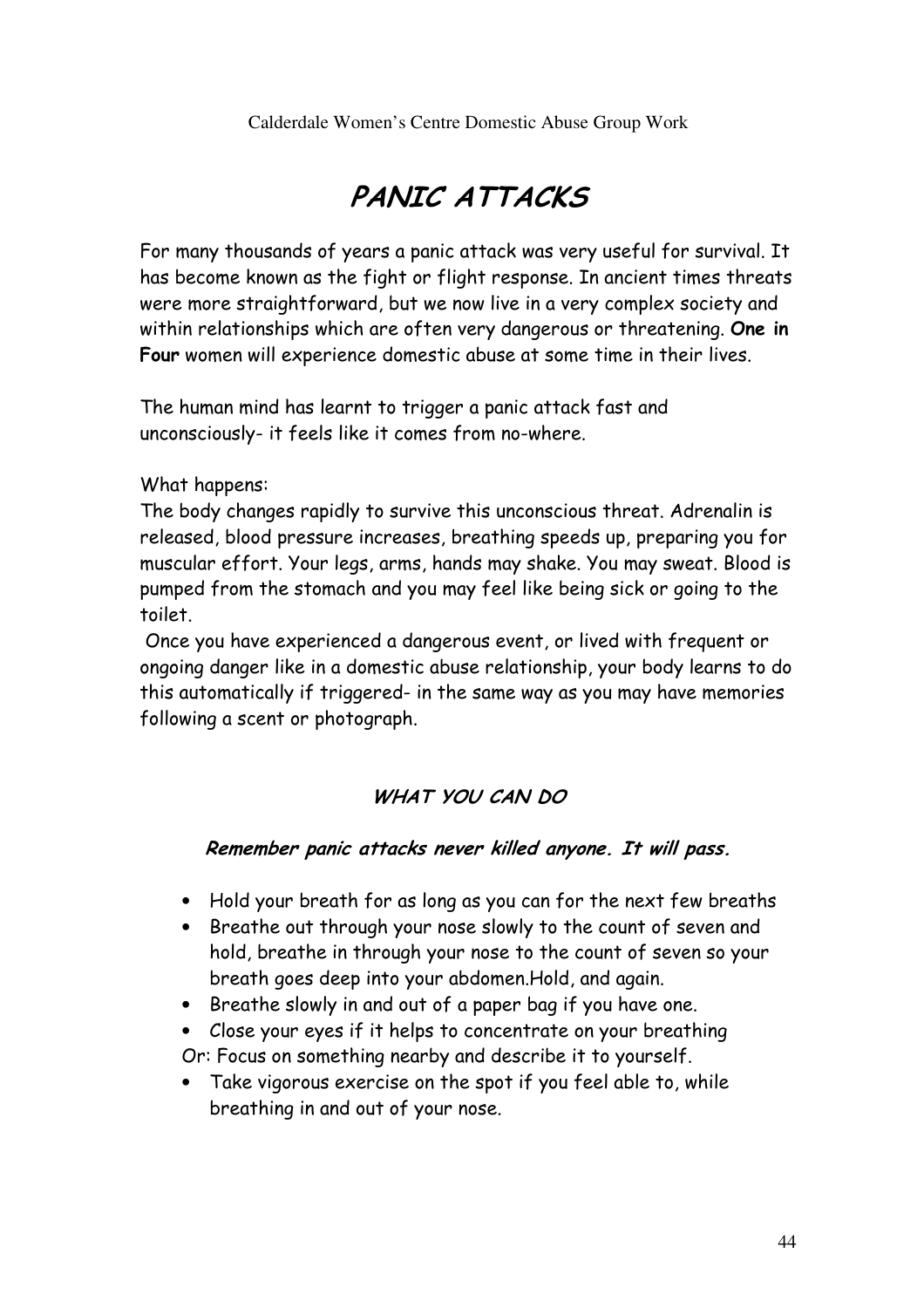### Try to build a routine based on the AWARE plan.

- $\overline{A}$ ccept: Try not to fight it. It won't kill you. It will pass. This is the time to do your special breathing.
- Watch: Watch your anxiety. It is neither good nor bad-you are more than your anxiety.
- Act: Act normal. Try to continue doing what you intended using the special breathing. Staying in the situation helps de-condition the panic response.
- Repeat: Repeat the steps. Continue accepting, watching and acting normal.
- Expect: Expect the best> what you fear may never happen. You will surprise yourself by the effective way you handle situations when using the AWARE technique.

Other things you can do long term:

- Take time to relax each day. Even 5 minutes will help.
- Share your experiences of threat or danger with other people who experience panic attacks.
- Try to share without emotion, and your triggers will grow less in time.
- Regular exercise like brisk walking will decrease the chance of panic attacks.
- Do the breathing exercise at least every day even when you are feeling OK.
- Scale your anxious or panicky feelings from one to ten- you will learn to notice when you begin to feel anxious, and do your breathing.
- Record you scales and panic attacks to see how you are doing.
- Focus on the present and near future.

Getting rid of anxiety is not possible, but getting rid of panic attacks **IS.** 

A:\PANIC ATTACKS handout.doc. adapted from www. panic attacks.co.uk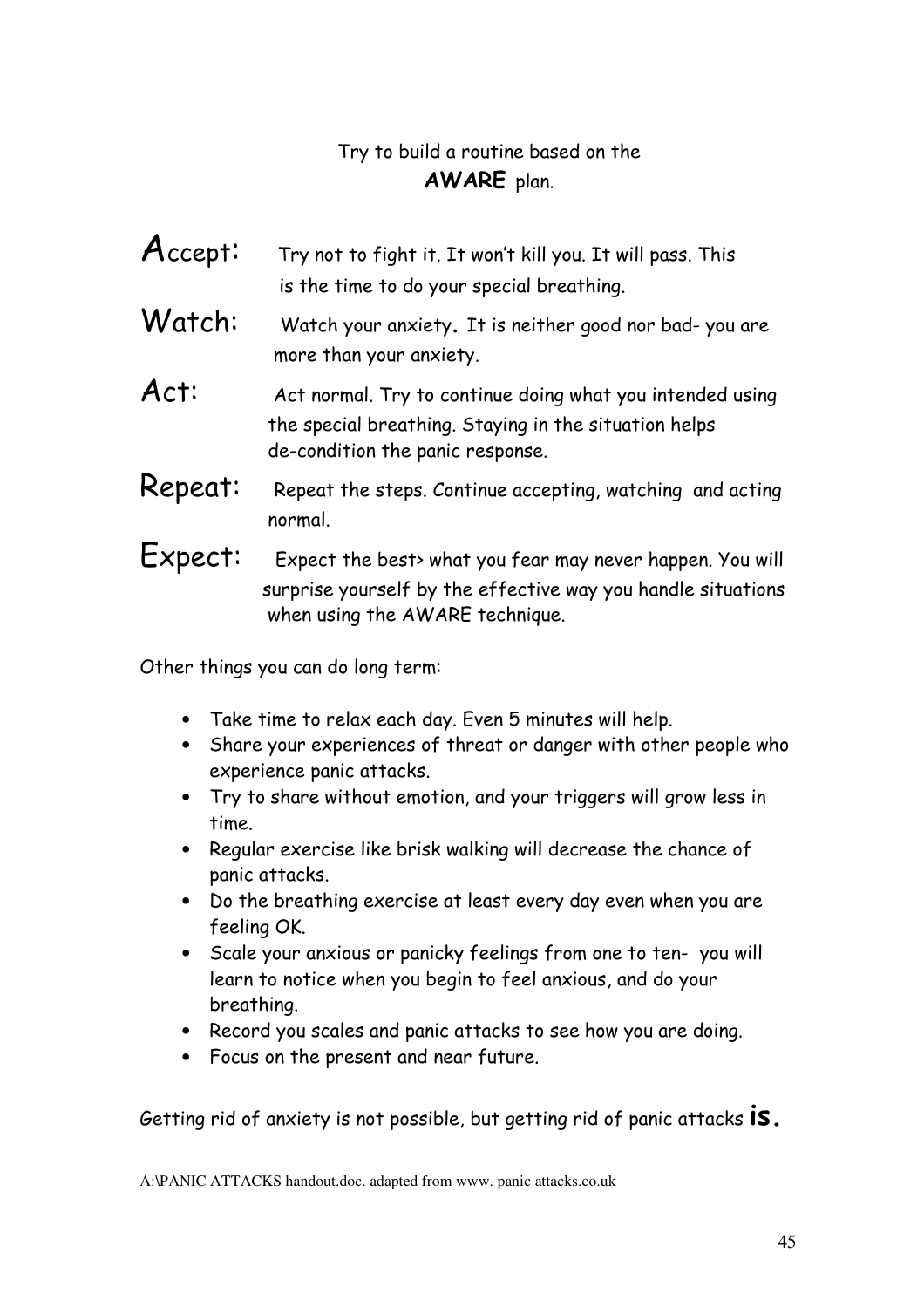### **Change**

**I walk down a street and there's a deep hole in the pavement. I fall in. It takes forever to get out. It's not my fault.** 

**I walk down the same street. I fall in the hole again. It still takes a long time to get out. It's my fault.** 

**I walk down the same street. I fall in the hole again. It's becoming a habit. It is my fault. I get out immediately.** 

**I walk down the same street and see the deep hole in the pavement. I walk round it.** 

**I walk down a different street.**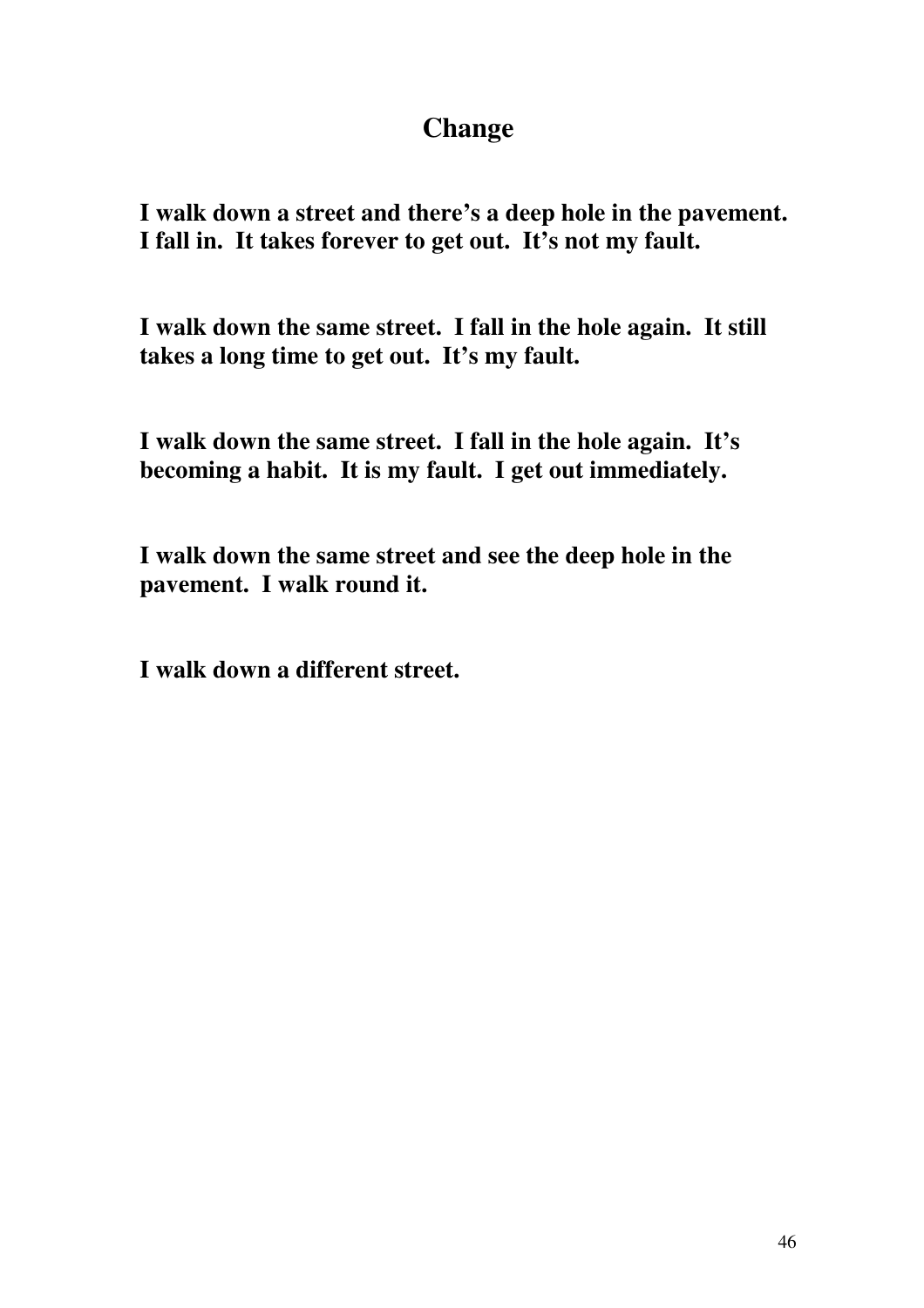### **What do your children witness/experience?**

List compiled from the shared experience of women participating in domestic abuse group work

Aware of uncomfortable atmosphere Witness daddy being physically and verbally abusive to mummy Witness mummy being anxious and unhappy See mummy with bruises Become involved - telling parents to stop arguing, trying to stop fights Confused by witnessing conflicting behaviour of parents – e.g. dad strategically placing mum so kids could see him kissing her, after he'd been abusive to her Witnessing that what their parents say, doesn't match with what they do – in other words parents lie, but the children are still told it's wrong to lie – more confusion Being asked not to say anything about what they saw by mummy, i.e. asked to lie Having to be locked in the bedroom with mum for safety Being encouraged to hold black and white thinking by daddy e.g. – 'if you love daddy you won't love mummy'- adds to confusion, as does telling the children that mummy's new boyfriend is not your daddy and he will make you and mummy unhappy Don't know if they are coming or going, mum says no, father deliberately says yes Friends and family stop visiting Children stop inviting friends as they know their home is 'different' – feelings of shame and embarrassment Having to ask permission to do other things at home that other children would take for granted Anger at mummy – for throwing daddy out Fearful of mummy - if she threw daddy out will she throw me out – can over compensate by being very good and very willing to please; can extend beyond the family with dire consequences! Having to go to bed with air of uncertainty, worried about parents Witnessing mummy and daddy having separate bedrooms Arriving at school late because dad prevented mum getting out of bed Having to be silent at meal times – because father likes his quiet time in kitchen Mother not being able to cuddle them freely – because of disapproval from partner/father Dad waving a knife at mum in a temper Arguments and name calling Bad language, particularly derogatory gender specific language e.g. slag, whore, lazy cow Hearing dad say they are not his kids/that mum sleeps around Getting children to call mum names Dad saying mum is useless/stupid Watching dad get drunk and stoned and staggering around Watching mum cry Getting children to hit or kick mum Having a go at mother in front of child and when other people are around, mother feels she has to hold back to keep her dignity Hearing shouting, especially when in bed Watching mum beg for father to stop hurting her Criticising mum in front of children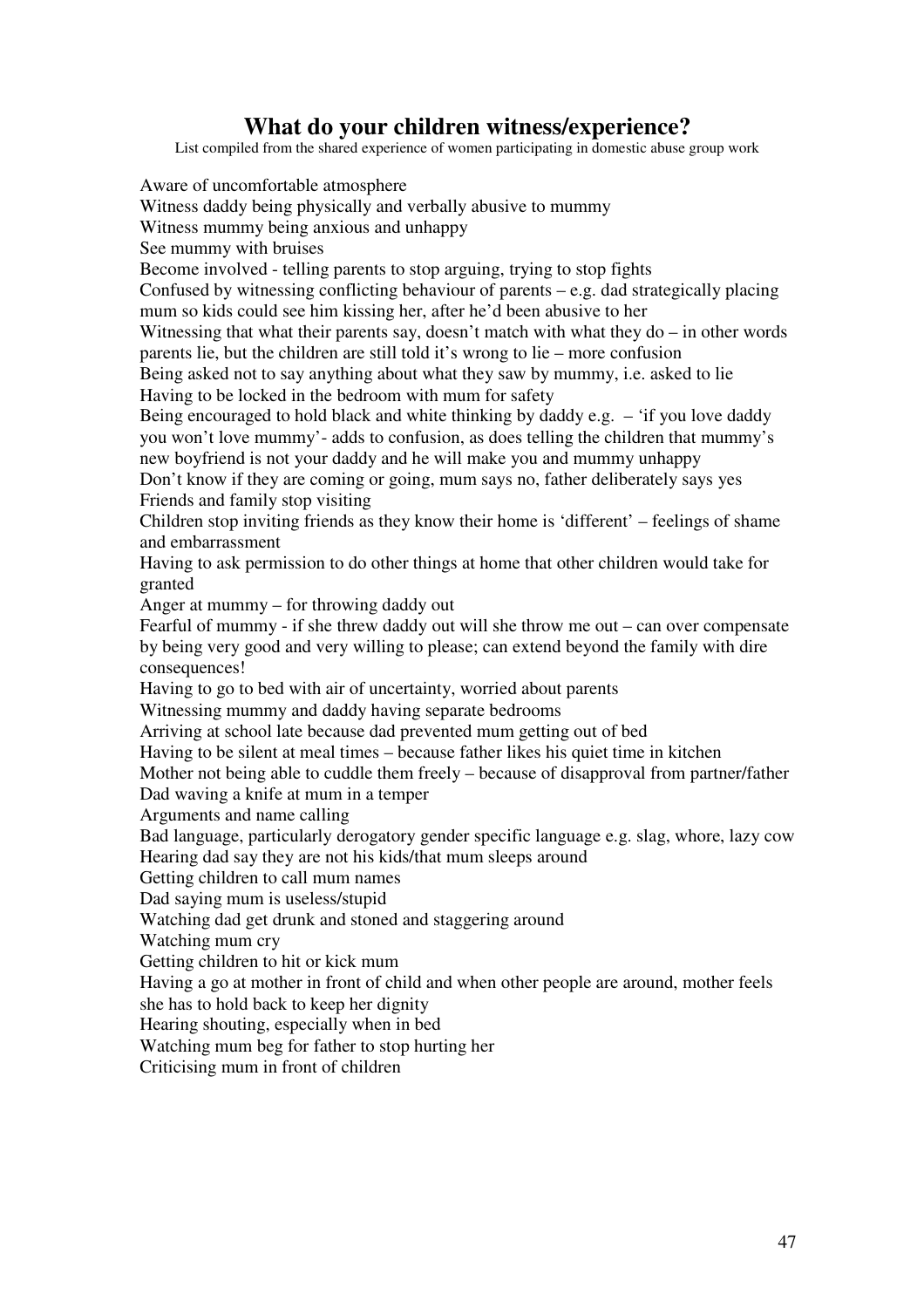### Belief Exercise

Think of something you would like to believe about yourself that would be a useful resource. Something that would help you achieve your goal or goals.

Eg: I'm becoming more confident

 more open to change more responsible for my life more in control of my life more positive more likeable more friendly towards other people more calm and relaxed more energised and enthusiastic more focused on my future

Check:

is it positive/ dynamic eg becoming…? how will this belief affect your goals and relationships?

List actions which would be an example of your belief in practice.

Choose the best one.

Imagine it as a movie- it can be someone else.

Become the main player/ character. See it, feel it, hear the soundsfeel the atmosphere.

Say your belief to yourself as this is going on.

Decide when and where you will put this belief into actioncommit yourself.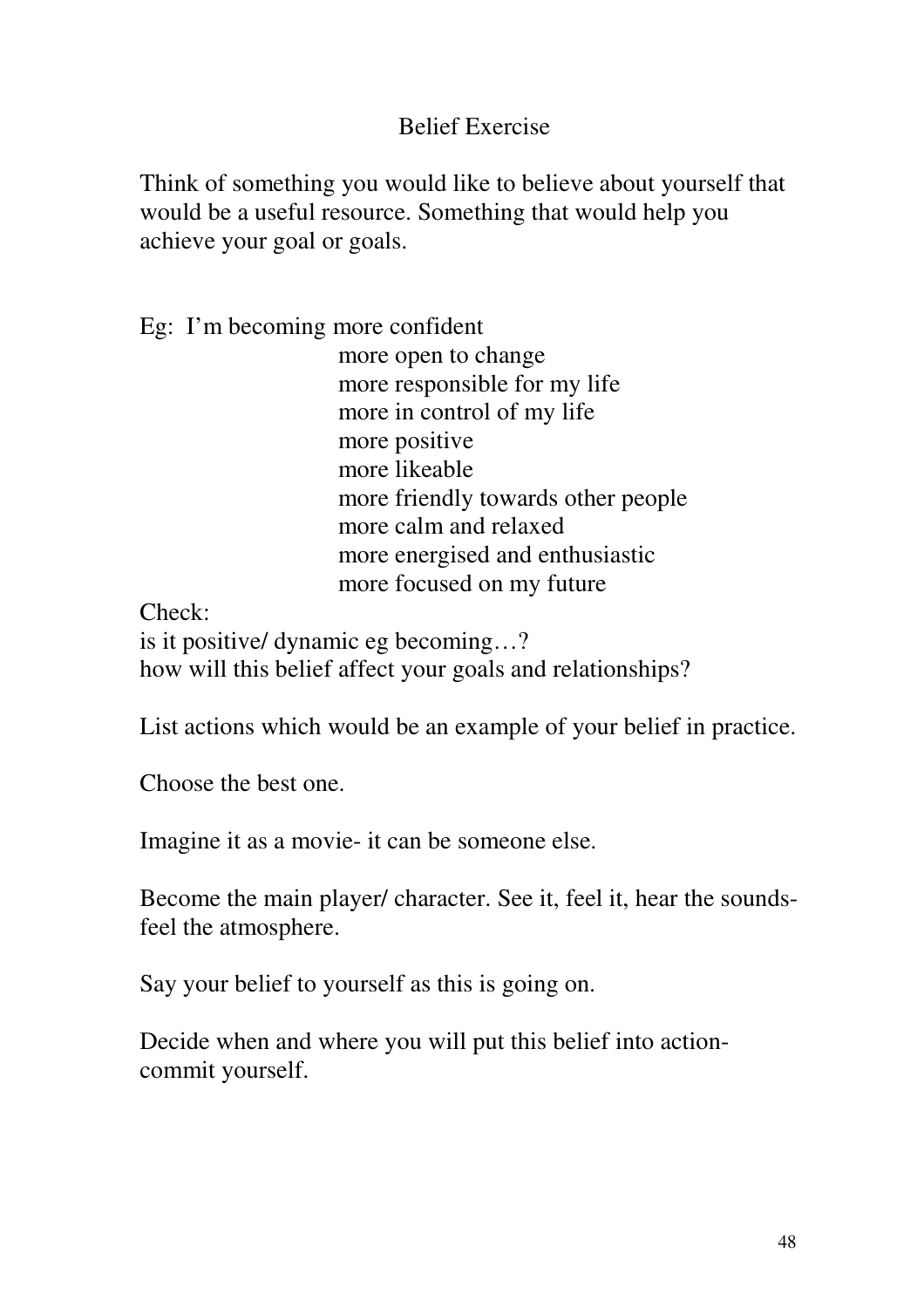### DEALING WITH THE ANGER HABIT

Chronic or on-going anger

- consumes huge amounts of mental and physical energy,
- takes from our enjoyment of life,
- interferes with constructive and useful thinking,
- threatens our relationship and career prospects,
- undermines our self-esteem and, in extremes,
- can so obsess us that it crowds most other thoughts from our minds.

Is anger the only way you currently have of protecting yourself from others who might otherwise control or overwhelm you? And what's a better way to deal with them? Get it really clear in your mind that you no longer want such a pay-off. Or, that you now have better ways of attaining it.

Not all anger is unhealthy. It can sometimes be our final defense against allowing other people to dominate or manipulate us. And it can motivate us to take action against injustice. Anger is *healthy* when it is not on-going but it is usefully channeled into appropriate action.

Some experts believe it is better to express anger rather than bottle it up. Other experts say that expressing anger only makes things worse as it exacerbates the difficult situation and can have unpleasant consequences for your relationships. There is, however, a third option- not to get angry in the first place.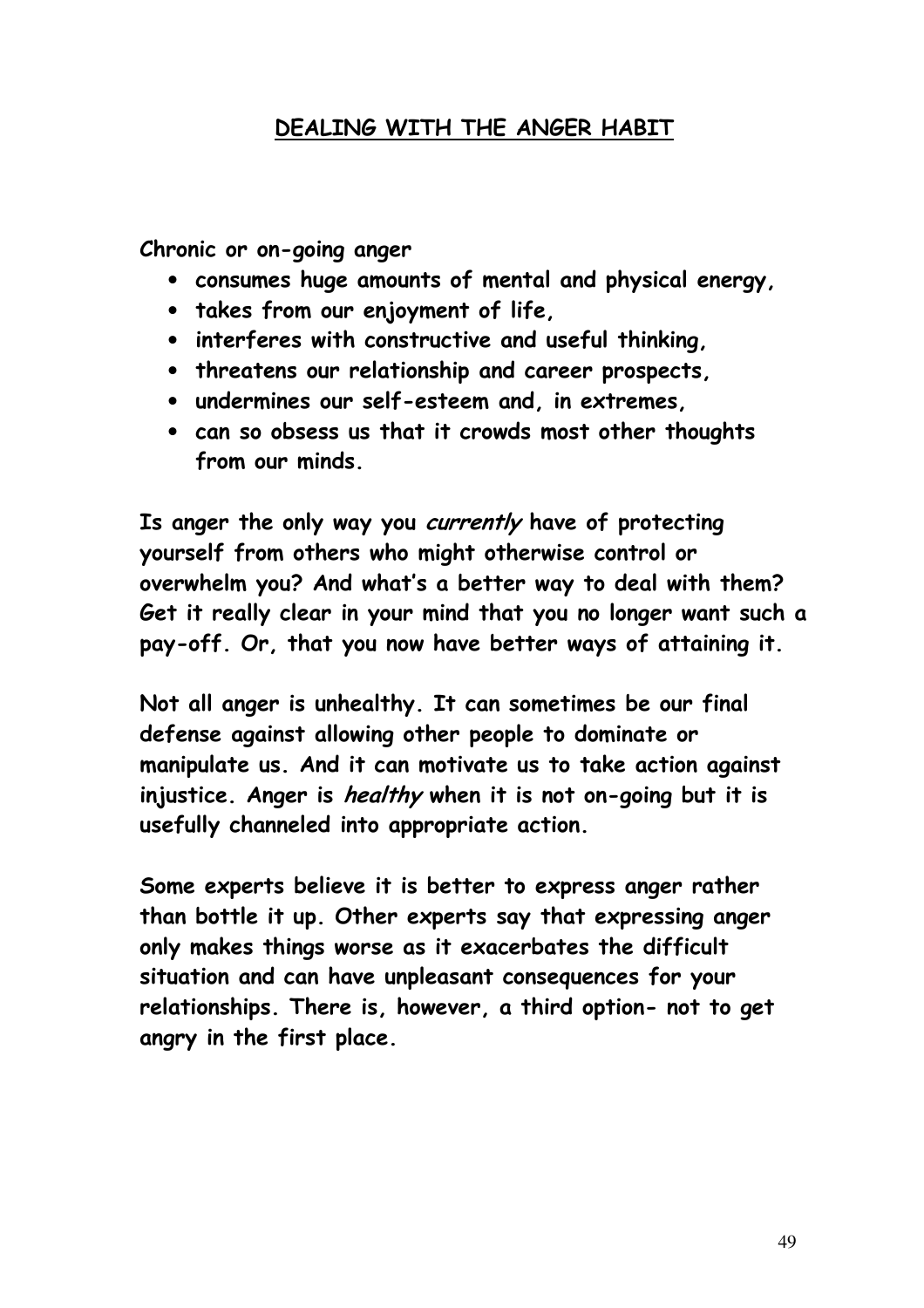### **SAFETY PLANNING**

What can be done in advance to help in an emergency?

- Put together a list of phone numbers. Include friends or relatives you can trust, local police, Women's Aid (even well known numbers can be forgotten in a panic). Keep this with you or somewhere you can easily get hold of it.
- See if there's someone nearby who knows about the violence or who you can tell about it. Ask if they would ring the police if they hear things go off.
- Try and save some money for bus/train/cab fares.
- Get an extra set of keys for the house/car.
- Keep keys, money, documents and clothes for you and the children packed and ready in a bag that you can quickly get and take away.
- Think about where you would go (have a couple of options). How would you get there?
- Talk to the children if you feel it is safe , so that they understand and can help/cooperate in an emergency. Teach then how to dial 999- even if the phone is left off the hook the police can trace it.

What can you do to protect yourself in an emergency?

- Try to move to a low risk place. Avoid places with sharp instruments such as the kitchen/bathroom/garage. Avoid places you can get trapped in-try to stay near a door you can get out of.
- Find somewhere you can quickly and easily use a phone. ( Neighbour, relative, other contacts?)
- Ring 999 yourself or if necessary, get one of the children to do it.
- Trust your own judgment. If you're frightened don't hesitate to find a way to get help or get out.
- If you have a car always make sure there is sufficient petrol in it to get you to safety in an emergency.

•

Things to remember if you plan in advance to leave.

- Leave when he is not around
- Take all your children with you.
- Take your legal and financial papers, marriage and birth certificates, court orders, national health cards, passports, driving license, benefit books, cheque books, credit cards etc…
- Take clothing for at least several days.
- Take any medicine you or the children might need.
- Take personal possessions which have sentimental value-photographs/jewellery for example.
- Take favorite toys for the children.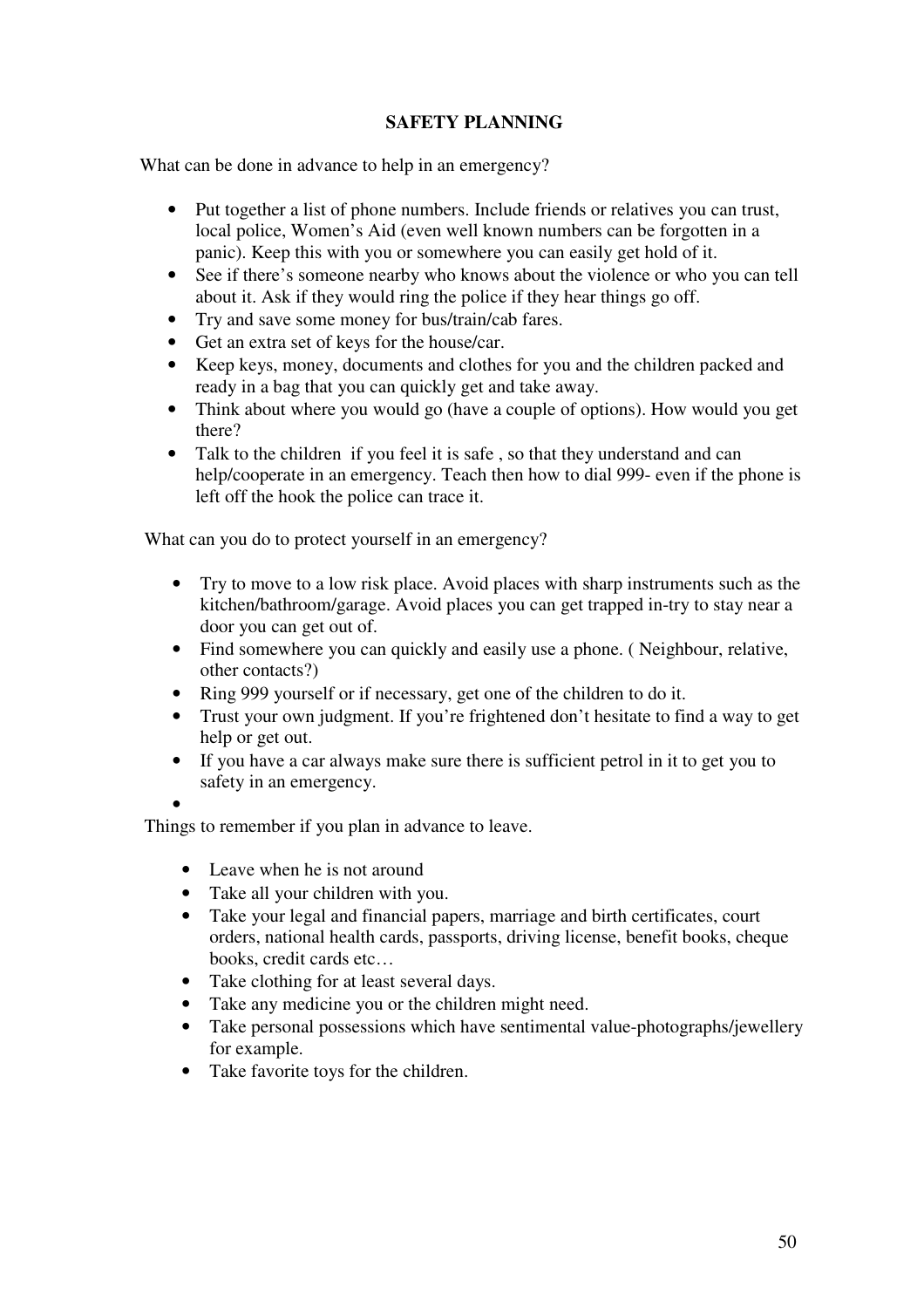# About denial and addictions

Denial Ain't a River in Egypt.

This is about addiction in its widest sense. Recognising you are in an abusive relationship is the first step. Learning about what is abusive behaviour, and how it affects you and your children can be done safely in a group, or you can explore this in counselling or with a support worker. Sometimes using a self help book can provide a structure to help you. The following is a summary from a website ( details at the bottom of the page).

Denial is the PRIMARY psychological symptom of addiction. It is automatic and unconscious. Addicts are often the last to recognize their disease. Many addicts continue to act out their addictions while their world collapses around them- blaming everything but the addiction for their problems.

### We cannot work on a problem unless we accept it exists.

If we work through our denial and accept our powerlessness over addictions and the chaos and unmanageability they bring into our lives, we become empowered to lead a safe and healthy life.

Active addiction is characterized by a struggle to control use.

There are many types of denial: